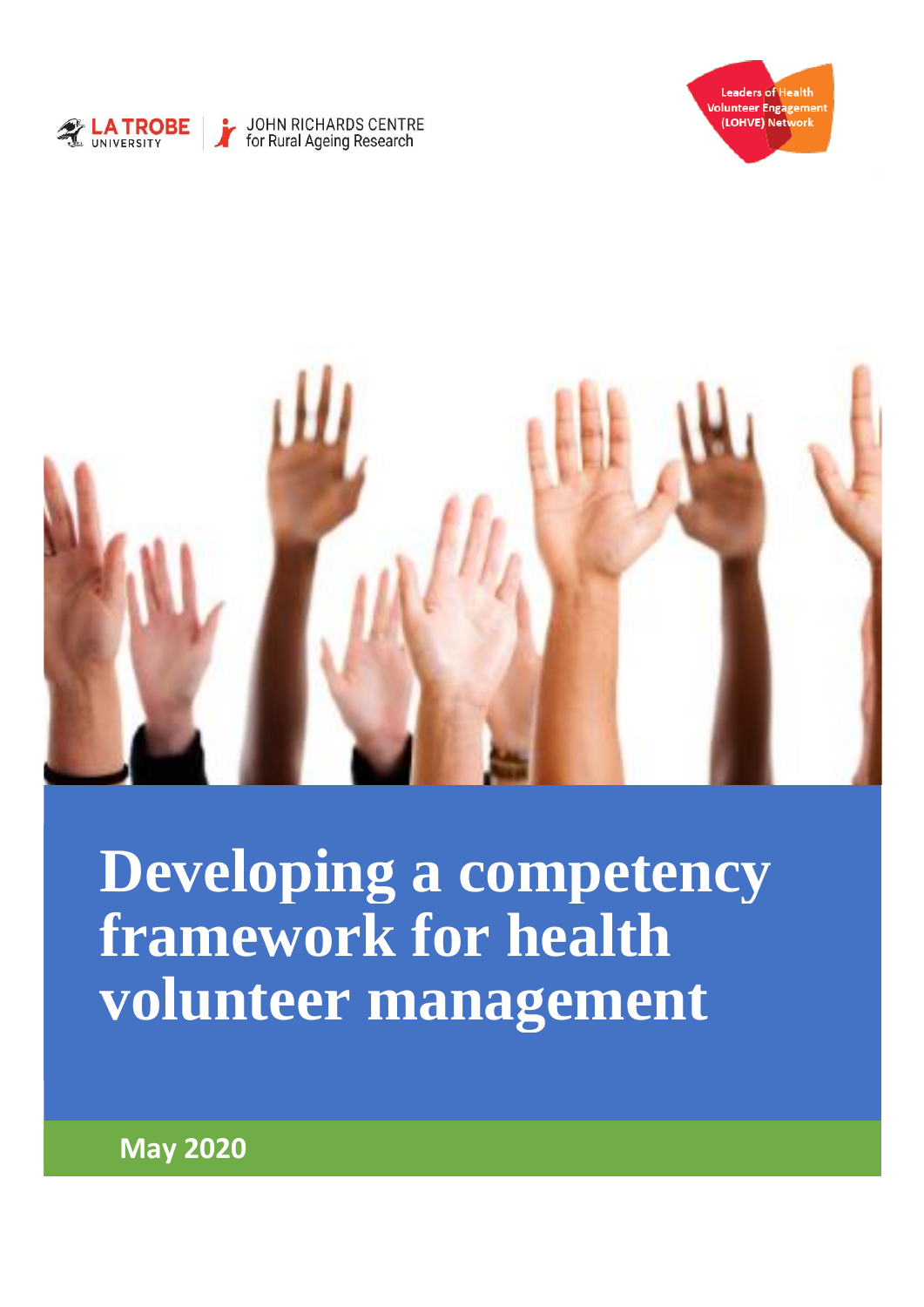# **Table of Contents**

| 4. Towards a Competency Framework for Leaders of Health Volunteer Engagement  42 |  |
|----------------------------------------------------------------------------------|--|
|                                                                                  |  |
|                                                                                  |  |
|                                                                                  |  |
|                                                                                  |  |
|                                                                                  |  |
|                                                                                  |  |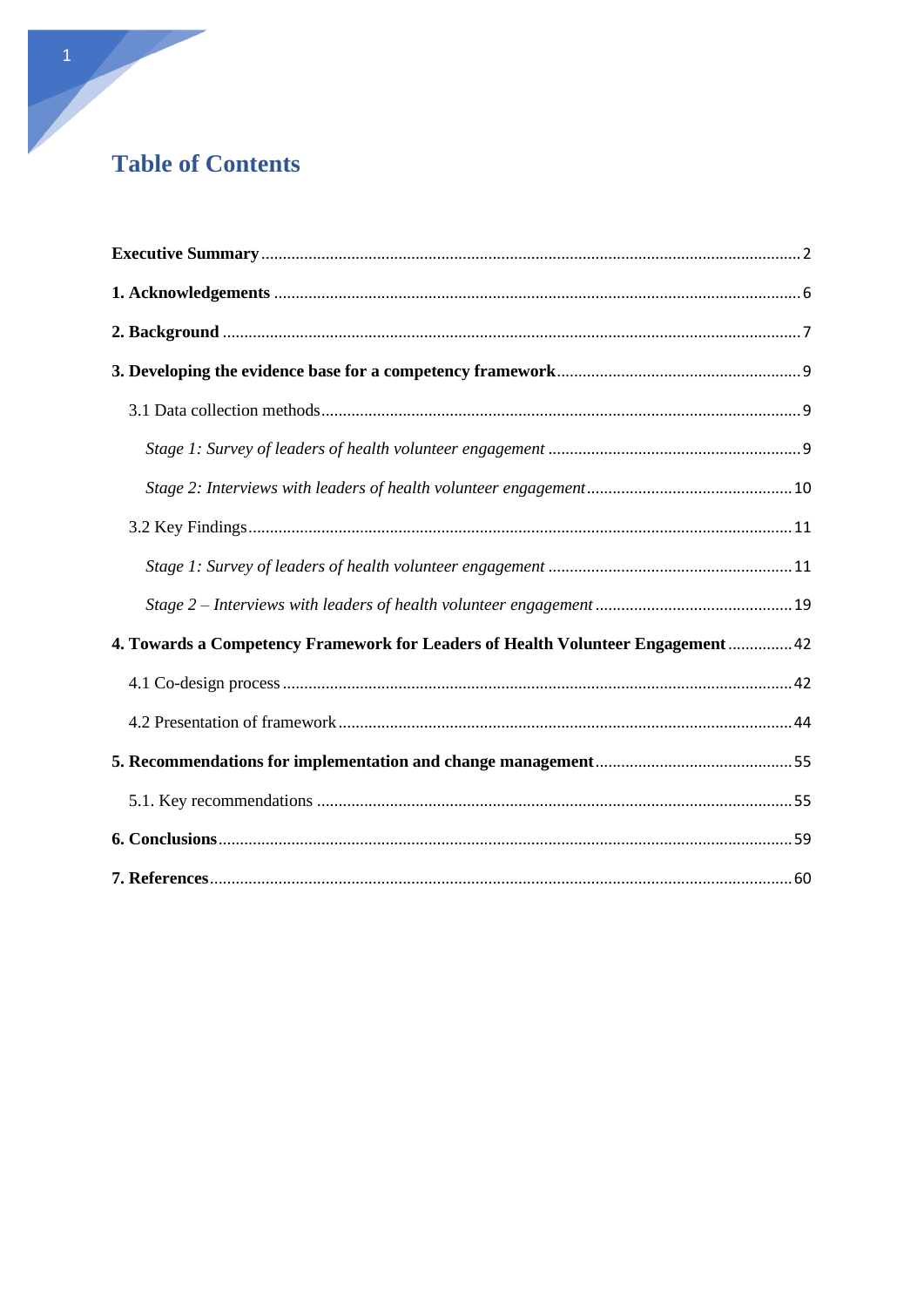# <span id="page-2-0"></span>**Executive Summary**

## **Background**

In 2019, La Trobe University, in collaboration with the Leaders of Health Volunteer Engagement (LOHVE) Network, were contracted to develop a competency framework for health volunteer managers. In doing so, the project sought to address the following questions:

- What types of competencies are required to effectively manage volunteers within health organisations, in order to maximise efficiency and quality of volunteer and patient experience?
- What factors influence the capacity of health volunteer managers to manage volunteers effectively?
- What competencies do health service volunteers require?

The project included three connected stages:

- Survey of health volunteer managers (n=65) to rank critical competencies associated with managing volunteers using an existing scale (Safrit et al, 2005)
- In-depth interviews with health volunteer managers  $(n=25)$  to expand on these competencies within a health setting
- Co-design of a competency framework, in collaboration with members of the LOHVE network, members of the Project Advisory Group (including membership from Department of Health and Human Services, Volunteering Victoria, the LOHVE Network, Spiritual Health Association, and Safer Care Victoria.

### **Key findings:**

- There was a significant difference between geographical groups in relation to numbers of volunteers managed. Volunteer managers in metropolitan areas manage more volunteer staff than regional or rural areas (metropolitan mean=298; regional mean=178; rural mean=138).
- There was a positive correlation between higher numbers of volunteers managed and higher levels of FTE. Hours dedicated to volunteer management within an organisation tended to increase with higher levels of volunteers.

#### *Time spent undertaking duties relating to the National Standards for Volunteer Involvement*

- Health volunteer managers spent most time undertaking duties relating to leadership and management (with some volunteer managers spending up to 60% of their time undertaking these duties), recruitment and selection of volunteers, and planning/resourcing volunteer involvement.
- They spent least time on duties relating to design and definition of volunteer roles, volunteer recognition and workplace safety and wellbeing.
- People managing less than 100 volunteers spent more time on workplace safety and wellbeing duties.

#### *Competencies related to health volunteer management*

• Competencies required to manage volunteers within a health setting are consistent with those identified by Safrit et al (2005).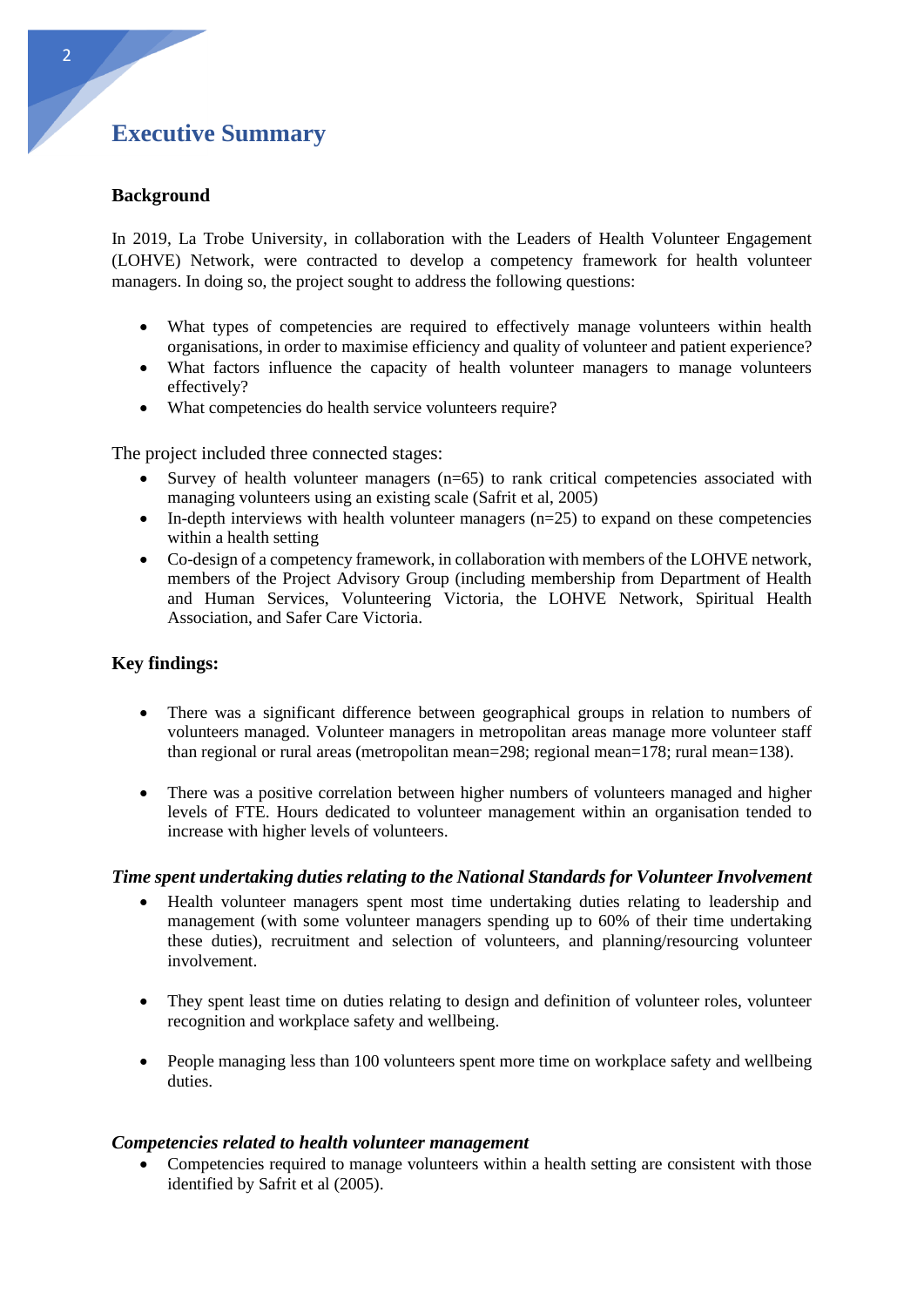- Across all seven categories of volunteer management (recruitment and selection, orientation and training, professional development, volunteer recognition, program maintenance, program advocacy, resource development) none of the competencies listed received a mean ranking of less than 3 (out of a potential of 5), indicating that they were more than moderately important.
- The highest ranked category of competency (in terms of importance) was volunteer recognition (4.62), and the lowest was resource development (3.57).
- The highest ranked competency was resolution of conflict between volunteers and paid staff (4.84), and the lowest was soliciting funds from prospective supporters (3).

#### *Competencies that health volunteer managers require*

In line with the seven categories of volunteer management identified by Safrit et al (2005), volunteer managers identified a set of key competencies that were required to effectively manage and lead volunteers within health settings:

#### **Volunteer recruitment and selection**  •Implement recruitment processes •Match volunteers to roles **Volunteer orientation and training** •Facilitate initial training and induction •Facilitate ongoing training **Volunteer program resource development**  •Develop financial resources •Develop reports, policies, plans and procedures **Volunteer program maintenance**  •Management of people •Communication with people •Data management •Quality and safety auditing **Volunteer recognition and support** •Management of emotional wellbeing •Volunteer appreciation **Volunteer program advocacy**  •Measure and communicate impacts of volunteer programs •Advocate for volunteers and the volunteer program

### **Professional development of volunteer managers**

- •Understanding of contemporary issues related to health volunteer management •Networking and professional
- development activity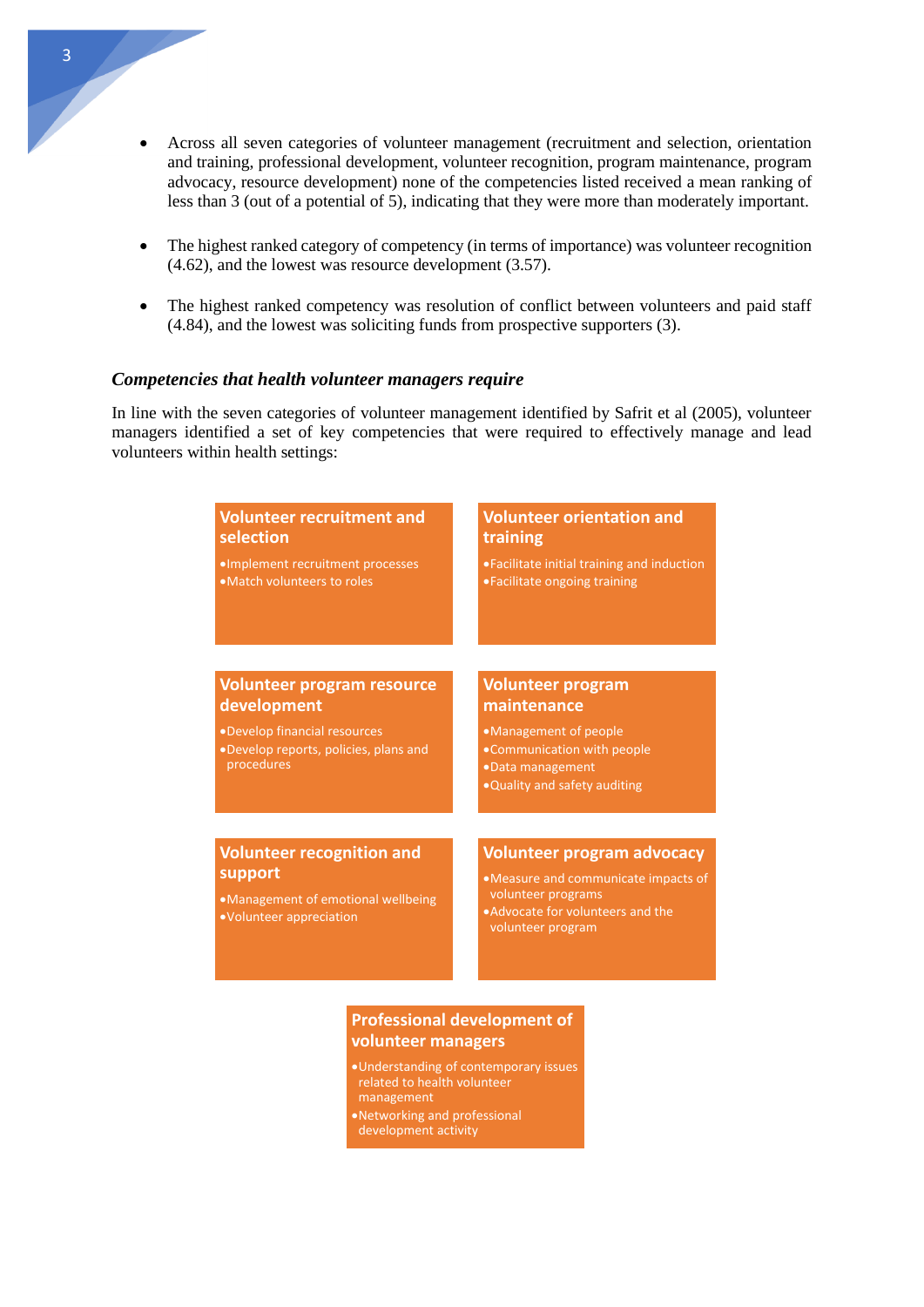## *Factors influencing competency development of health volunteer managers*

Health volunteer managers identified a series of interconnected factors that influenced their capacity to develop and maintain their competency:

#### **Status of volunteering and volunteer management within the health sector**

- Lack of recognition/understanding related to volunteer management competency
- Lack of mandated reporting or legislation relating to health service volunteering

#### **Resourcing available for competency development**

- Lack of time and financial support to undertake professional development
- Lack of mandated requirements around competency development for health volunteer managers

#### **Availability and suitability of competency development opportunities**

• Ability to access suitable professional development opportunities both within and external to health service organisations

### *Competencies that health service volunteers require*

Health volunteer managers identified a series of competencies that were integral to volunteering within the health sector:

#### **Interpersonal competencies**

- Behaviour alignment with organisational values
- Ability to use customer service skills
- Ability to work autonomously within scope of practice, and be flexible and adaptable
- Ability to be culturally responsive and work within a team

#### **Alignment with organisational standards and guidelines**

- Understanding of volunteer scope of practice (boundaries, patient privacy and confidentiality)
- Compliance with organisational guidelines and practices (clinical and non-clinical)

#### **Role specific competencies**

• Expertise relevant to skills-oriented volunteer roles within health services

## *Developing a competency framework for health volunteer management*

Based on the findings of the consultation phase, a competency framework is presented that encompasses seven areas of competency for leaders of health volunteer engagement across the seven key domains identified by Safrit et al (2005).

• There are five distinct levels of competency (Level 1, Levels 2a and 2b, Levels 3a and 3b), which are aligned with Levels 2-6 of the *Victorian Public Health Sector Classification System – Managers and Administrative Workers*. These levels are progressive, in that competencies at level 1 are implied for Level 2a, with a Level 3b expected to exhibit all the competencies across the various levels. The framework incorporates two sections: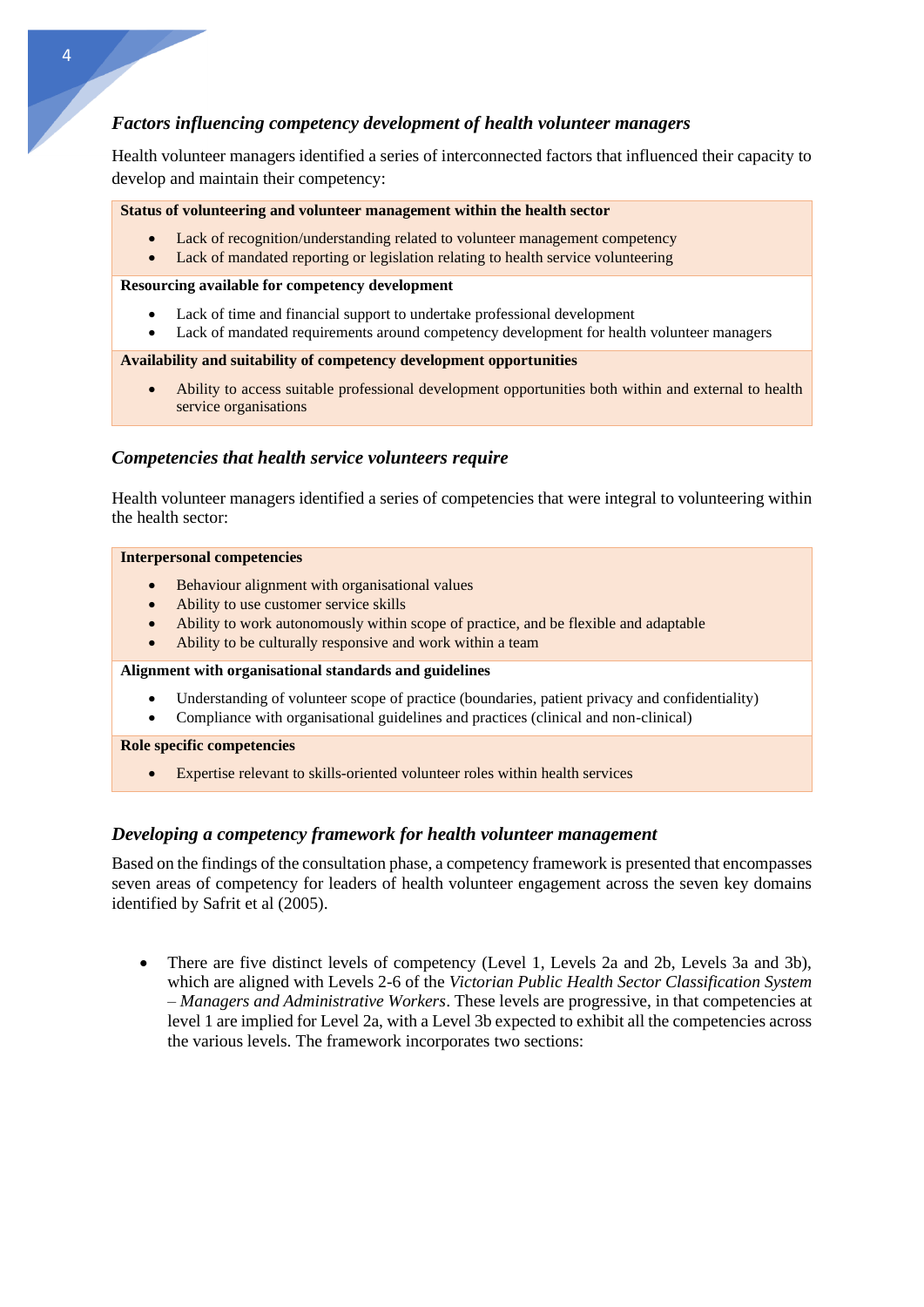| <b>Section 1: Overview of levels of competency</b>                                                                                                                                                                                                                                                                     | <b>Section 2: Detailed competencies</b>                                                                                                                                                                                                                                                                                                                                                                                                                                                                                                      |
|------------------------------------------------------------------------------------------------------------------------------------------------------------------------------------------------------------------------------------------------------------------------------------------------------------------------|----------------------------------------------------------------------------------------------------------------------------------------------------------------------------------------------------------------------------------------------------------------------------------------------------------------------------------------------------------------------------------------------------------------------------------------------------------------------------------------------------------------------------------------------|
| Provides an overarching summary of the various<br>levels of competency, in relation to key skills,<br>experience and attributes required at each level<br>(which are aligned with the respective levels of the<br>Victorian Public Health Sector Classification System<br>- Managers and Administrative Workers award. | Provides a detailed breakdown of the competencies<br>required within each domain at the various levels<br>$(Levels 1-3b).$<br>Competencies listed at each level are aligned with the<br>respective levels of the Victorian Public Health<br>Sector Classification System – Managers and<br>Administrative Workers award. Listed competencies<br>also reflect and incorporate guidelines for best<br>practice volunteer management, in particular the<br>National Standards for Volunteer Involvement<br>developed by Volunteering Australia. |

This framework is intended to be used as a resource for health service human resource management teams, individuals responsible for volunteer managers, and for professional development providers. It is also intended to be a resource for leaders of health volunteer engagement (people responsible for the management and coordination of volunteers and volunteer programs within the health setting). It can be used to:

- Inform the development of position descriptions for leaders of health volunteer engagement, based on the desired requirements of a role
- Determine the level at which a role should be considered, as a reflection of the competencies required and the characteristics of the health service or volunteer program
- Guide the development of education and training opportunities for leaders of health volunteer management
- Assist leaders of health volunteer engagement in determining professional development needs, both at the individual and team level
- Provide a basis for leaders of health volunteer engagement to assess their levels of competency

## *Key recommendations*

To aid in uptake and implementation of this framework, the following key recommendations are proposed:

| <b>Recommendation 1:</b> | The proposed competency framework should be implemented for use within<br>Victorian public sector health services, in order to guide appointment and<br>professional development of health service volunteer managers at the appropriate<br>level of expertise.                               |
|--------------------------|-----------------------------------------------------------------------------------------------------------------------------------------------------------------------------------------------------------------------------------------------------------------------------------------------|
| <b>Recommendation 2:</b> | Formal alignment of volunteer programs with the <i>National Standards for Volunteer</i><br><i>Involvement</i> should be mandated within Victorian public health services.                                                                                                                     |
| <b>Recommendation 3:</b> | Government should provide dedicated funding to health services to support<br>volunteer management, and the support and growth of volunteer programs.                                                                                                                                          |
| <b>Recommendation 4:</b> | Organisations providing professional development activities aimed at increasing<br>competency for health volunteer managers should consider the specific<br>competencies required within the health sector, and the specific needs of<br>experienced and non-metropolitan volunteer managers. |
| <b>Recommendation 5:</b> | This competency framework should be reviewed and amended by the broader<br>volunteer management sector for broader applicability.                                                                                                                                                             |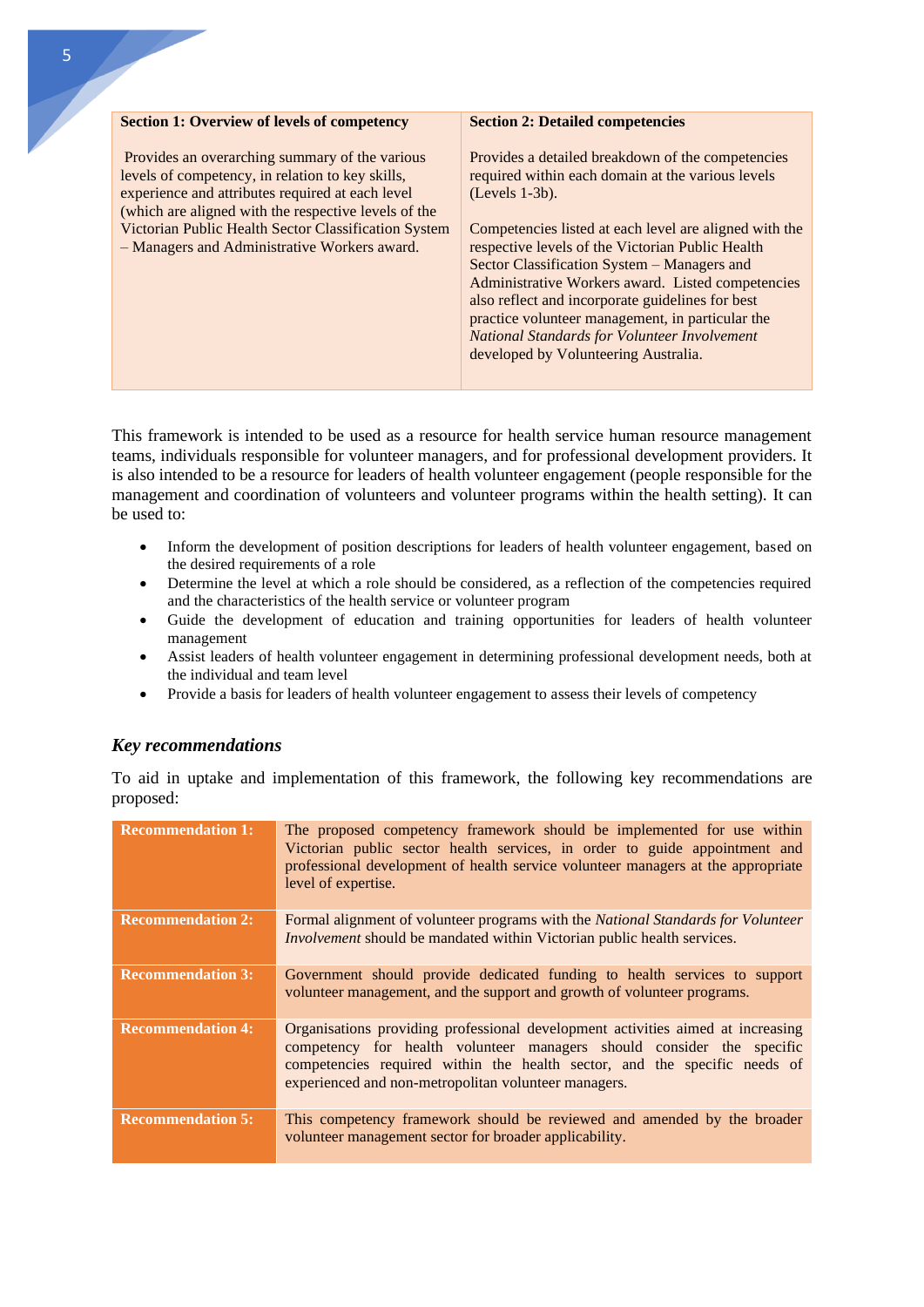## <span id="page-6-0"></span>**1. Acknowledgements**

This work was funded by the Department of Health and Human Services, and the project team would particularly like to thank Josephine Beer, Perla Protacio and Jen Pascoe from the Volunteering – Disability and Communities Branch for their ongoing support and contributions to this project.

The origins of this work, and its development, was championed by the Leaders of Health Volunteer Engagement (LOHVE) network. The project team would particularly like to acknowledge the leadership of Kerryn Mitchell, and also Sharon Walsh and Tracey O'Neill from the LOHVE network in promoting and contributing to the development of this framework.

The project team also wishes to acknowledge the support of the project advisory group, who provided feedback and guidance across the project:

- Perla Protacio, Josephine Beer (Department of Health and Human Services, Volunteering - Disability and Communities Branch)
- Scott Miller (Volunteering Victoria)
- Cheryl Holmes (Spiritual Health Association)
- Tracey O'Neill (Austin Health)
- Meagan Ward (Department of Health and Human Services)

We would also like to thank the health volunteer managers across Australia who contributed to this work, through their active participation during the data collection and through providing feedback at each stage of the process. In particular, we would like to thank the volunteer managers from the LOHVE network who reviewed the final report and provided constructive feedback.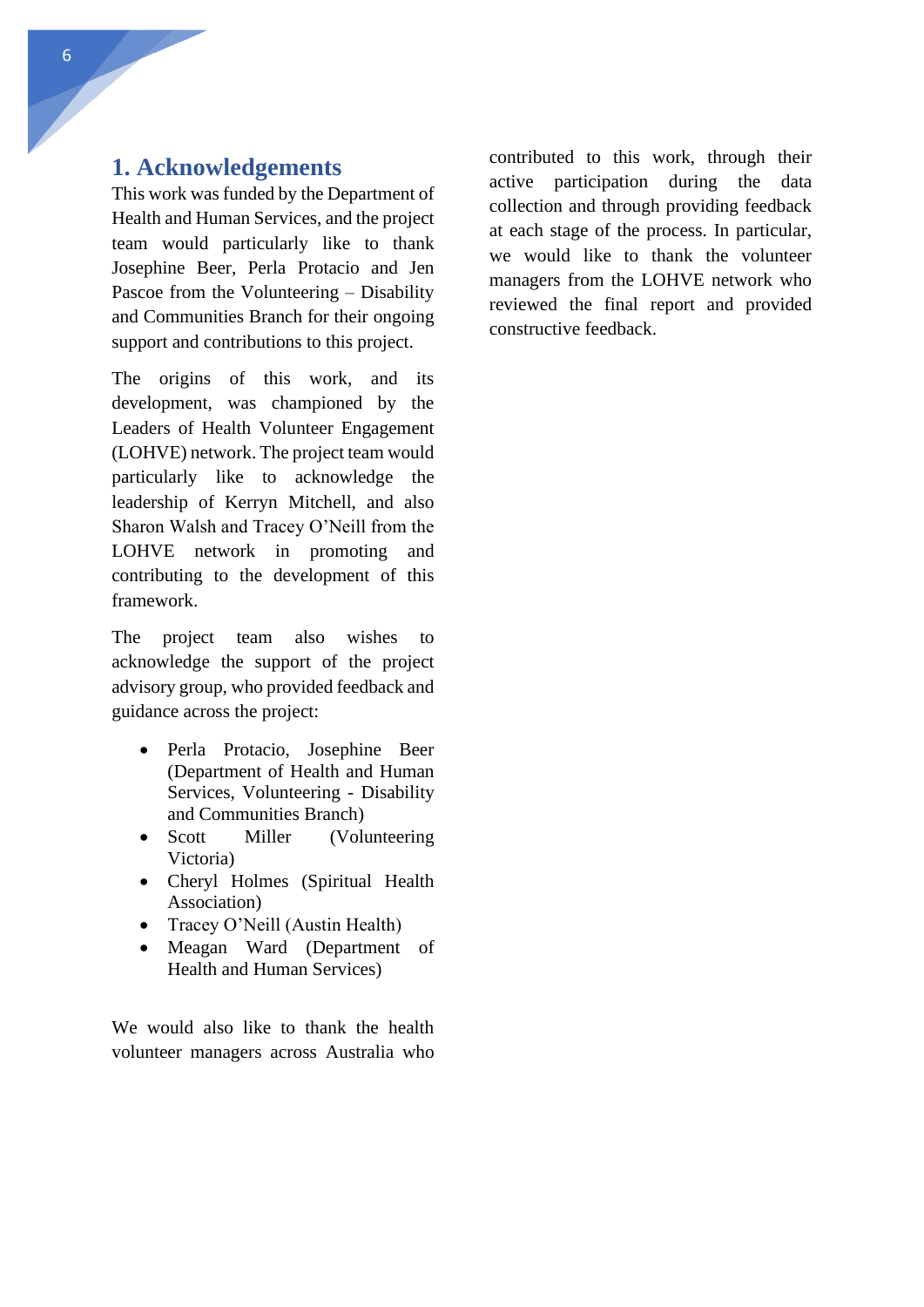## <span id="page-7-0"></span>**2. Background**

Volunteers play a key role in providing care within health and aged care services, as a consequence of continued resource constraints within the health system (Radha Prabhu et al., 2008). Recent figures demonstrate that 11% of volunteers in Victoria are engaged within health settings (Ministerial Council for Volunteers, 2017), with this support compensating for restricted funding, and increasing quality of care within hospital settings (Rogers et al., 2013). A Canadian study of hospital volunteering found that for each dollar that was spent on volunteers, an average of \$6.84 in value was gained (Handy and Srinivasan, 2004).

However, volunteer management is one of the key contemporary challenges facing health organisations (Handy and Srinivasan, 2004, Handy and Srinivasan, 2005), in regard to juggling volunteer demands with organisational requirements, management interaction between paid staff and volunteers, lack of resources for volunteer administration, and poor efficiency and effectiveness of volunteer management programs (Rogers et al., 2013). Studies have determined that effective management and utilisation of volunteers is critical in ensuring patient satisfaction and outcomes, volunteer wellbeing and retention, and positive community perceptions of health services (Hotchkiss et al., 2008, O'Donohue and Nelson, 2009, Ferreira et al., 2015).

Despite studies highlighting challenges associated with volunteer management, recruitment and retention in health services in Australia (Radha Prabhu et al., 2008, O'Donohue and Nelson, 2009), there has been little work conducted exploring the specific competencies required to successfully lead, coordinate and manage volunteers within health and aged care services. This insight is integral in informing key policies and initiatives aimed at supporting volunteering within health services at the state and national level, and in developing the capacity of volunteer managers to better support their volunteer workforce. Given that appropriate induction and training of volunteers are included in the mandatory *National Safety and Quality Health Service Standards* (Australian Commission on Safety and Quality in Healthcare, 2019), having volunteer managers that can deliver this is critical.

Consequently, this project aimed to identify how volunteers can be managed and supported more effectively within health organisations in Victoria. In doing so, it will address the following questions:

- What types of competencies are required to effectively lead, manage and coordinate volunteers within health organisations, in order to maximise efficiency and quality of volunteer and patient experience?
- What factors influence the capacity of leaders of health volunteer engagement (volunteer managers and coordinators) to manage their volunteers effectively?
- What competencies do health service volunteers require?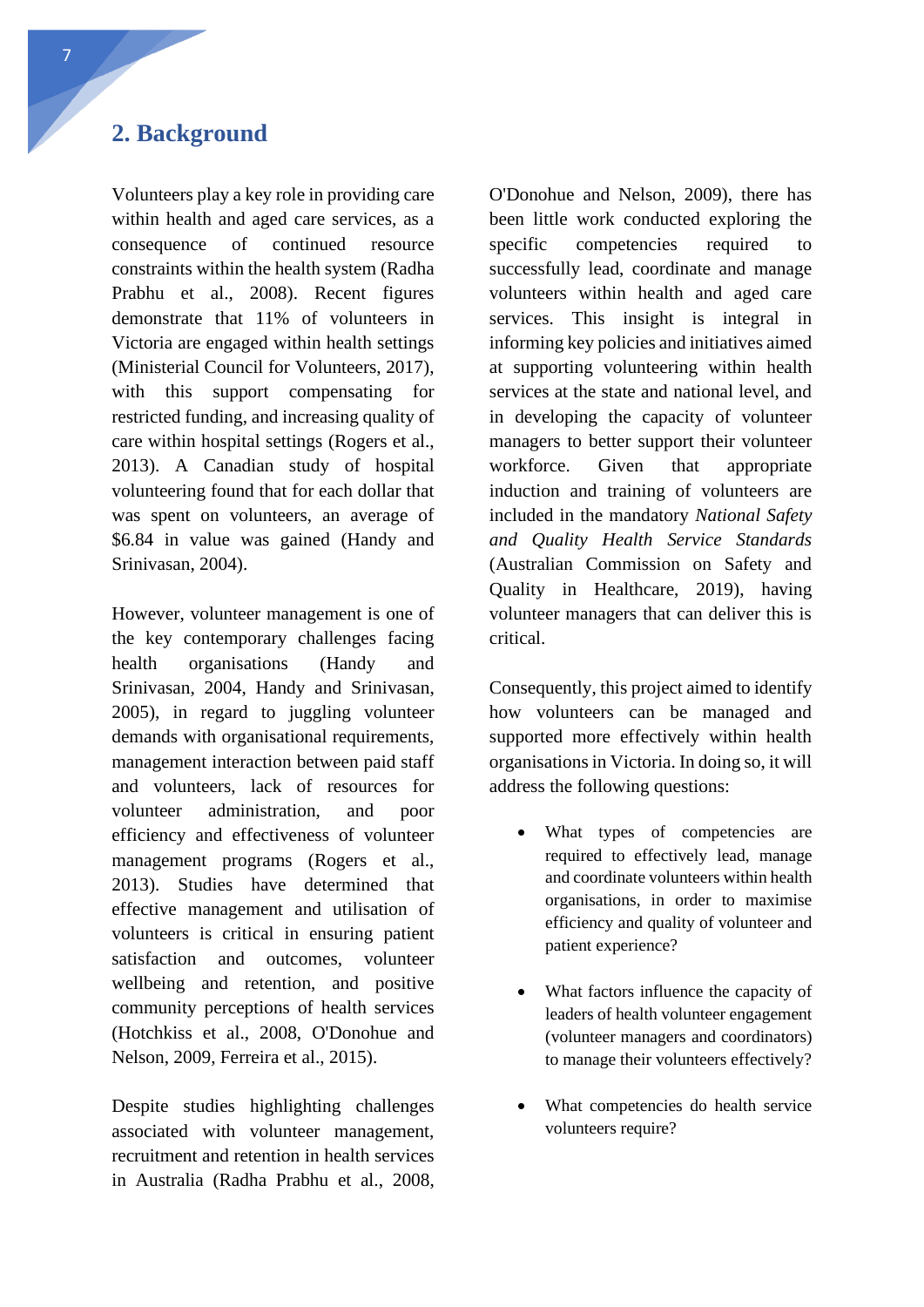This data will be used to develop:

- A competency framework for leaders of health volunteer engagement within diverse Victorian health organisations, drawing on existing expertise and frameworks. It is also expected that this will have application to the aged care sector, with some aged care services co-located within health settings.
- A series of implementation and change management recommendations for governments and health services to assist with implementation of this framework.

This work has been championed by the Leaders of Health Volunteer Engagement Network. The LOHVE Network was established in 2011 by health service managers of volunteers Sharon Walsh (Bendigo Health) and Kerryn Mitchell (Northeast Health Wangaratta), as an opportunity to support health volunteer managers and coordinators in the Central and Northern region of Victoria. This network has grown from eight attendees at the first meeting to now more than 170 on a mailing list from all across Australia, New Zealand and USA.

The purpose of the network is to support health volunteer managers and coordinators to provide well structured, integrated volunteer programs that are inclusive, and benefit clients, volunteers, health services and community alike. The objectives of the network are to promote leaders within health volunteer programs, to provide a reference point for benchmarking of services and to provide information back to health services, peak bodies and government to ensure that volunteer programs are understood and supported into the future.

The LOHVE Network aim to share information where possible to assist each other to establish, improve and grow individual health facility volunteer programs. They participate in positive change leading initiatives that will support their mission, including annual benchmarking, and participation in the design of the Inaugural Leadership in Health Volunteering Conference led by Barwon Health and Bendigo Health. In 2017, the LOHVE network worked with the Parliamentary Secretary to have Volunteer Engagement added as a mandatory requirement for all public health services. The LOHVE Network have been committed to professionalising volunteer management and coordination in health since the network's commencement and are proud of the work Kerryn Mitchell (Northeast Health Wangaratta) has done to support the inception of the present project.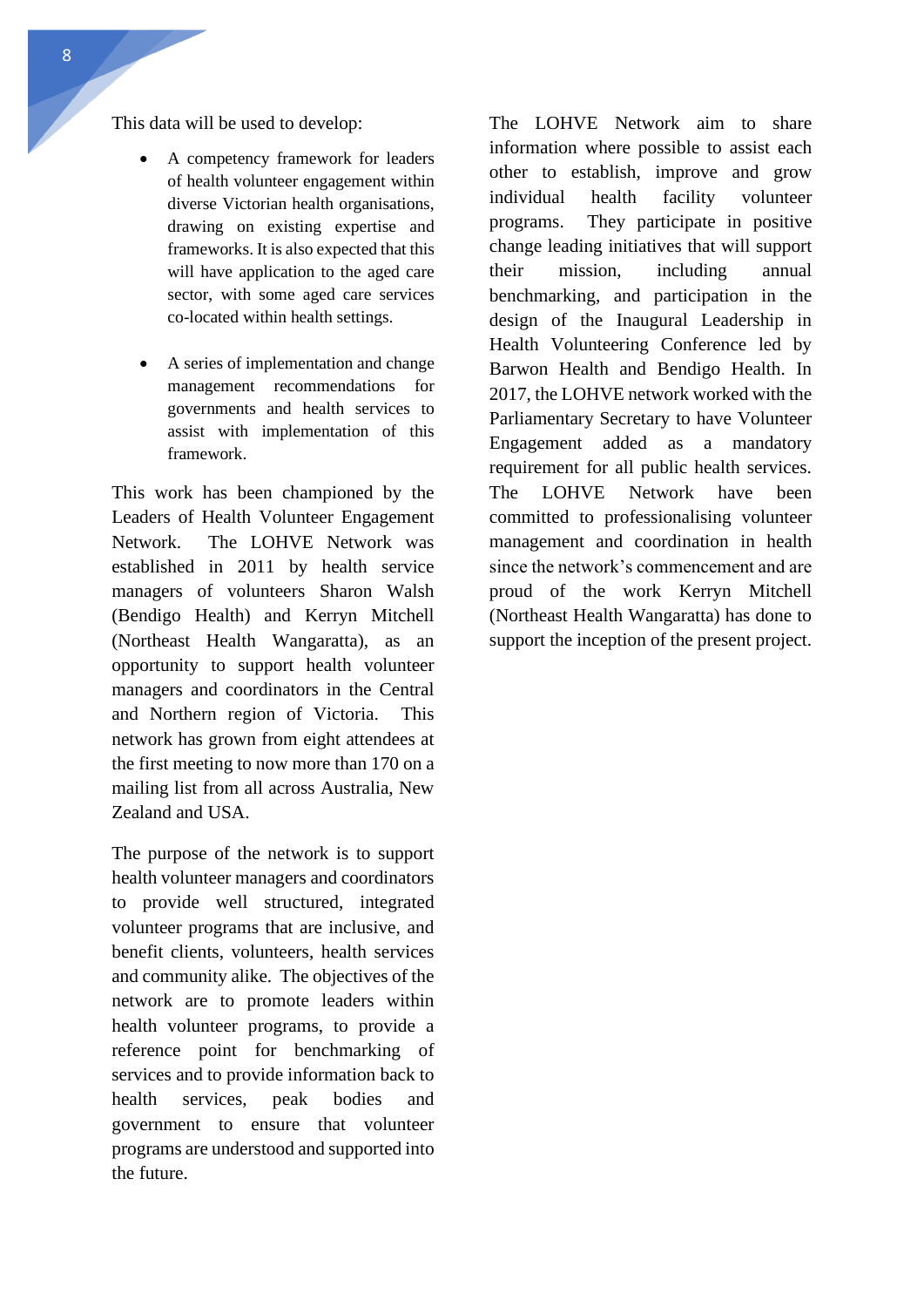# <span id="page-9-0"></span>**3. Developing the evidence base for a competency framework**

## <span id="page-9-1"></span>3.1 Data collection methods

## <span id="page-9-2"></span>*Stage 1: Survey of leaders of health volunteer engagement*

Stage 1 sought to identify the competencies that are important to leadership of health volunteer engagement. Leaders of health volunteer engagement within health service organisations (managers and coordinators) were recruited to fill in a short online questionnaire, which asked them to identify competencies that they thought were important in managing, leading and coordinating volunteers within the health sector.

Contact details for leaders of health volunteer engagement within Victorian health services were obtained from organisational webpages. Ethical approval was gained from La Trobe University (HREC 19/061). Health volunteer managers and coordinators were contacted and provided with information on the study and a link to the online questionnaire.

The survey instrument was comprised of three sections:

#### *Section 1: Respondent details*

- *Demographic characteristics* (gender, age)
- *Job information* (position title, length of time in role, number of volunteers managed, employment type, employment fraction dedicated to managing volunteers, employment award and level, hours per week dedicated to volunteer management, number of staff and total EFT dedicated to volunteer

management within the organisation, and model of volunteer management)

- *Geographical location of the organisation* (metropolitan, regional, rural)
- *Type of health service organisation* (public, private, other)

Data was analysed using the Statistical Package for the Social Sciences (SPSS) version 25, calculating the appropriate statistics.

### *Section 2: Duties undertaken*

Respondents were asked to estimate the percentage of time spent in their role undertaking duties relating to the Volunteering Australia *National Standards for Volunteer Involvement* (Volunteering Australia, 2015):

- Leadership and management
- Commitment to volunteer involvement
- Volunteer roles
- Recruitment and selection
- Support and development
- Workplace safety and wellbeing
- Volunteer recognition
- Quality management and continuous improvement
- Other

A range of statistics were conducted including summary statistics calculating the mean, median and standard deviation for each of the categories. Bivariate analyses (correlation, independent t-tests and ANOVA) were conducted to determine significant differences and associations between groups on each category.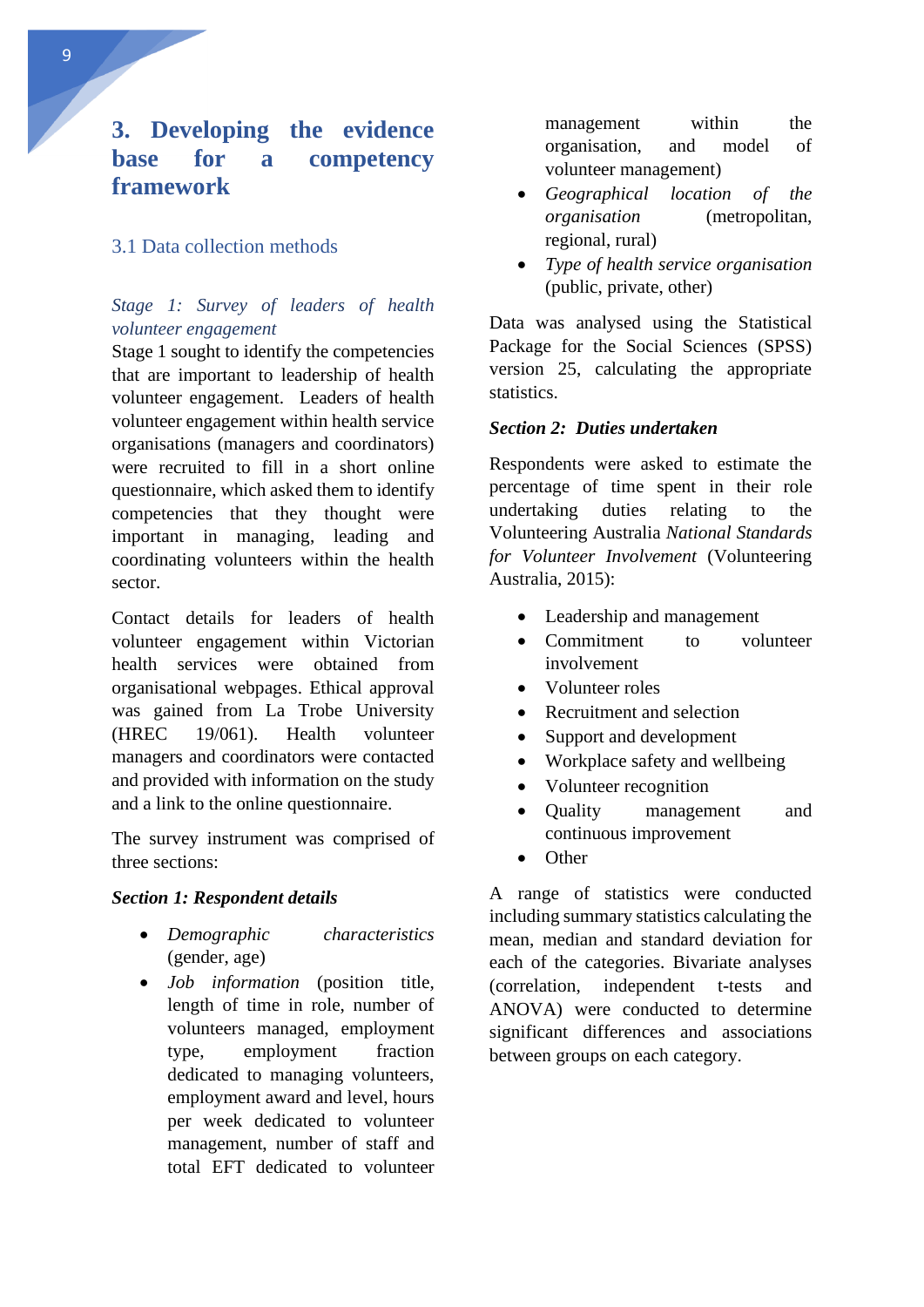## *Section 3: Competencies that are important to leaders of health volunteer engagement*

Using an existing validated research instrument measuring volunteer management competency (Safrit et al., 2005), participants were asked to rate the relative importance (on a scale of 1-5) of a set of 89 distinct competencies within seven overarching categories:

- Volunteer recruitment and selection
- Professional development of volunteer managers
- Volunteer orientation and training
- Volunteer program advocacy
- Volunteer program maintenance
- Volunteer recognition
- Volunteer program resource development

The Safrit competency instrument was implemented as it is one of the few existing comprehensive measurement tools for assessing volunteer management competencies and encompasses many of the elements of the *National Standards for Volunteer Involvement*. This instrument was developed based on an international literature review of volunteer management competencies. At the conclusion of the questionnaire, participants were also asked to indicate if they were interested in participating in a follow-up interview about the competencies required within their role.

## <span id="page-10-0"></span>*Stage 2: Interviews with leaders of health volunteer engagement*

Stage 2 sought to elicit more detailed information on the competencies required for leadership of health volunteer engagement. Respondents who had registered their interest to participate a follow-up interview in the Stage 1 questionnaire took part in a semi-structured telephone interview. Interviews lasted from between 30 – 90 minutes in duration, and focused on the following key topics:

- Competencies that leaders of health volunteer engagement will need in the next ten years
- Barriers that would potentially prevent leaders of health volunteer engagement from acquiring these competencies
- Ways that health services could support leaders of health volunteer engagement to acquire these competencies
- Competencies that volunteers within health services need.

Interviews were audio recorded with permission, transcribed and analysed thematically in accordance with the key topics.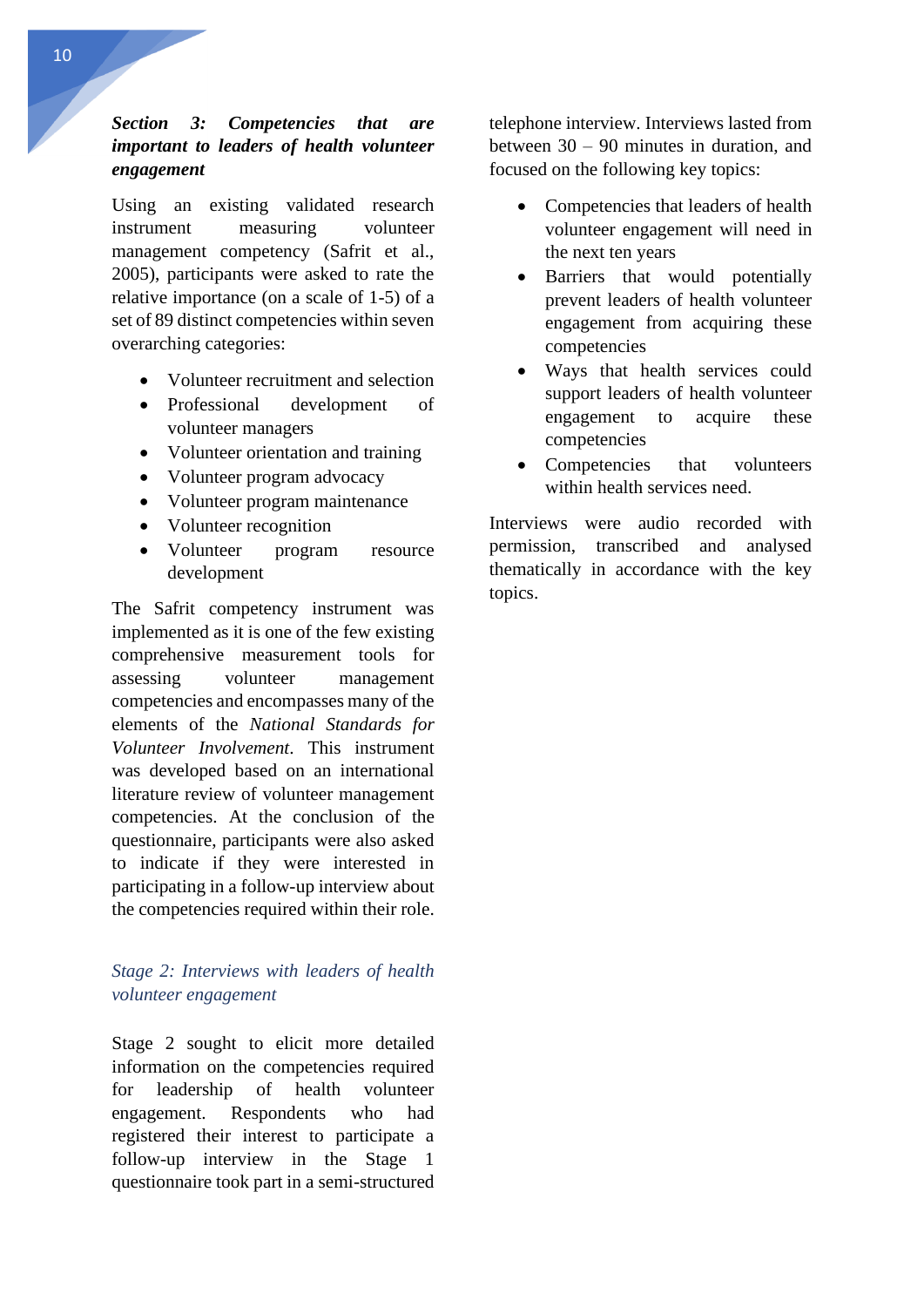## <span id="page-11-0"></span>3.2 Key Findings

## <span id="page-11-1"></span>*Stage 1: Survey of leaders of health volunteer engagement*

65 responses were returned, with the characteristics of the sample detailed below in table 1.

| Table 1: Characteristics of leaders of health volunteer engagement ( $n=65$ ) |  |  |  |
|-------------------------------------------------------------------------------|--|--|--|
|-------------------------------------------------------------------------------|--|--|--|

| Age                                      | 32 -78 years (mean 50.66)         |  |  |  |  |
|------------------------------------------|-----------------------------------|--|--|--|--|
| Gender                                   | Male: 4.6%                        |  |  |  |  |
|                                          | Female: 93.8%                     |  |  |  |  |
|                                          | Other: 1.5%                       |  |  |  |  |
| Length of time working in the            | $1 - 40$ years (mean 10.10 years) |  |  |  |  |
| volunteer management sector              |                                   |  |  |  |  |
| <b>Employment status</b>                 | Permanent: 89.2%                  |  |  |  |  |
|                                          | Fixed Term: 10.8%                 |  |  |  |  |
| <b>Number of volunteers managed</b>      | $25 - 1000$ (mean 226.65)         |  |  |  |  |
| Fraction of time in role dedicated to    | Full time: 46.1%                  |  |  |  |  |
| management of volunteers                 | Part time: 53.9%                  |  |  |  |  |
|                                          |                                   |  |  |  |  |
|                                          | For those who were part time:     |  |  |  |  |
|                                          | 0.1 FTE: 2.6%                     |  |  |  |  |
|                                          | 0.2 FTE: 15.4%                    |  |  |  |  |
|                                          | 0.4 FTE: 20.5%                    |  |  |  |  |
|                                          | 0.5 FTE: 10.3%                    |  |  |  |  |
|                                          | 0.6 FTE: 17.9%                    |  |  |  |  |
|                                          | 0.8 FTE: 23.1%                    |  |  |  |  |
|                                          | 0.9 FTE: 5.1%                     |  |  |  |  |
|                                          | Not specified: 5.1%               |  |  |  |  |
| <b>Positions dedicated to volunteer</b>  | 1 position: 41%                   |  |  |  |  |
| management within the organisation       | 2 positions: 18%                  |  |  |  |  |
|                                          | 3 positions: 17%                  |  |  |  |  |
|                                          | 4 or more positions: 24%          |  |  |  |  |
| <b>Total FTE dedicated to management</b> | 1 FTE or less: 41.2%              |  |  |  |  |
| of volunteers within the organisation    | 1-2 FTE: 25.5%                    |  |  |  |  |
|                                          | 2-3 FTE: 13.7%                    |  |  |  |  |
|                                          | 4 or more FTE: 19.6%              |  |  |  |  |
| Type of health service                   | Public: 66.2%                     |  |  |  |  |
|                                          | Private: 15.4%                    |  |  |  |  |
|                                          | Other: 18.5%                      |  |  |  |  |
| Geographical classification of health    | Metropolitan: 50.8%               |  |  |  |  |
| service                                  | Regional: 24.6%<br>Rural: 24.6%   |  |  |  |  |
|                                          |                                   |  |  |  |  |

In relation to job titles, most respondents were called coordinators (57%), with 30% holding a manager title. The organisational unit titles were highly diverse, and encompasses volunteer services, community or consumer engagement/participation/partnership, and quality or risk departments. Most participants in the Victorian setting were

employed under the Victorian Public Health Sector Managers and Administrative Workers Agreement, with others employed under an administrative, allied health, corporate enterprise, or health professional (administrative, clerical and technical) award.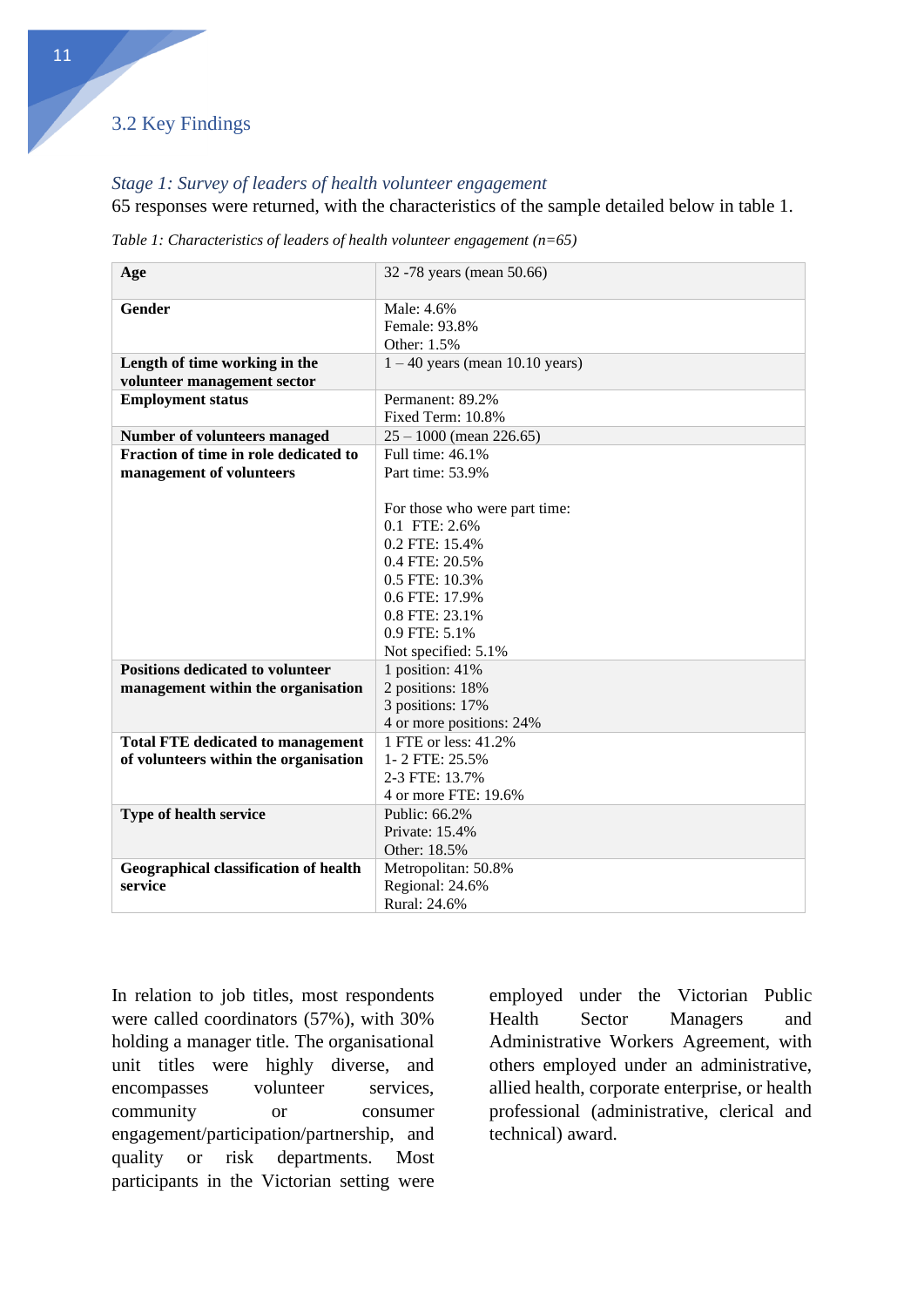A one-way between groups analysis of variance (ANOVA) was conducted to explore if there were significant differences between geographical groups and the number of volunteers managed. There was a significant difference between geographical groups, with managers in metropolitan areas managing more volunteer staff than regional or rural areas (metropolitan mean=298; regional mean=178; rural mean=138).

The relationship between the total numbers of volunteers managed and the total FTE devoted to the management of volunteers was investigated using the Pearson Product-Moment correlation coefficient. There was a medium positive correlation between the two variables,  $r=43$ ,  $n=64$ ,  $p<.001$ , demonstrating that there was a positive correlation between higher numbers of volunteers managed and higher levels of FTE. In short, hours dedicated to volunteer management within an organisation tended to increase with higher levels of volunteers.

*Duties relating to the Volunteering Australia National Standards for Volunteer Involvement:*

Respondents were asked to estimate the percentage of time that they spent in their volunteer management role undertaking activities or duties relating to the *National Standards for Volunteer Involvement* (see table 2).

As this table demonstrates, leaders of health volunteer engagement spent most time undertaking duties relating to leadership and management (with some spending up to 60% of their time undertaking these duties), recruitment and selection of volunteers, and planning or resourcing volunteer involvement. They spent less time on duties relating to design and definition of volunteer roles, volunteer recognition and workplace safety and wellbeing. Respondents also reported that they spent an average of approximately 4% of their time on duties not related to the *National Standards for Volunteer Involvement*.

A one-way between groups analysis of variance (ANOVA) was conducted to explore if there were significant differences between geographical groups and the percentage of time spent on tasks. This revealed no significant differences between metropolitan, regional and rural health services in terms of the percentage of time that was spent on tasks relating to the National Standards.

Extending the analysis further, an independent t-test was conducted to compare two groups – those managing less than 100 volunteers and those managing over 100 volunteers – and the time spent on workplace safety and wellbeing. There was a significant difference in scores, with those managing less than 100 volunteers spending more time on workplace safety and wellbeing duties.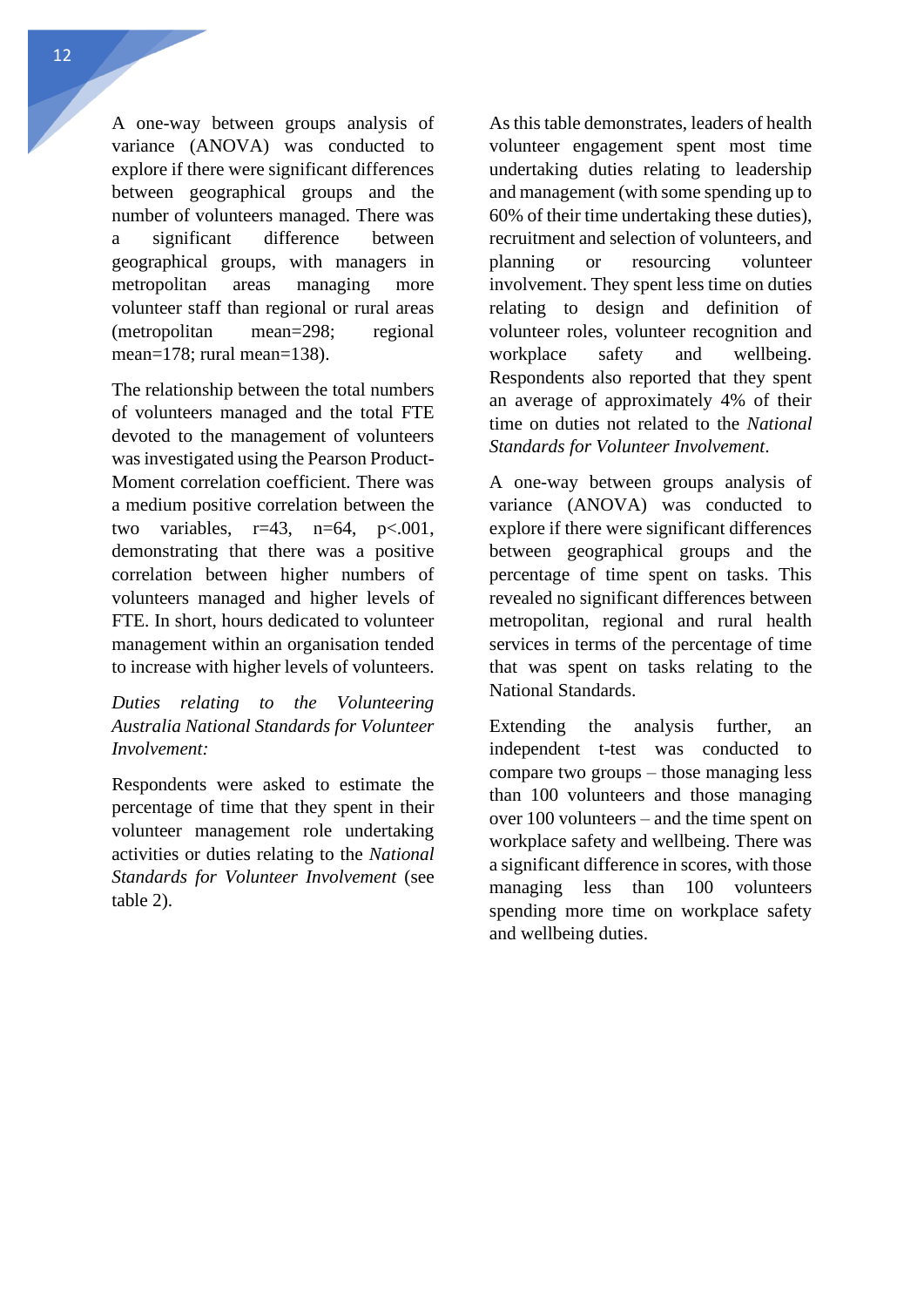|                                                         | N  | Min $%$  | $Max\%$ | Mean $%$ | <b>Std. Deviation %</b> |
|---------------------------------------------------------|----|----------|---------|----------|-------------------------|
| <b>Leadership and management</b>                        | 62 | $\Omega$ | 60      | 18.94    | 14.12                   |
| Planning and resourcing volunteer<br>involvement        | 62 | $\Omega$ | 40      | 13.89    | 7.70                    |
| Designing and defining volunteer<br>roles               | 62 | $\Omega$ | 40      | 8.50     | 6.11                    |
| <b>Recruitment and selection</b>                        | 62 | $\Omega$ | 50      | 14.97    | 10.29                   |
| <b>Support and development</b>                          | 62 | $\Omega$ | 30      | 12.26    | 7.54                    |
| Workplace safety and wellbeing                          | 62 | $\Omega$ | 30      | 8.34     | 4.71                    |
| <b>Volunteer recognition</b>                            | 62 | $\Omega$ | 20      | 8.71     | 4.03                    |
| <b>Quality management and</b><br>continuous improvement | 62 | $\Omega$ | 25      | 10.52    | 6.23                    |
| <b>Other</b>                                            | 62 | $\Omega$ | 100     | 3.82     | 13.35                   |

*Table 2: Percentage of time spent undertaking duties relating to the National Standards for Volunteer Involvement*

## *Competencies related to leadership of health volunteer engagement*

As demonstrated in tables 3-9, findings demonstrate that the competencies required to lead, manage and coordinate volunteers within a health setting are consistent with those identified by Safrit et al (2005). Competencies were measured on a scale between 0 and 5, with 0 indicative of the competency not being at all important, and 5 being very important. Across all seven categories, none of the competencies listed received a mean ranking of less than 3.

For recruitment and selection (see Table 3), almost all the competences had a mean ranking above 4. The exceptions to these included involvement of other stakeholders in the selection process, designing recruitment strategies with boards and administrators, and development of individualised plans of action with volunteers.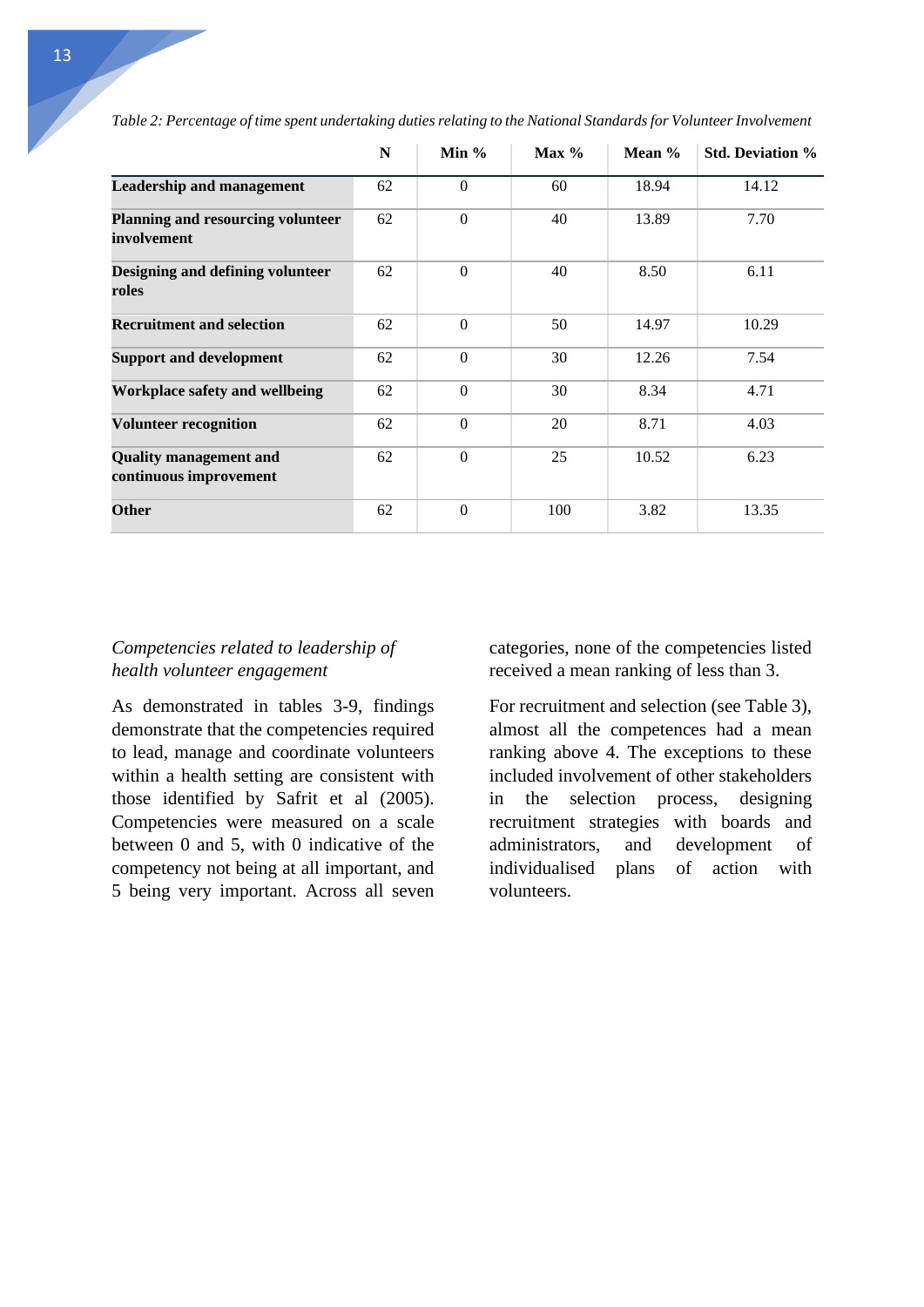| Table 3: Recruitment and selection                                                     | N  | <b>Range</b>   |                |   | Min   Max   Mean | <b>Std. Deviation</b> |
|----------------------------------------------------------------------------------------|----|----------------|----------------|---|------------------|-----------------------|
| Assess needed skills and abilities for specific volunteer<br>positions                 | 57 | $\mathfrak{D}$ | 3              | 5 | 4.54             | .600                  |
| Assess organisational climate for readiness of new<br>volunteers                       | 57 | $\overline{4}$ | $\mathbf{1}$   | 5 | 4.35             | .954                  |
| Identify indicators of a successful program                                            | 57 | 2              | 3              | 5 | 4.39             | .701                  |
| Assess skills/interests of potential volunteers for other<br>positions                 | 57 | 3              | $\overline{2}$ | 5 | 4.23             | .780                  |
| Analyse data collected from the evaluation process for<br>volunteers                   | 57 | 3              | $\overline{2}$ | 5 | 4.19             | .833                  |
| Conduct targeted recruitment of volunteers                                             | 57 | 3              | $\overline{2}$ | 5 | 4.25             | .851                  |
| Re-assign volunteers when they are unsuccessful in current<br>positions                | 57 | 3              | 2              | 5 | 4.09             | .987                  |
| results<br>$\sigma$<br>the<br>evaluation<br>with<br>Communicate<br>the<br>stakeholders | 57 | 3              | $\overline{2}$ | 5 | 4.16             | .841                  |
| Promote diversity in volunteer recruitment                                             | 57 | 2              | 3              | 5 | 4.54             | .600                  |
| Match potential volunteers with positions based on skills,<br>abilities and interests  | 57 | 2              | 3              | 5 | 4.82             | .428                  |
| Assess organisational needs for volunteers                                             | 57 | $\overline{3}$ | 2              | 5 | 4.58             | .706                  |
| Develop selection process consistent with position<br>responsibilities                 | 57 | 3              | $\overline{2}$ | 5 | 4.44             | .756                  |
| Develop a comprehensive evaluation process                                             | 57 | $\overline{4}$ | $\mathbf{1}$   | 5 | 4.30             | .865                  |
| Include other stakeholders in the volunteer selection<br>process                       | 57 | 3              | 2              | 5 | 3.74             | .897                  |
| Develop individualised plans of action with volunteers                                 | 57 | $\overline{4}$ | $\mathbf{1}$   | 5 | 3.56             | .866                  |
| Utilise principles of adult education in training volunteers                           | 57 | 3              | $\overline{2}$ | 5 | 4.21             | .796                  |
| Design recruiting strategies with boards and administrators                            | 57 | $\overline{4}$ | $\mathbf{1}$   | 5 | 3.19             | .953                  |
| Evaluate selection process against best-practices                                      | 57 | $\overline{4}$ | $\mathbf{1}$   | 5 | 4.30             | .823                  |

A similar trend was observed in relation to professional development (see Table 4), where most competencies had a mean ranking of above 4. Competencies to receive a mean ranking of less than 4 included participation in national professional associations, attendance at professional conferences, reading newsletters, list-serves and professional journals, and calculation of cost effectiveness of the volunteer program.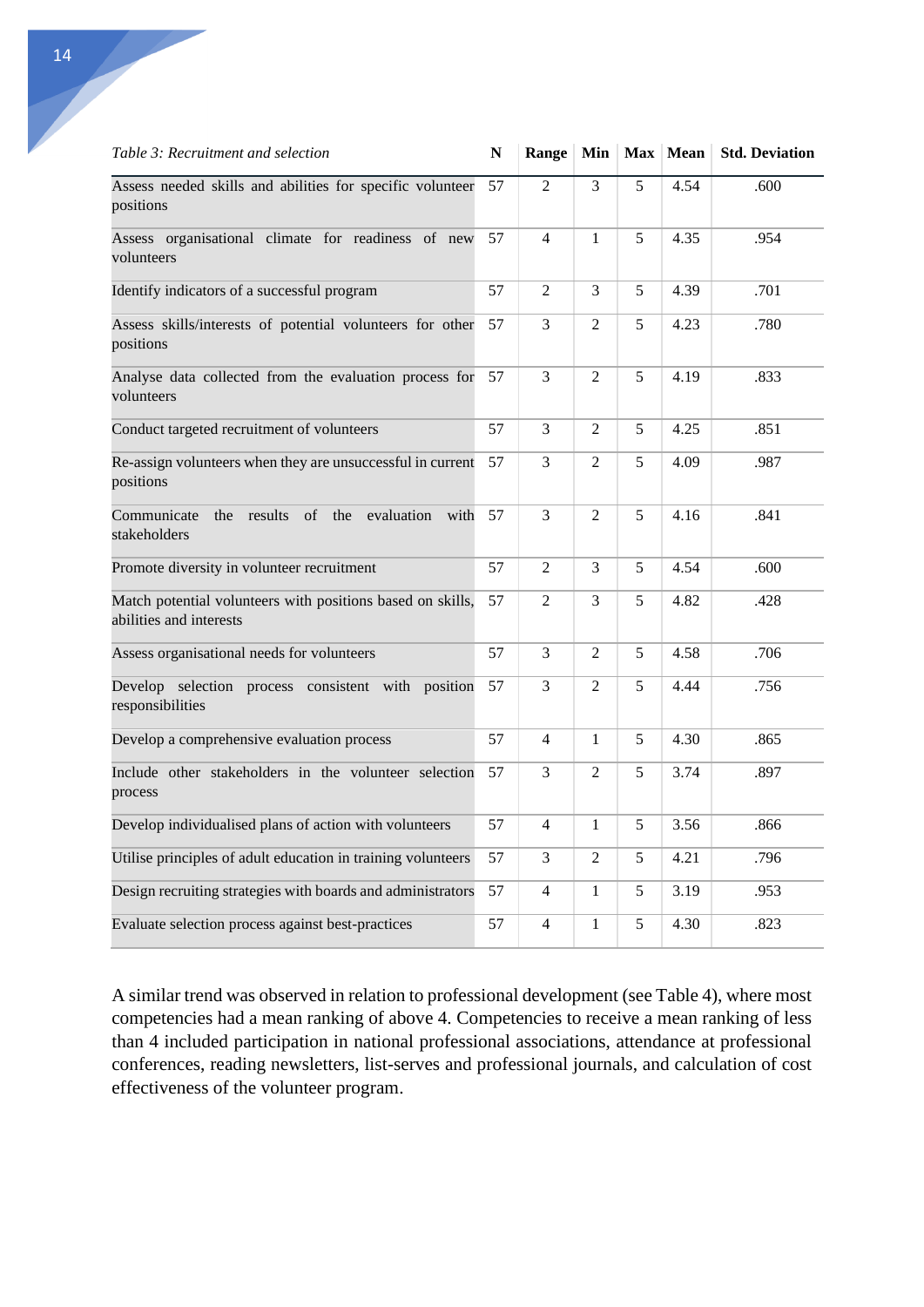| Table 4: Professional development                                      | $\mathbb N$ | Range          | Min            |   | Max Mean | <b>Std. Deviation</b> |
|------------------------------------------------------------------------|-------------|----------------|----------------|---|----------|-----------------------|
| Participate in national professional associations                      | 57          | $\overline{4}$ | $\mathbf{1}$   | 5 | 3.93     | .961                  |
| Read newsletters, list-serves and professional journals                | 57          | 3              | $\overline{2}$ | 5 | 3.82     | .909                  |
| Pursue sources of professional development                             | 57          | $\overline{2}$ | 3              | 5 | 4.32     | .711                  |
| Seek out educational opportunities to enhance professional<br>skills   | 57          | $\overline{2}$ | 3              | 5 | 4.32     | .711                  |
| Assess my professional knowledge, skills and abilities                 | 57          | $\overline{4}$ | $\mathbf{1}$   | 5 | 4.26     | .835                  |
| Participate in local professional organisation                         | 57          | $\overline{4}$ | $\mathbf{1}$   | 5 | 4.02     | .973                  |
| Communicate my professional development needs to<br>supervisors        | 57          | $\overline{4}$ | $\mathbf{1}$   | 5 | 4.30     | .886                  |
| Attend professional conferences related to volunteer<br>management     | 57          | $\overline{4}$ | $\mathbf{1}$   | 5 | 3.98     | 1.009                 |
| Develop a filing system to manage paperwork                            | 57          | $\overline{4}$ | $\mathbf{1}$   | 5 | 4.18     | 1.054                 |
| Develop a personal philosophy of volunteer management                  | 57          | 3              | $\overline{2}$ | 5 | 4.11     | .817                  |
| Calculate the cost-effectiveness of the volunteer program              | 57          | $\overline{4}$ | $\mathbf{1}$   | 5 | 3.93     | .979                  |
| Develop personal philosophy of volunteer involvement                   | 57          | 3              | $\overline{2}$ | 5 | 4.07     | .904                  |
| Balance personal and professional responsibilities                     | 57          | 3              | $\overline{2}$ | 5 | 4.33     | .893                  |
| Regularly update stakeholders on the results of evaluations            | 57          | 3              | $\overline{2}$ | 5 | 4.11     | .748                  |
| Manage personal stress resulting from professional<br>responsibilities | 57          | 3              | $\overline{2}$ | 5 | 4.46     | .734                  |
| Develop system for processing paperwork                                | 57          | $\overline{4}$ | 1              | 5 | 4.16     | .960                  |

All competencies related to orientation and training (see table 5) except one received a mean ranking of above 4, with many ranked in the high 4's (indicating that these competencies were very important).

| Table 5: Orientation and training                                  | N  | Range |               |   | Min   Max   Mean | <b>Std. Deviation</b> |
|--------------------------------------------------------------------|----|-------|---------------|---|------------------|-----------------------|
| Design training specific to volunteer responsibilities             | 57 | 3     | 2             | 5 | 4.61             | .726                  |
| Communicate orientation and training requirements to<br>volunteers | 57 | 2     | 3             | 5 | 4.77             | .535                  |
| Conduct ongoing training for volunteers                            | 57 | 3     | $\mathcal{D}$ | 5 | 4.67             | .664                  |
| Identify teaching materials for volunteer training                 | 57 | 3     | $\mathcal{D}$ | 5 | 4.32             | .848                  |
| Document volunteer training completed                              | 57 | 3     | $\mathcal{D}$ | 5 | 4.67             | .636                  |
| Develop ongoing training for volunteers                            | 57 | 3     | 2             | 5 | 4.56             | .708                  |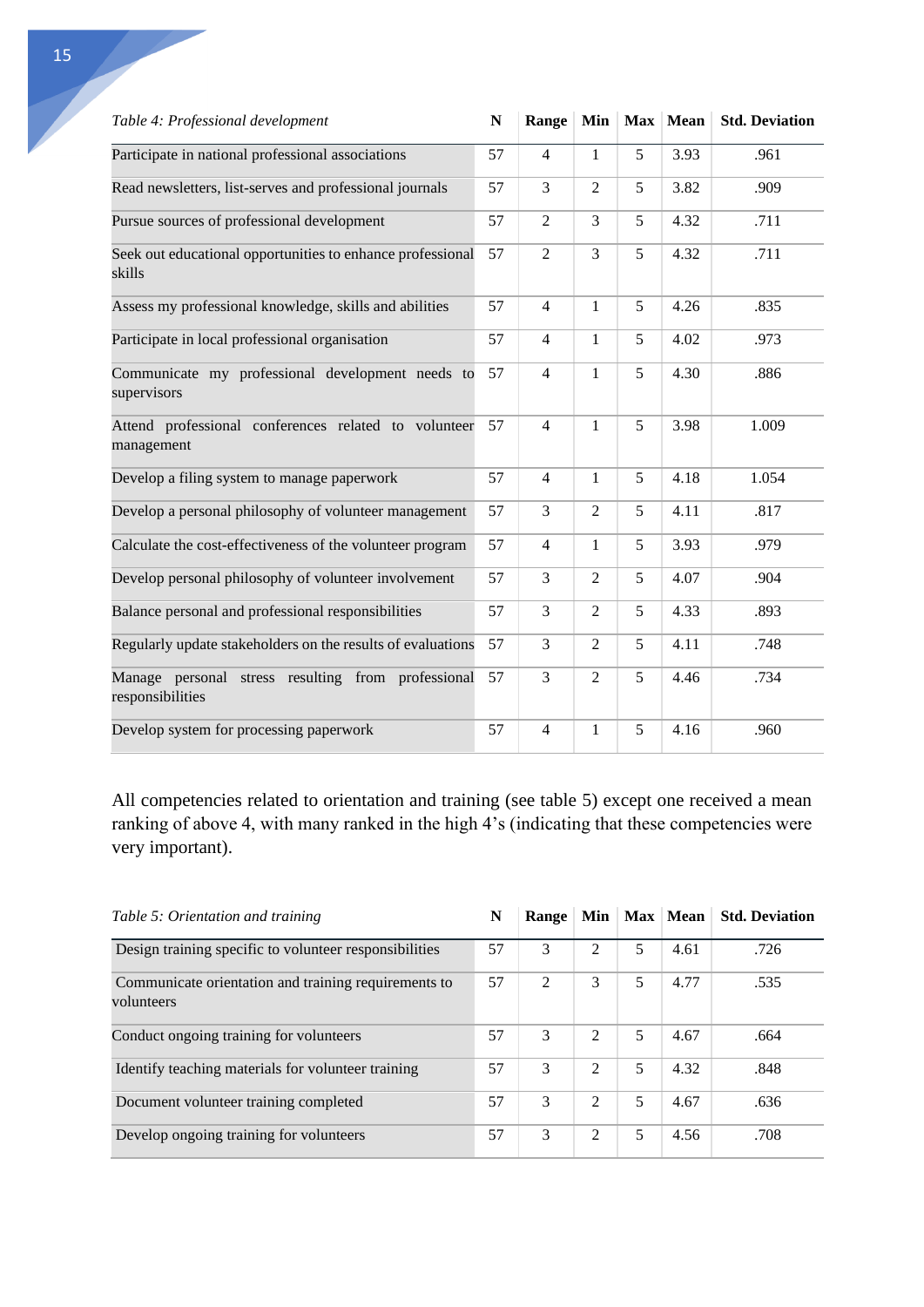| Assess and manage risks associated with volunteer<br>positions              | 57 | 3              | $\mathfrak{D}$ | 5 | 4.68 | .602  |
|-----------------------------------------------------------------------------|----|----------------|----------------|---|------|-------|
| Identify objectives for orientation and training                            | 57 | 2              | 3              | 5 | 4.42 | .625  |
| Design orientation program                                                  | 57 | 3              | $\overline{2}$ | 5 | 4.49 | .735  |
| Conduct performance evaluation of volunteers                                | 57 | 3              | $\overline{2}$ | 5 | 4.09 | .892  |
| Conduct organisational orientation for all new volunteers                   | 57 | $\overline{2}$ | 3              | 5 | 4.61 | .648  |
| Evaluate training/orientation program                                       | 57 | 2              | 3              | 5 | 4.39 | .675  |
| Reject potential volunteers not meeting minimum<br>standards/qualifications | 57 | 3              | $\overline{2}$ | 5 | 4.47 | .782  |
| Develop policies to manage volunteer risks                                  | 57 | 3              | $\overline{2}$ | 5 | 4.61 | .726  |
| Meet legal obligations relating to volunteer selection                      | 57 | 2              | 3              | 5 | 4.82 | .504  |
| Conduct individual evaluations of volunteer performance                     | 57 | $\overline{4}$ | 1              | 5 | 3.98 | 1.044 |

Mean scores related to program advocacy (see table 6) were somewhat lower than the other competencies, with only four of 13 competencies receiving mean rankings above 4. These included training staff to select volunteers using acceptable procedures, development of ongoing training needs assessment, sharing progress towards goals with volunteers, and representing volunteer interest in program development.

| Table 6: Program advocacy                                                        | N  | Range          | Min            |   | Max Mean | <b>Std. Deviation</b> |
|----------------------------------------------------------------------------------|----|----------------|----------------|---|----------|-----------------------|
| Promote leadership opportunities to potential volunteers                         | 57 | $\overline{4}$ | 1              | 5 | 3.77     | 1.069                 |
| Provide additional leadership opportunities for volunteers                       | 57 | $\overline{4}$ | 1              | 5 | 3.77     | 1.053                 |
| Engage volunteers to teach components of the orientation<br>and training process | 57 | $\overline{4}$ | 1              | 5 | 3.72     | .978                  |
| Develop ongoing training needs assessment for paid staff                         | 57 | $\overline{4}$ | 1              | 5 | 3.82     | 1.020                 |
| Train staff to select volunteers using acceptable<br>procedures                  | 57 | $\overline{4}$ | $\mathbf{1}$   | 5 | 4.12     | .983                  |
| Identify future uses of volunteer program evaluation<br>results                  | 57 | 3              | $\overline{2}$ | 5 | 3.79     | .861                  |
| Conduct performance evaluation for those assigned to<br>supervise volunteers     | 57 | $\overline{4}$ | 1              | 5 | 3.70     | 1.068                 |
| Identify leadership team for the volunteer program                               | 57 | $\overline{4}$ | 1              | 5 | 3.84     | 1.146                 |
| Develop ongoing training needs assessment for volunteers                         | 57 | 4              | 1              | 5 | 4.09     | .912                  |
| Educate others on how to evaluate components of the<br>volunteer program         | 57 | 4              | 1              | 5 | 3.79     | .995                  |
| Conduct focus groups to identify program needs                                   | 57 | $\overline{4}$ | 1              | 5 | 3.65     | .991                  |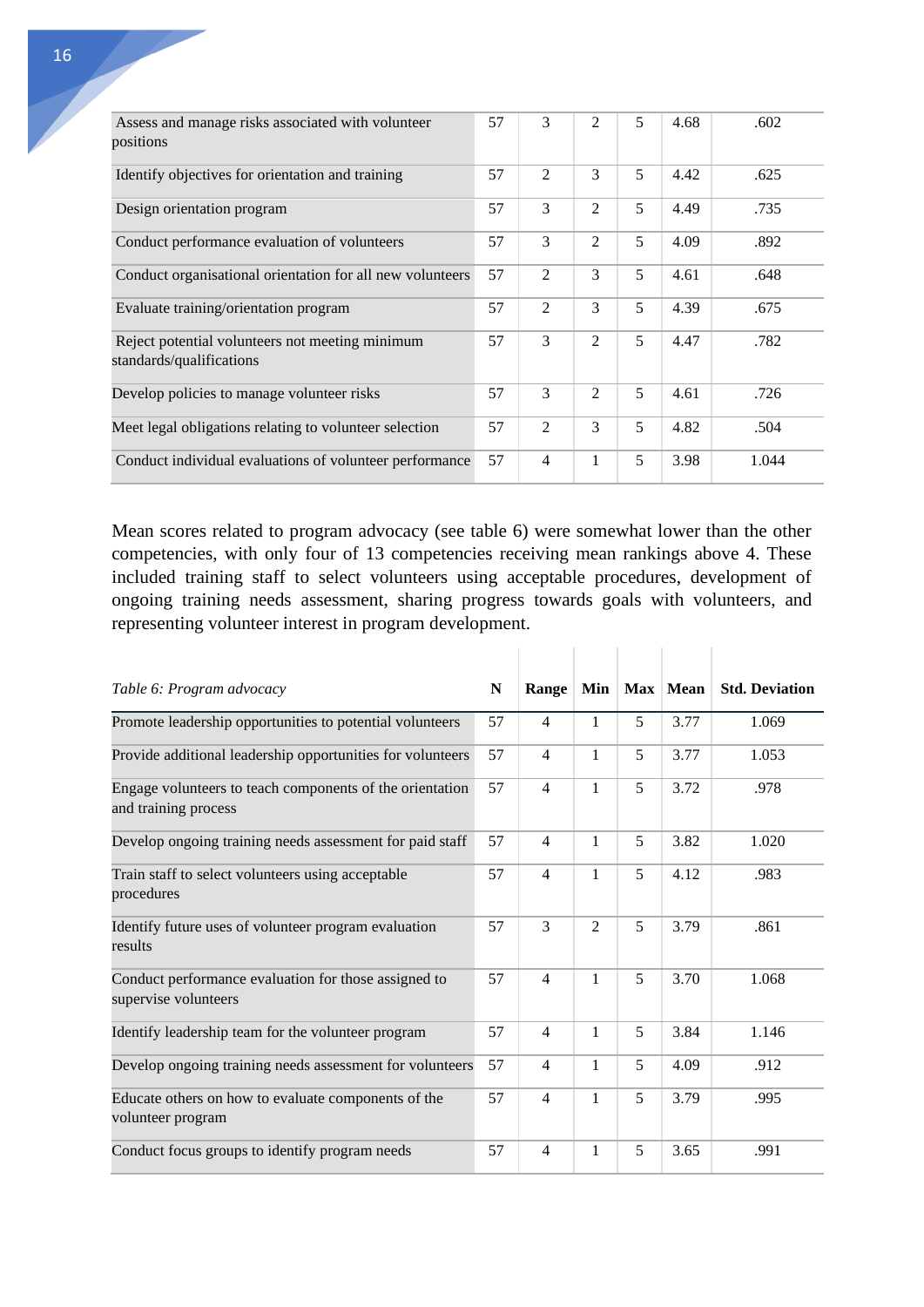| Share progress towards goals with current volunteers |  |  | 866 |
|------------------------------------------------------|--|--|-----|
| Represent volunteer interest in program development  |  |  |     |

Mean scores for competencies relating to program maintenance (see table 7) were consistently high, with all mean scores above four. One competency in this category, resolution of conflicts between volunteers and paid staff, received the highest mean score across all the competencies (4.84).

| Table 7: Program maintenance                                                   | N  | Range          |                |   | Min Max Mean | <b>Std. Deviation</b> |
|--------------------------------------------------------------------------------|----|----------------|----------------|---|--------------|-----------------------|
| Resolve conflicts between volunteers and paid staff                            | 57 | 2              | 3              | 5 | 4.84         | .414                  |
| Support paid staff when working with volunteers                                | 57 | 3              | 2              | 5 | 4.54         | .657                  |
| Support paid staff as they work with volunteers                                | 57 | 3              | 2              | 5 | 4.49         | .685                  |
| Recognise paid staff for participating and supporting the<br>volunteer program | 57 | 3              | $\overline{2}$ | 5 | 4.21         | .977                  |
| Educate new paid staff on volunteer management                                 | 57 | 3              | $\mathfrak{D}$ | 5 | 4.46         | .825                  |
| Train and educate current staff to work with volunteers                        | 57 | $\overline{4}$ | 1              | 5 | 4.44         | .866                  |
| Involve paid staff in the recognition of volunteers                            | 57 | 4              |                | 5 | 4.56         | .802                  |

Similarly, all mean scores in the volunteer recognition category (see table 8) were higher than 4, with high scores observed particularly in relation to supporting volunteers during challenging situations (4.82), and resolution of conflicts between volunteers (4.81).

| Table 8: Volunteer recognition                                                  | N  | <b>Range</b>   |                | Min Max | <b>Mean</b> | <b>Std. Deviation</b> |
|---------------------------------------------------------------------------------|----|----------------|----------------|---------|-------------|-----------------------|
| Identify volunteers who should be recognised                                    | 57 | 3              | $\overline{2}$ | 5       | 4.53        | .734                  |
| Plan and implement formal volunteer recognition                                 | 57 | $\overline{2}$ | 3              | 5       | 4.75        | .510                  |
| Implement ongoing recognition of volunteers                                     | 57 | 2              | 3              | 5       | 4.77        | .501                  |
| Determine how volunteers will be recognised                                     | 57 | $\overline{2}$ | 3              | 5       | 4.74        | .518                  |
| Keep records of those recognised                                                | 57 | 3              | 2              | 5       | 4.51        | .759                  |
| Support volunteers during challenging situations                                | 57 | 1              | 4              | 5       | 4.82        | .384                  |
| Offer a wide range of opportunities for potential<br>volunteers                 |    | $\overline{4}$ | 1              | 5       | 4.32        | .948                  |
| Offer alternative opportunities to volunteers other than<br>what they apply for | 57 | 2              | 3              | 5       | 4.40        | .753                  |
| Resolve conflicts between volunteers                                            | 57 | 3              | $\overline{2}$ | 5       | 4.81        | .549                  |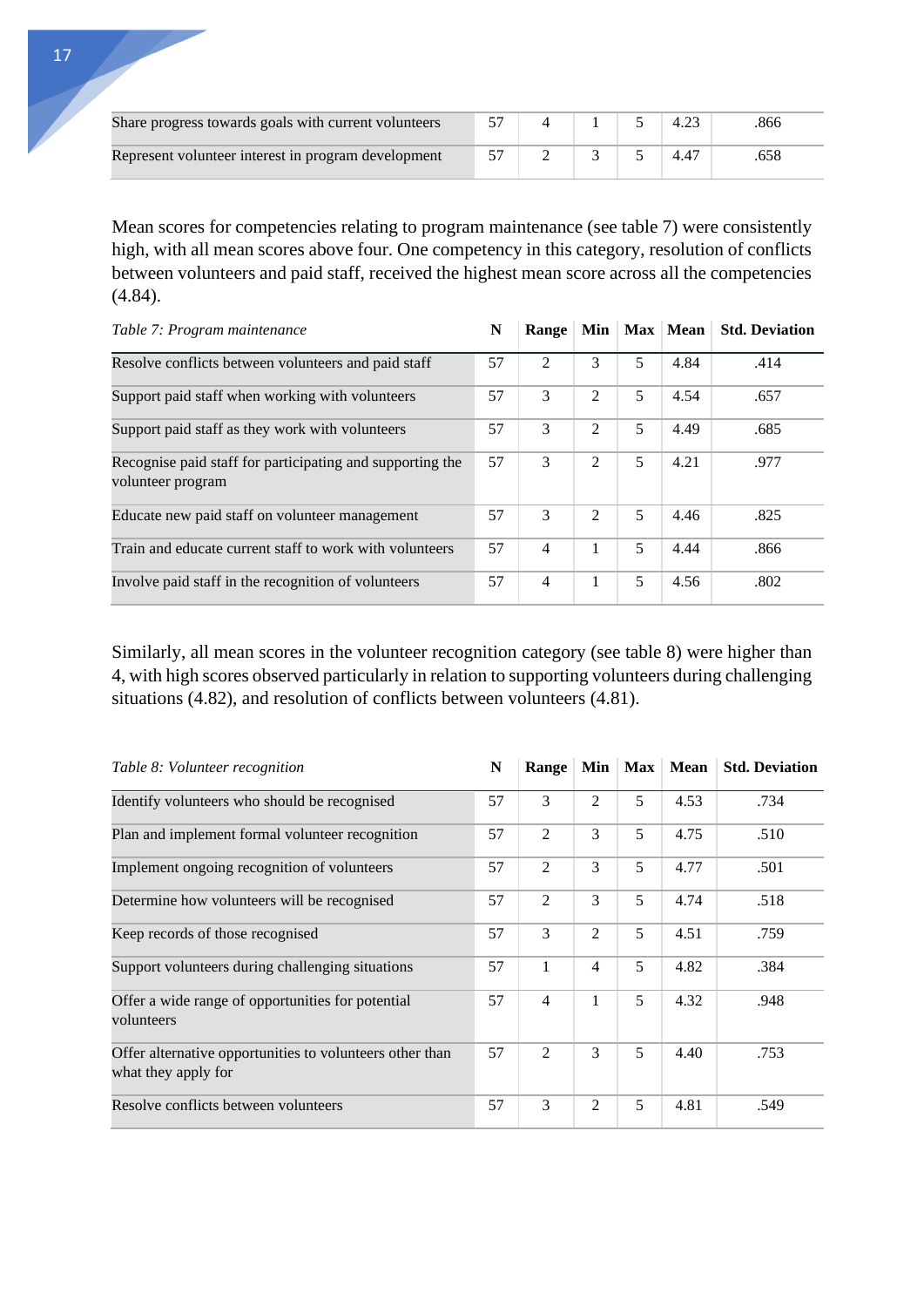Mean scores in the resource development category (see table 9) were also relatively lower than those in the other categories, with only two out of nine competencies with a mean score of above 4 (development of a recruitment plan and use of diverse media to recruit volunteers). One competency in this category received the lowest mean score of all the competencies that were ranked (soliciting funds from prospective supporters  $-3.00$ )

| Table 9: Resource development                      | N  | Range          |   |   | Min   Max   Mean | <b>Std. Deviation</b> |
|----------------------------------------------------|----|----------------|---|---|------------------|-----------------------|
| Identify fundraising needs                         | 57 | $\overline{4}$ |   | 5 | 3.18             | 1.325                 |
| Develop fundraising plans                          | 57 | $\overline{4}$ | 1 | 5 | 3.12             | 1.269                 |
| Solicit funds from prospective supporters          | 57 | $\overline{4}$ | 1 | 5 | 3.00             | 1.210                 |
| Build positive relationships with donors           | 57 | $\overline{4}$ | 1 | 5 | 3.42             | 1.309                 |
| Establish marketing plan for volunteer recruitment | 57 | $\overline{4}$ | 1 | 5 | 3.84             | 1.031                 |
| Develop marketing tools for volunteer recruitment  |    | $\overline{4}$ | 1 | 5 | 3.93             | 1.033                 |
| Utilise a variety of media to recruit volunteers   |    | $\overline{4}$ | 1 | 5 | 4.04             | .906                  |
| Implement an ongoing recruitment plan              |    | $\overline{4}$ | 1 | 5 | 4.04             | 1.034                 |
| Research market for potential volunteers           | 57 | $\overline{4}$ | 1 | 5 | 3.61             | 1.082                 |

Overall, these findings demonstrated good support for the Safrit et al (2005) model of volunteer management.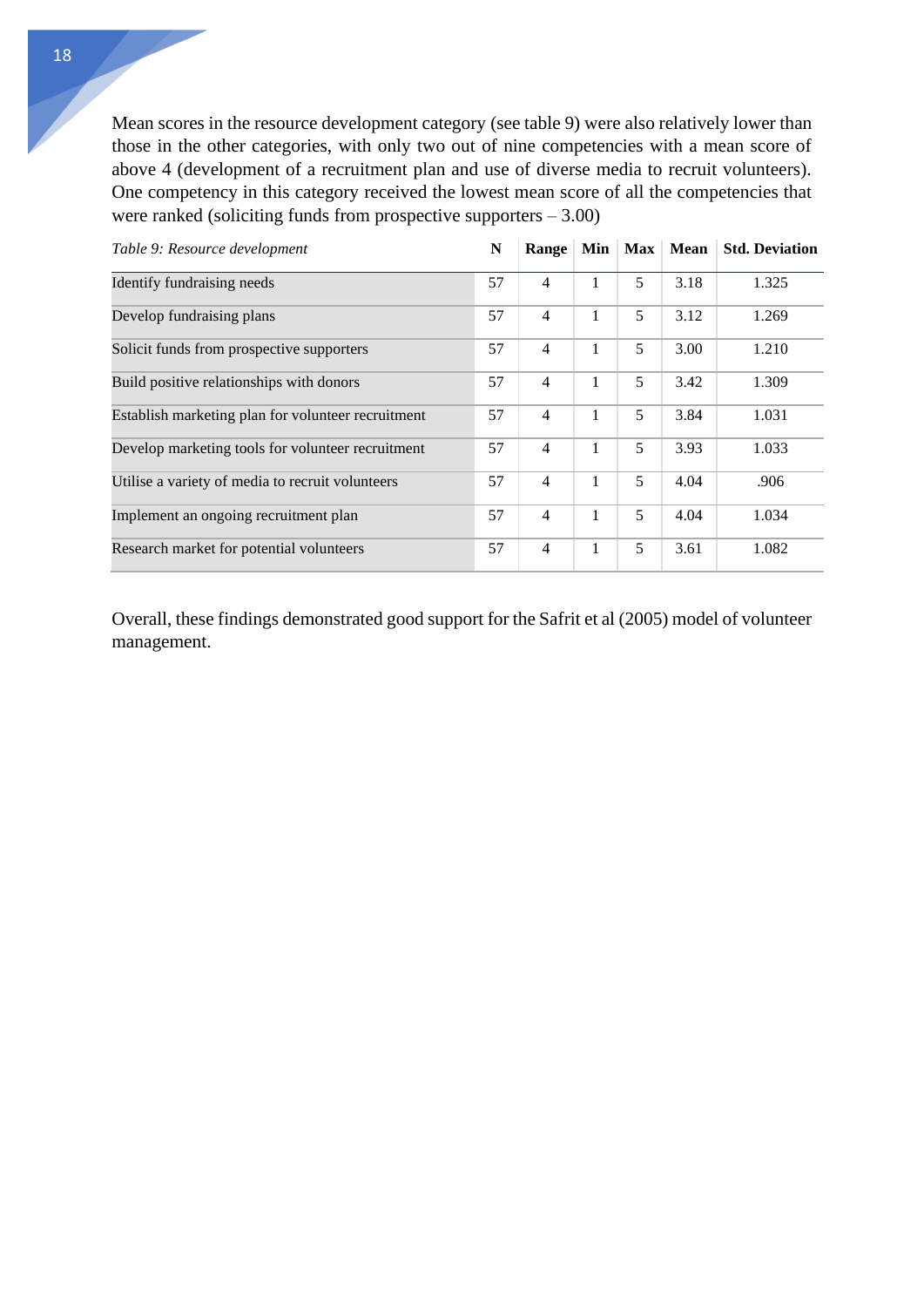<span id="page-19-0"></span>25 follow-up interviews were conducted with leaders of health volunteer engagement who had registered their interest in being contacted within the Stage 1 survey. Half of those interviewed were employed in metropolitan health services, and half were employed in regional or rural health settings. The majority (90%) were employed in public health settings, and there was considerable range in relation to how many volunteers they were responsible for managing (20 -1000).

## *Competencies leaders of health volunteer engagement will need in the next 10 years*

In accordance with the validation of the Safrit et al (2005) framework within the Stage 1 survey, data were loosely analysed using the seven domains of this framework as an analytic framework. Where direct quotes are provided, characteristics of participants are denoted at the end of each quote in terms of location (metropolitan/rural/regional), type of hospital (public/private/mixed), and number of volunteers managed (<100, 100-  $300, >300$ ).

## **Volunteer recruitment and selection**

#### *Implement recruitment processes*

The ability to implement recruitment processes within their health organisations was a base competency needed as a leader of health volunteer engagement, as one participant indicated, *'I recruit 100 people per year, I do it all myself including the paperwork, and that's just expected'* (regional, public, 100-300 volunteers). This encompassed tasks such as interviewing prospective volunteers, developing

application forms to elicit the required information, and reference checking. Being able to source, or develop role descriptions that clearly defined volunteer roles was also important, as one participant suggested, *'you've also got to be able to develop position descriptions for each role so it's clear for the staff as well as to the volunteers what they can and particularly what they cannot do'* (regional, private,  $<100$ )

The ability to develop recruitment plans or strategies was also identified as an important competency. Leaders of health volunteer engagement indicated that these plans or strategies needed to address current/anticipated trends or challenges associated with sourcing volunteers:

*It's not about just putting an ad in the paper anymore. You've got to have a bit more nous about knowing where else to go to find your volunteers. It's knowing how to actually sell whatever you think you need. So, knowing how to frame your advertising and your marketing to get the people that you need. (regional, public, >300)*

A number also indicated that these plans or strategies needed to increase diversity of volunteers within health services:

*When you think that organisations like to have a volunteer team who represent the diversity of their service users, you work in health and you think about the number of limitations that our patients have. You know, whether it's demographic reasons or illness reasons, whatever it might be. We need to be able to engage with those groups and try to recruit some of those people in our volunteering (metropolitan, public, >300)*

To do this, competency to build networks and partnerships within the wider community was critical, as one participant noted, *'there is a level of interagency working that needs to happen as well, so we are targeting the right volunteers'* (metropolitan, public, 100-300)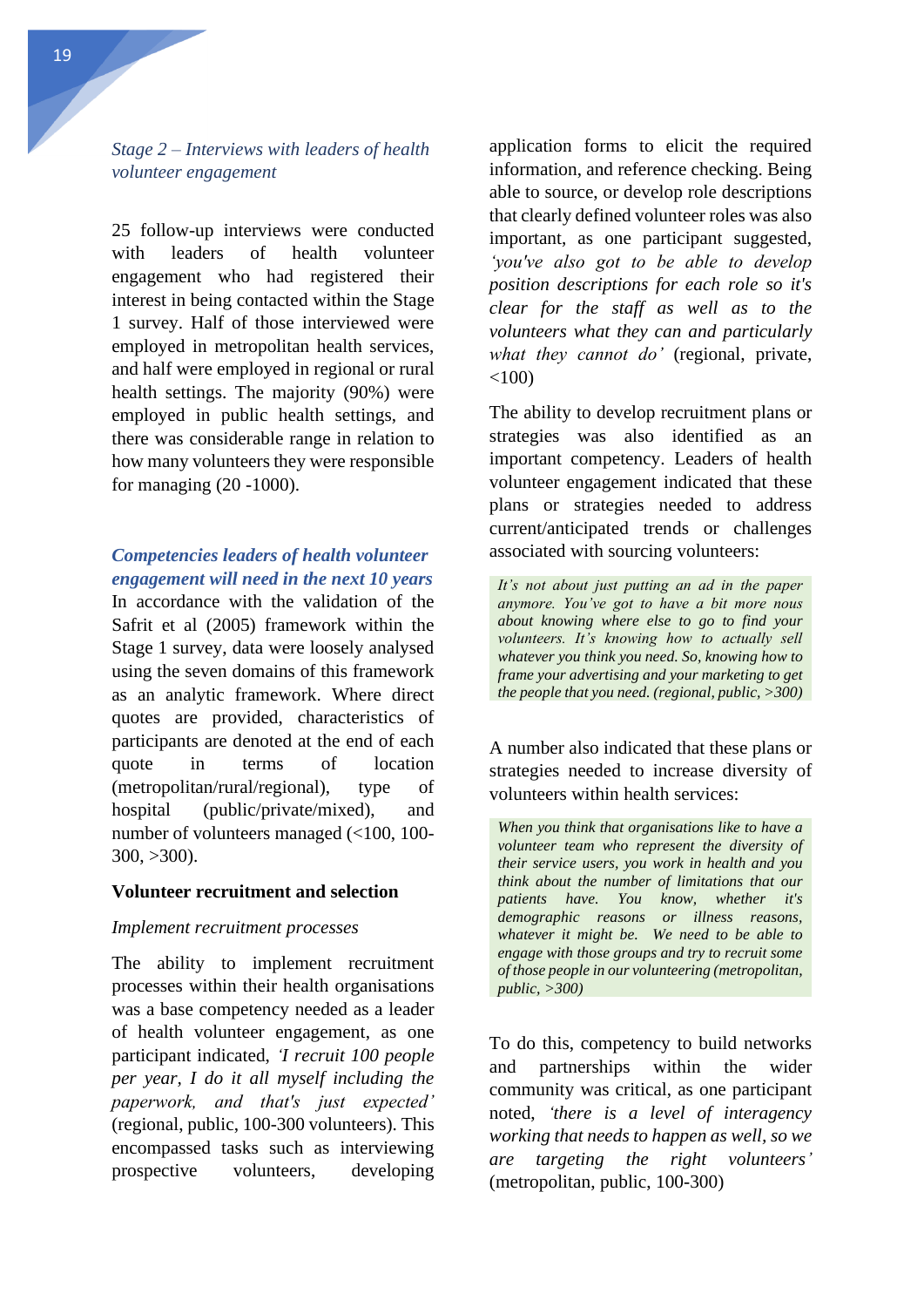#### *Match volunteers to roles*

The ability to match volunteers to roles was also a critical base competency required, as one participant indicated, *'you've more got to be a people person, I think and be able to fit the right person in the right role and make sure that that person's the right fit for the organisation'* (metropolitan, publicprivate, < 100). This encompassed looking at the needs, skills and preferences of volunteers, and using judgement to match them to the appropriate roles:

*So you've got to have those interviewing skills as well, so when somebody comes in, normally what we do is we tell them the different areas that they can volunteer in the health system and we find out what their life skills have been and what they're interested in and just work it out from there go (regional, public, > 300).* 

However, it was also important to ensure that these roles met the strategic needs of the health service, as one participant described:

*It is a bit of a tightrope between making sure that you're offering people meaningful and useful volunteer roles and that they understand where they fit within the organisation so that they don't just feel like an accessory. But then from the businesses' point of view they must fulfil a need and they must meet objectives and they must fit the strategic plan and the vision and the mission (regional, public, <100).*

The ability to conduct needs analyses within organisations, and develop volunteer roles to fill these gaps, was also identified as a key competency:

*You need to be a bit entrepreneurial, because part of your job is seeing a gap and figuring out how to fill it… So, you look at a maternity department and you think, oh, volunteers would be great in that area. Okay. Now, how do I go around researching what I think a good volunteer role up there might look like. How do I - so that's about maybe consulting with the consumers of the department, the staff of the department, doing a bit of benchmarking against other organisations about what they use in their maternity ward if*  *they have volunteers. So then being able to build a role up from that (regional, public, > 300)*

This ability to develop innovative roles was also seen as a critical competency in relation to emergent trends related to volunteering more broadly:

*One of the things that I think we need to think about - is to broaden our understanding of what it means to engage a volunteer in health. We've not been great at that in the past. So, you know, short term episodic kind of volunteering or flexible volunteering or virtual volunteering, we've not been good at that. I think as a sector; we need to start dabbing our toes into those areas (metropolitan, public, >300)*

At a strategic level, there was also a need for leaders of health volunteer engagement to work closely with senior health executives to develop volunteer roles that could fulfil health service goals, as one participant described in reference to the *National Safety and Quality Health Standards*, which public health services are required to meet (Australian Commission on Safety and Quality in Healthcare, 2019):

*Looking at the national health standards… You know, it's not just about the standards that have the word volunteer in them, but it's about identifying that volunteers are a part of the workforce. How can volunteers help us to achieve some of the standards we're expected to meet? Because we can probably have better outcomes for some of them if we're utilising volunteers say in information provision or something like that. So just thinking strategically about what volunteers can be doing (metropolitan, public, >300).*

#### **Volunteer orientation and training**

#### *Facilitate initial training and induction*

The ability to ensure that volunteers within health services were comprehensively trained and inducted using consistent and comprehensive processes was an important competency, and encompassed compliance checking (e.g. police and working with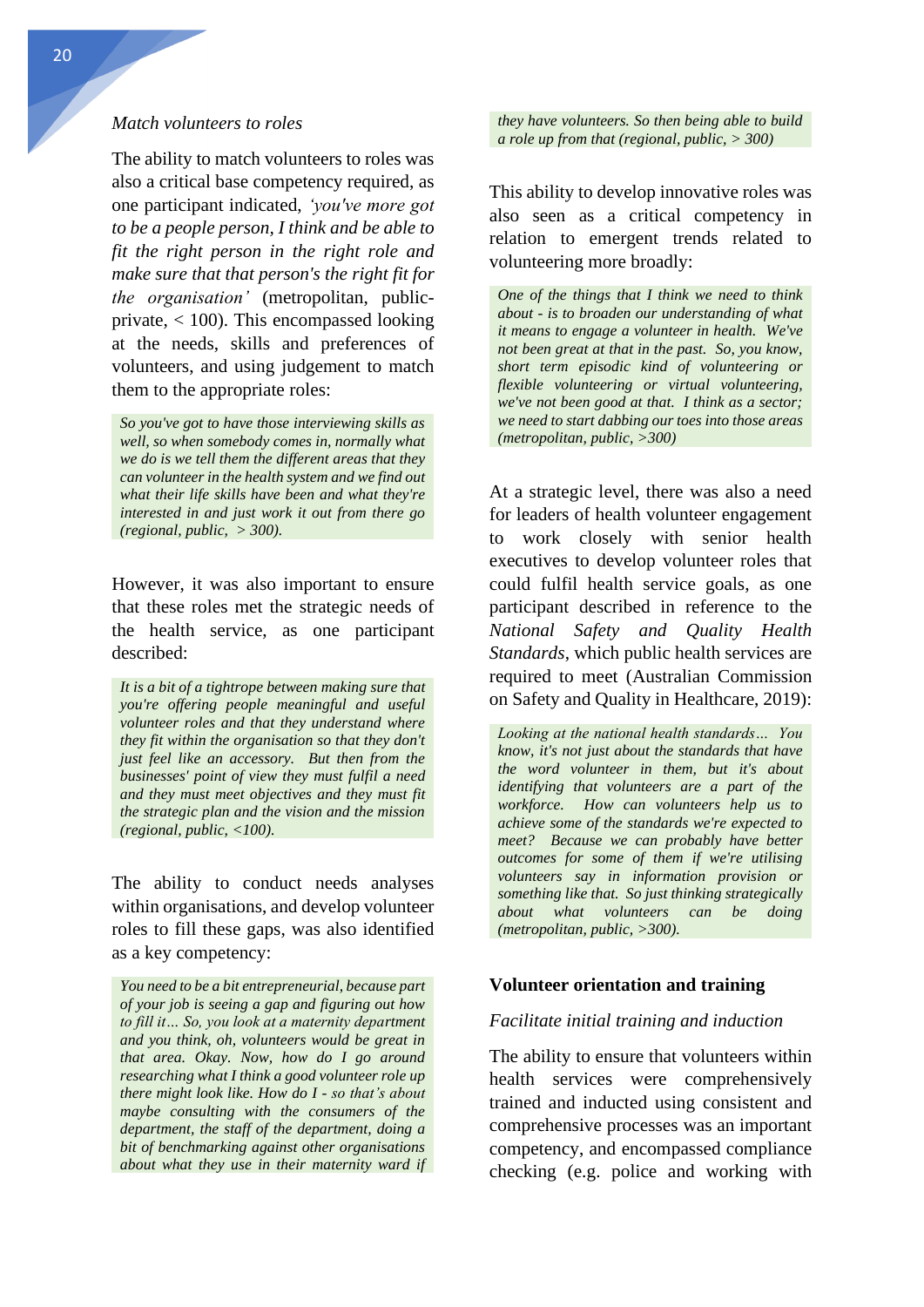children checks), development and presentation of training and orientation programs and materials. Participants noted the importance of this in an environment that was so heavily regulated, as one regional participant noted, *'a volunteer manager's responsible for putting volunteers in clinical units, who are interacting with patients, who are doing all these things. So, it's got some implications for patient safety'* (regional, public, >300). The complexity of the training required was outlined by another participant:

*We look at occupational health and safety, fire evacuation, infection prevention, more about volunteer services and what it means to be a volunteer here. Day two we look at communication skills with the sick, the aged, the dying. We look at getting people in and out of wheelchairs that's safe of the patient, safe for the volunteer. We look at falls prevention, which is costing us millions of dollars a year. We introduce them to the directors of nursing so that they can talk about the impact that volunteers have. Day three we look at change, loss and grief… We look at personal professional boundaries and self-care. Then day four we look at volunteering in an aged care setting, in a psych setting, in a palliative care setting (regional, public, 100-300)*

Some participants in larger health services also saw that they had a role to play in supporting smaller organisations to facilitate training for volunteers, as one manager noted, *'I've supported other organisations, because I'm happy to facilitate the training. Whereas the people employed as manager to volunteers in those organisations didn't feel like they had the capacity, so they were happy for me to facilitate their training'* (regional, private, <100). Being able to deliver this training or induction in a way that was suitable for diverse volunteers, including those from culturally and linguistically diverse background and those with poor literacy, was also noted:

*I have a good understanding of different methods because people learn in different ways. So, I don't just rely on one form of delivering information. I'll back it up with something else. So, we might be talking, and we might have a PowerPoint at the same time, but also I will have a handout that you can take home and read later. Or diagrams or little video clips (regional, public, 100-300)*

Consequently, many participants noted the importance of having skills in adult education, or in training and assessment practices. Participants also highlighted the importance of being able to support, or build capacity of health service staff to train or orientate volunteers, as one participant noted in relation to their program:

*I've developed it so that every program I've got, local areas have ownership of, so they're part of the staff team there. They sort of run their own (orientation), yeah. It's set up in a way and I think you need all those skills to be able to set up something that can actually run (metropolitan, public, >300)*

Development of innovative ways to train volunteers was also important, as one participant noted, *'being able to delegate as well and putting together train the trainer programs and having buddy volunteers and being able to promote certain people up and keeping them well trained and interested'* (metropolitan, public, >300).

## *Facilitate ongoing training*

Capacity to facilitate ongoing professional development or training opportunities for volunteers was an important competency, in recognition of its importance to volunteer satisfaction and retention. Often, this training was also required in response to changes in health service priorities or procedures, as one participant described:

*Any time there's a change to our strategic plan and we're looking at vision and values and our themes, then there's often training that's aligned to that. So, it might be values in action, how does this play out in my day-to-day roles. Then there might be specific stuff, so volunteers in our*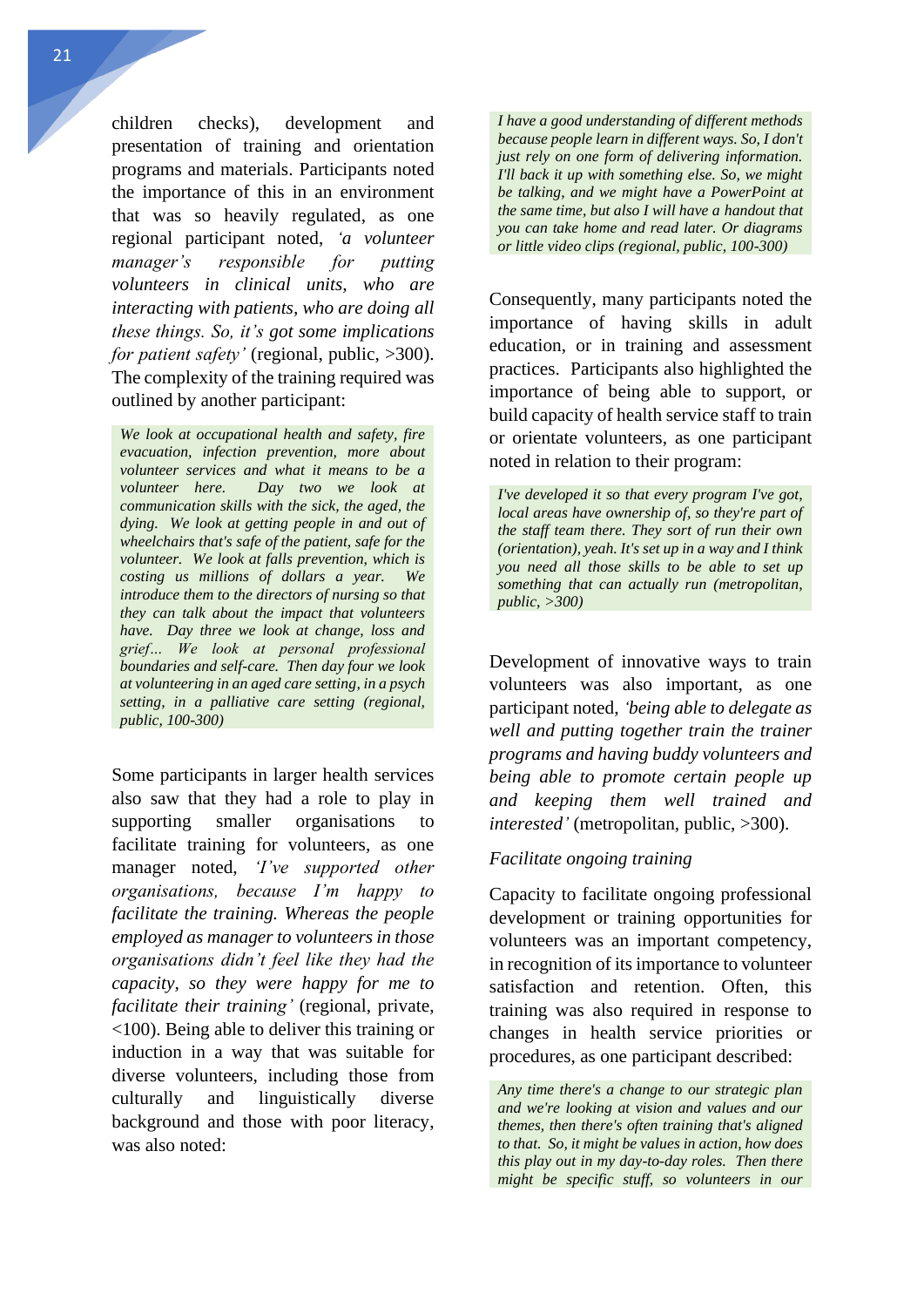*children's area have to do a special training day… we've got cancer services who've just done some training on a system that they're likely to be using (regional, public, 100-300)*

There was also a need to be able to advocate for volunteers to access professional development opportunities similar to those provided to staff, as one manager noted *'when we have internal training for staff, where appropriate, I try and make that training available to volunteers as well'* (metropolitan, public, <100).

## **Volunteer program resource development**

### *Develop financial resources*

Participants indicated that competency in understanding and managing financial resources was a critical skill required, with many of those interviewed highlighting the need for business management skill. At a base level, financial literacy and skills in basic finance were required. Participants indicated that it was important to be able to read a profit and loss sheet, to develop a profit and loss sheet, write grants and to manage and/or prepare a budget.

At a more strategic level, participants also noted the importance of being able to write operational plans, budget bids and business cases. In doing so, participants noted the importance of understanding how funding within the health sector worked, with one regional participant suggesting, *'The other skill I think that probably is important is understanding the finance of how health works* (regional, public, 100-300). This was important in terms of knowing how to structure and when to submit budget bids.

Having the ability to lobby senior executives within the hospital to advocate for increased financial resources was also identified as important, given the increased emphasis on funding clinical services within health sector environments, as one participant suggested:

You are not the cherry on the top of the cake. You are constantly having to be able to lobby and fight for whatever you think you need to provide your service. So, I guess a really good skillset in this environment would be someone who can write and craft very strategically about how to get the resources that they need (regional, public, >300).

*Develop volunteer program resources (reports, plans, policies, procedural documents)* 

Competency related to ability to develop written resources to support the execution of the volunteer program was also important. At a base level, competency in preparing well-formatted, high quality written reports, flyers, posters and newsletters was important, with a high level of computer literacy critical:

*You have to have be fairly creative as well. I'm often one - even doing artwork for posters or programs or promoting it on websites; I often make up the flyers or things like that or doing our brochure. Even though we've got an in-house publicity team, you basically have to do it yourself in the healthcare service and then get it approved and out there (metropolitan, public, >300)*

At a more strategic level, participants highlighted the need to be able to develop program plans (e.g. marketing or recruitment plans), policies and procedures, as one participant noted, *'I've had to write policies and procedures, so you need to have the ability to do that, or to amend policy and procedure'* (regional, public, 100-300). Participants from larger health services also reported the need to be able to develop strategic plans to guide successful operation of the volunteer program.

*We've written our model of volunteering. We've written a philosophy statement and a vision for volunteering at (organisation) and we've made it clear that our volunteer roles are to be*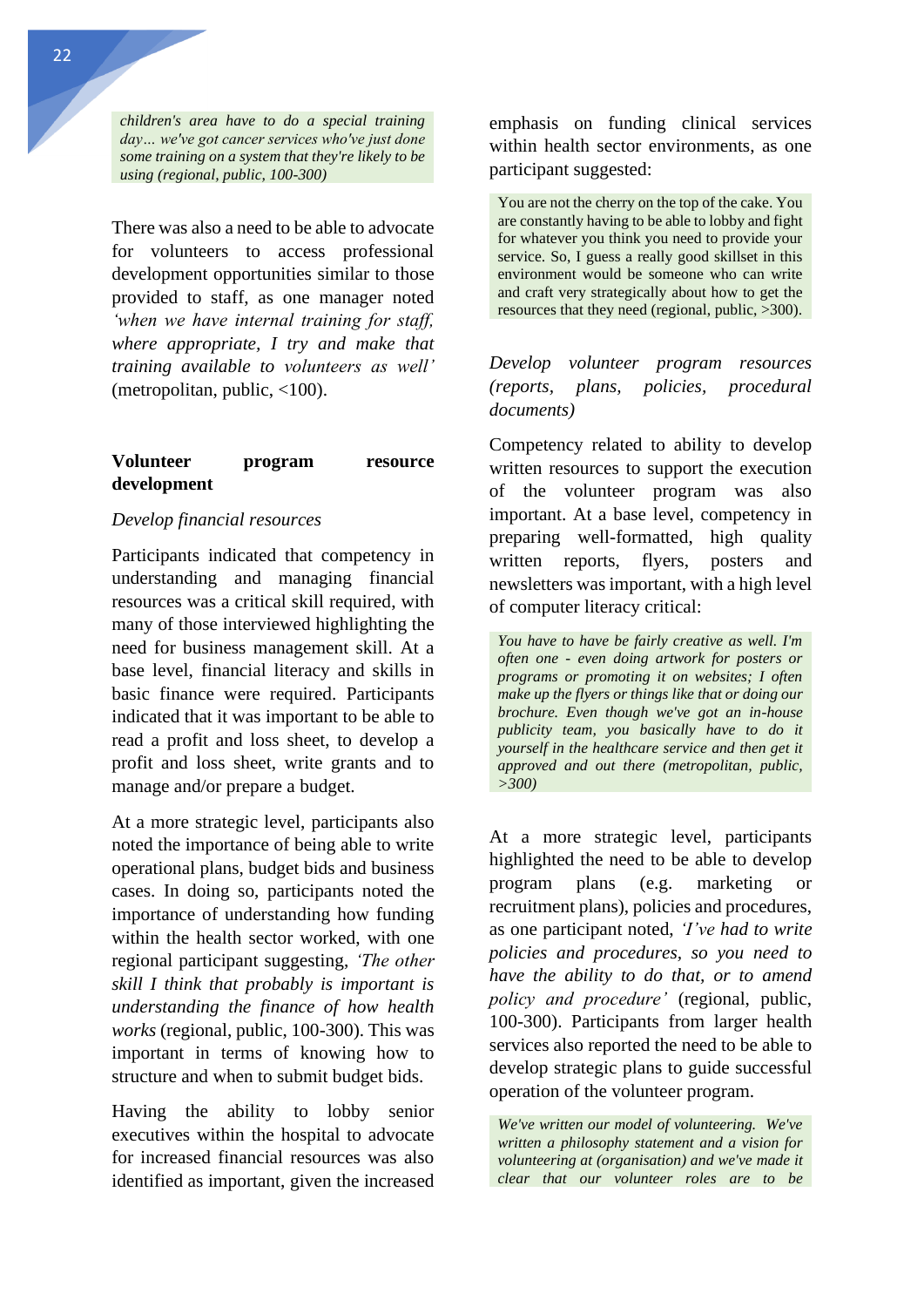*meaningful to the volunteer and to enhance patient experience. So, it gives us a framework in which to say do you know what? That role doesn't fit with our strategy of volunteering at (organisation) (metropolitan, public, >300).*

*We have a volunteer project plan - program plan that we work towards. We are looking at increasing the levels of supporting that goes up to the executive, and therefore, the levels of accountability that's expected of us which gives us a seat at the table (metropolitan, public, 100- 300).* 

#### **Volunteer program maintenance**

#### *Management of people*

Participants indicated that the ability to coordinate and manage a diverse group of volunteers was a critical competency, with one participant stating:

*Leadership skills, leadership management skills. Obviously, you're managing a workforce, and even though it's a volunteer workforce, you still need to be able to have the skills and knowledge in terms of people management' (metropolitan, public, <100).* 

Most participants referred to the need to be a '*people person'* (rural, public, 100-300), and indicated that their role encompassed a great deal of human resource management, as one participant related, *'I have wondered what my service would be like if I hadn't come from a HR background'*  (metropolitan, private, <100). However, managing volunteers required a very specific level of skill that was above and beyond managing a paid employee, as multiple participants described:

*Just because they're not being paid, they still are - other than a paycheque, they still need to be managed and treated the same way as staff and acknowledged as such. I think that the volunteer manager needs to have those skills to be able to manage well (regional, public, 100-300)*

*Because we're dealing with a cohort of people that are - obviously we're employing technically*  *to provide services to our organisation. But also, the motivations aren't financial, so we have to manage the motivations that generally have sensitivities that come along with it. So, it's being sensitive to the needs of the people that you're engaging. In terms of why they're doing it and why they may have particularly chosen this organisation especially. So, dealing with the personalities and the sensitivities around why they're engaging (metropolitan, public, >300)*

For some participants from larger health services, this also encompassed management of volunteer staff, and so delegation was important. As one participant stated, *'we need to get good at passing off some of the things that we're expected to do and developing a team around us to support us'* (metropolitan, public, >300). Consequently, ability to demonstrate leadership within the volunteer program was important, as one participant summarised, *'Skills in leadership, particularly team leadership, small teams. Large, for that matter, depending on how big your volunteer workforce is'* (regional, public, 100-300).

Management of people also encompassed competencies related to doing rosters, or reallocating volunteers based on daily hospital requirements, as one metropolitan participant described;

*Can a volunteer play with some siblings? Or we get a call from the department saying do you have a volunteer available to help create some admission packs for us …or to help with surveys and that kind of thing. So, we're constantly dealing with those requests coming in. We have about 40 a day. Our volunteer numbers are about 70 a day… They come on site for a particular role, but then they're moved around as needed (metropolitan, public, >300)*

Conflict management and resolution was an essential competency, and this encompassed the capacity to manage conflict between volunteers. However, it also reflected capacity to resolve conflict between health service staff and volunteers.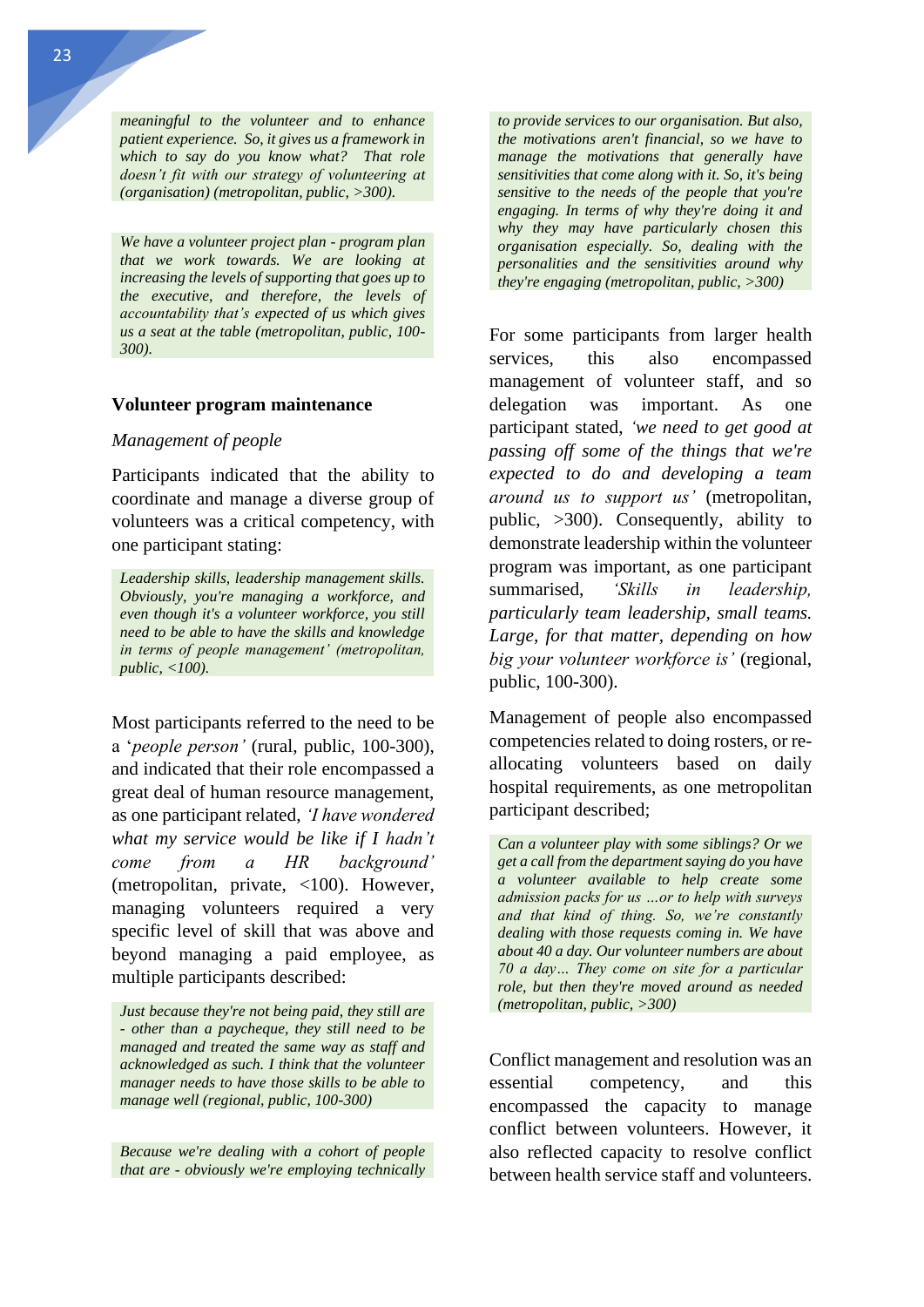This was complex, as one metropolitan participant summarised:

*Whether it's volunteer to volunteer, or volunteer to staff. There could be different issues that have arisen, and we need to address them and look across and resolve different issues there. It's having an understanding that there's - the difference is between being one person is being paid and one person is coming because they want to. However, we still need to be able to be alongside each other ensuring that we're following the organisation's values and purpose (metropolitan, public, >300).*

Consequently, leaders of health volunteer engagement indicated that training health service staff in relation to managing, or working with volunteers, was an important competency. In many cases, this conflict was related to lack of clarity over volunteer roles, or health service staff feeling threatened by use of volunteers, as one participant described:

*So, in the places where we do have volunteers, they work well together. In the beginning, that wasn't always the case because it was almost like well, what are you doing here, this is my job, that's not your job. Or a bit of a feeling threatened. So, it's just about raising a general awareness of the role of volunteers and what they can do and the limits with which they work in. So, there's this team feel, an understanding of what everyone's role is and so that there isn't that misunderstanding or threat of you're going to take my job, or this is going to be harmful to me (metropolitan, public, <100).* 

In line with this, capacity to advise health service staff and senior executives on human resource management issues related to the volunteer program was critical. Primarily, this was discussed in relation to the delineation of volunteer and paid roles, as one participant described in relation to dealing with unit requests for volunteer positions:

*Sometimes I have to go in with my other hat on and say well is this because you have a staff shortage? I've sat on the union committees and things like that where we're very conscious of not*  *having volunteers perform what should be a paid role. We're very mindful that the unions - and they have enterprise bargaining agreements for staff and that if it should be a paid role then it has to be paid by the health service. We can't substitute paid positions with volunteers (metropolitan, public, >300).*

The ability to undertake performance management with volunteers was also identified as a critical competency, where volunteers needed to be disciplined or terminated due to lack of alignment with organisational values, or a breach of health service policies or procedures. Participants indicated that this was a particularly delicate task in relation to volunteers, given the risk for reputational harm:

*Managing some of those volunteers, who sometimes come for all of the right reasons and do all of the wrong things, you still have to be able to manage them out in a way that doesn't do your health service any harm. Because if you get people offside, again as different from a staff member who might be disgruntled, sometimes it'll come down to well that was just part of your job, or that's the level we're paying you and it's as simple as that. But when you break a personal contract, it becomes very personal and they will tell every man and their dog. You have to manage that very, very differently, and I don't think that people understand that (regional, public, 100- 300).*

For participants from larger health services with volunteer departments, the ability to performance manage staff was also necessary, with one metropolitan participant suggesting, *'I just had to do my first performance management of a paid staff member last year and it was horrible'* (metropolitan, public, >300). However, this also encompassed the ability to ensure that volunteers were gaining personal development through the program, as one participant noted, '*A lot of what you do as a volunteer manager is almost like coaching, I think, in some respects. A lot of what I do is about trying to bring the best out of somebody and giving them the best*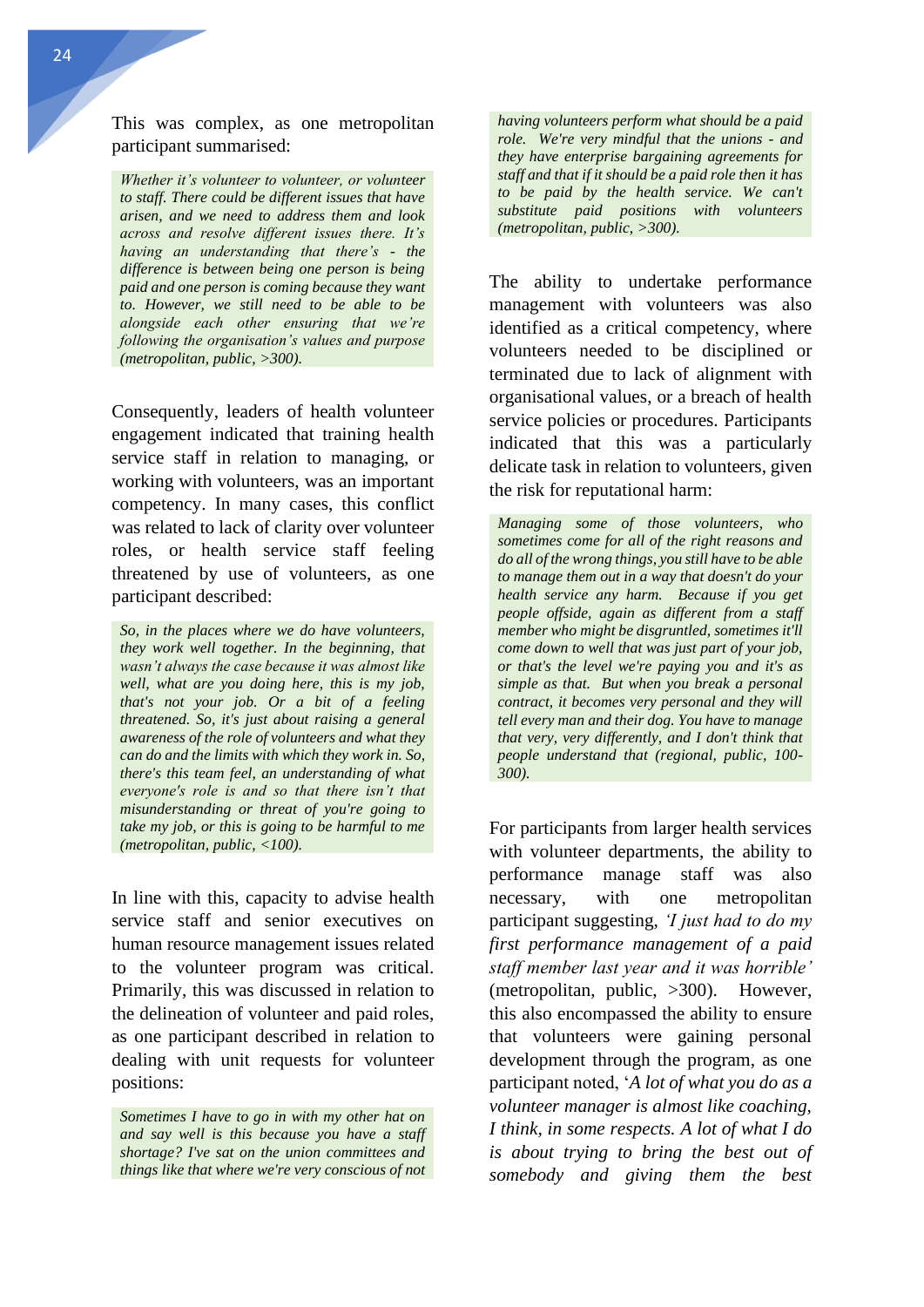*opportunity to really flourish in what they take on'* (regional, public, >300).

Assessment of volunteer satisfaction was also important, which was critical for ensuring volunteer retention. This reflected both informal conversations with volunteers, and formal data collection techniques, as one participant noted *'We do reviews annually…. I'm just doing the organisational wide satisfaction survey, I'm going to send out in Survey Monkey'* (metropolitan, public, >300).

#### *Communication with people*

The ability to communicate effectively with a diverse range of people was also identified as an important competency, as numerous participants described:

*Communication skills is vital for communicating with volunteers and with your cohort - as whether it's a hospital, or the community service, you're going to link in the volunteers. Communications across different styles and different levels. Also, CALD issues - from community, linguistics, diversity communities. Issues that come up with that, because that can have an impact on a person who potentially would like to volunteer (metropolitan, public, > 300)*

*I would say that probably 90 per cent to 95 per cent of the work that I do is about person-centred practice. It's about engaging with people, communication skills, how to read people's verbal messages, as well as their body language when you're face to face, because there's a lot of work over the phone, as well, as you can imagine. It's trying to read between the lines a lot (regional, public, 100-300).*

Being able to tailor that communication to different audiences within health services was also critical, as one participant noted, *'I have got very good interpersonal and communication skills which are key for this role because you're basically dealing with all sorts of staff on various different levels, right up to the executive and right down to* 

*the staff on the ward, the ward clerk and with volunteers as well'* (metropolitan, public, >300).

Fostering team engagement and cohesion was a critical competency, with participants describing the importance of developing communication strategies that enabled volunteers (and volunteer program staff where applicable) to feel a sense of belonging:

*I think that people in our role do it well, but I think sometimes people in higher positions or executive or management positions don't understand the importance of that level of communication and empathy and building relationships. Like you need to really put a lot of emphasis in that in order to retain your volunteers and for them to feel like what they do is appreciated (metropolitan, public, <100)*

This encompassed a diversity of methods to communicate with different audiences, as another participant indicated, *'there's kind of the face-to-face interaction, there are the published interactions through newsletters, there are the visual aids, there's an awful lot of work that has to go into keeping that amount of people engaged and up-to-date and informed if possible'* (metropolitan, public, 100-300)

#### *Data management*

Participants indicated that data management was an important competency, and this encompassed use of data management systems for data entry and records storage, and development or use of systems to store relevant policies and procedures:

*You create your systems for yourself that work well. I've got a master spreadsheet where everything's hyperlinked so that if they need to find a document, they can go in and it's hyperlinked, it's straight there (regional, public, 100-300)*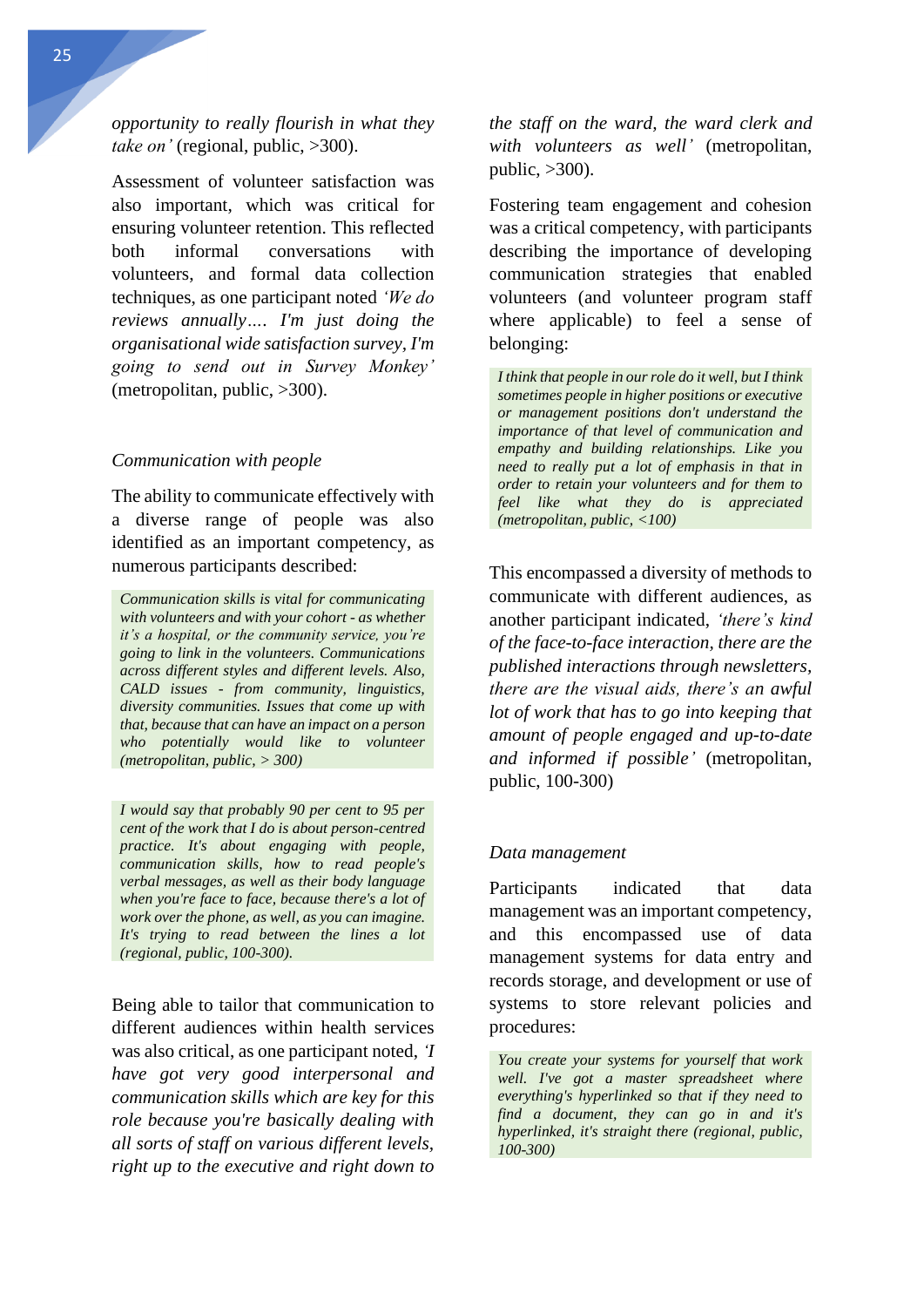26

*I've set it up so that we've got a volunteer database that's very usable. I've got lots of processes and forms that align with our organisation and human resources recruitment selection and all that, is all in place. Reporting lines are all in (metropolitan, public, >300).*

## The use of specifically tailored volunteer management databases was also highlighted as an important competency:

*Database management is probably a good one because they're quite smart now in the sorts of things that you can do with them. So, experience there is - again, you can learn it to a degree, but I've got a database that I'm probably not using to its full capacity and there is probably a lot more that I could be doing. So, having that learning is probably important. There are more of those platforms that are available now. So, I think we will be moving more - I think volunteer managers are looking more towards using them and getting away from spreadsheets (regional, public, 100- 300)*

Participants highlighted a need to abide by, or develop protocols for archiving and document disposal, as one rural participant described, '*How to keep accurate records, yeah, and document destruction and all that sort of, you know, when can you archive documents and personnel files and security'* (rural, public, < 100). In a resource constrained environment, the need for leaders of health volunteer engagement to be able to advocate for better database management was also articulated, as one participant indicated, *'you need to be able to advocate to executive as to why you need volunteer management software'* (metropolitan, private, <100)

## *Quality and safety auditing*

The ability to ensure that the volunteer program was meeting quality and safety requirements was an important competency, as one participant summarised, *'There is a huge level of policy, procedure, expectation, red tape* 

*that we have to manage as well'* (regional, public, 100-300). Skills in legislative compliance were required, and participants indicated that having a good awareness of the relevant policies, standards and bestpractice requirements guiding management of volunteers and staff in the health and aged care sector was critical:

*I think the other thing that's important is just to be mindful about the legislation and rights and responsibilities involved in that area both as yourself as a manager but also rights of volunteers and people that you manage (metropolitan, public, <100)*

Broadly, these included policies and procedures relating to specific health services, broader legislation around health and aged care standards, occupational health and safety and human resource management, and the *National Standards for Volunteer Involvement*. Consequently, the ability to audit volunteer program activities against these policies, procedures and requirements was also important, with one participant noting, *'I'm benchmarking our program against the national volunteer standards, and making myself recommendations, then I'm going to try and prioritise them'* (regional, private, <100). Most participants identified the importance of being able to conduct risk assessment relating to developing and auditing volunteer roles and programs:

*From your risk management perspective, I think you've got to look at your risks from your program level, where you're running services; you've got vehicles you might be using, you've got people going into people's homes, all that sort of stuff, from that service level. Then there's the organisational risk you've got to think about; how does this affect the organisation and what's the risk to the organisation there? Then there's that risk - the people risk, as well. There's like three levels to your risk and your risk - yeah. Again that is a big skill you would have to need to have (regional, public, 100-300).*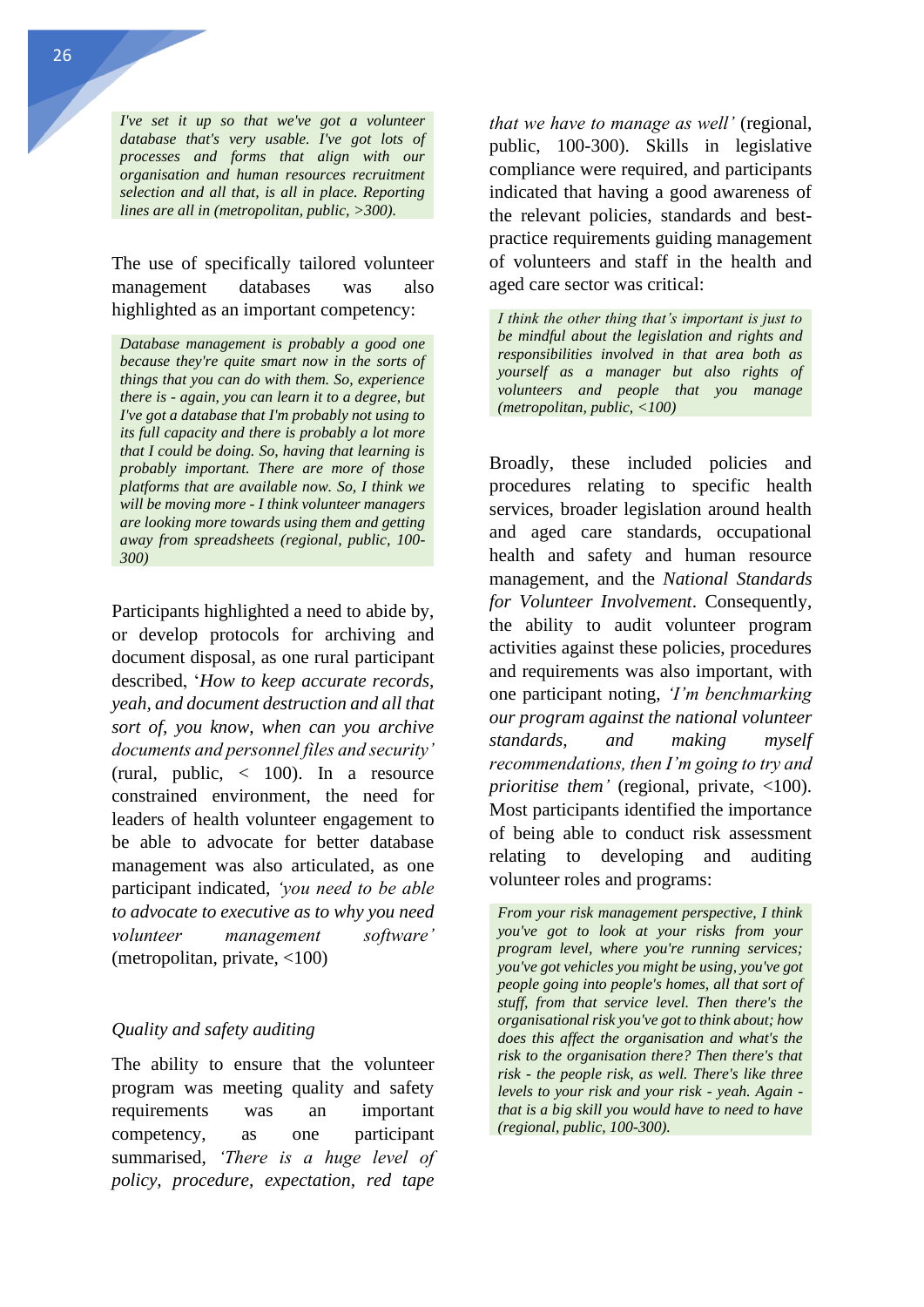As another participant noted, '*we need those risk assessment skills to be able to look at both the risk of volunteers being involved in an activity but also the benefits in the reduction in risk for patients and for staff and the organisation.'* (metropolitan, public, >300). This was critical in ensuring safety of volunteers and clients, as several regional participants highlighted:

*If you've got a volunteer manager, and, say they were doing my job, and it was perceived as more of an admin job, and they get a volunteer to do some bereavement calls. If they don't know the complexity of what's involved, they could be putting the volunteers at risk, they could be putting the client at risk …you need a skilled person in this role, who understands the implications of what you're asking the volunteers to do, and the potential risk, potential harm to volunteers (regional, private, <300)*

*At the forefront of everything that I do has to be at the forefront of every decision that is made has to be the safety of the volunteer. Any role that's developed, any request that I receive, and change to equipment or resourcing or times or location, anything to do with how you actually roll out a volunteer into any type of job, safety's got to be at the forefront of everything you do (regional, public, >300)*

Consequently, the ability to develop and amend policies and procedures relating to quality and safety of the volunteer program was a critical skill. Some participants also articulated a need to ensure that volunteers were covered within broader organisational policies, as one metropolitan participant indicated, '*within the hospital, different policies and procedures. Like the insurance for volunteers, understanding what they're covered for and not covered for and things like that'* (metropolitan, public/private,  $<100$ ).

#### **Volunteer recognition and support**

### *Management of emotional wellbeing*

The ability to ensure that the emotional wellbeing of volunteers was supported was raised by almost all participants, as one manager related:

*It is a bit of a counselling type of thing. It's about knowing how to work with - if someone has particular issues that come up for them in their volunteering role, in their life, how do you respond to that knowing - having enough emotional intelligence and responsiveness to be able to actually do a bit of that yourself but also to know when to refer to other organisations for them to be able to be appropriately supported (metropolitan, public, <100)*

Participants described the skill required, and the need to develop processes in relation to emotional support, which included active engagement through conducting follow up on a regular basis, and post-incident debriefing, with one metropolitan participant noting '*we know if someone has had a bad day volunteering, we just know the next day someone is expected to call them and check in on how they're going and to continue those checkins as required, as much as needed'* (metropolitan, public, >300).

#### *Volunteer appreciation*

Competency in ensuring that volunteers were recognised appropriately within their health services was important, particularly in relation to volunteer retention. This required significant skill in event management, as one participant outlined in relation to developing volunteer appreciation activities:

*You've got to think of ways that are rewarding for volunteers. Like referees for people - students and things like that. There's a whole heap of aspects to what we do. I have to be an event planner. You know, we do the volunteer appreciation luncheon, so you're working with - you've got to be able to*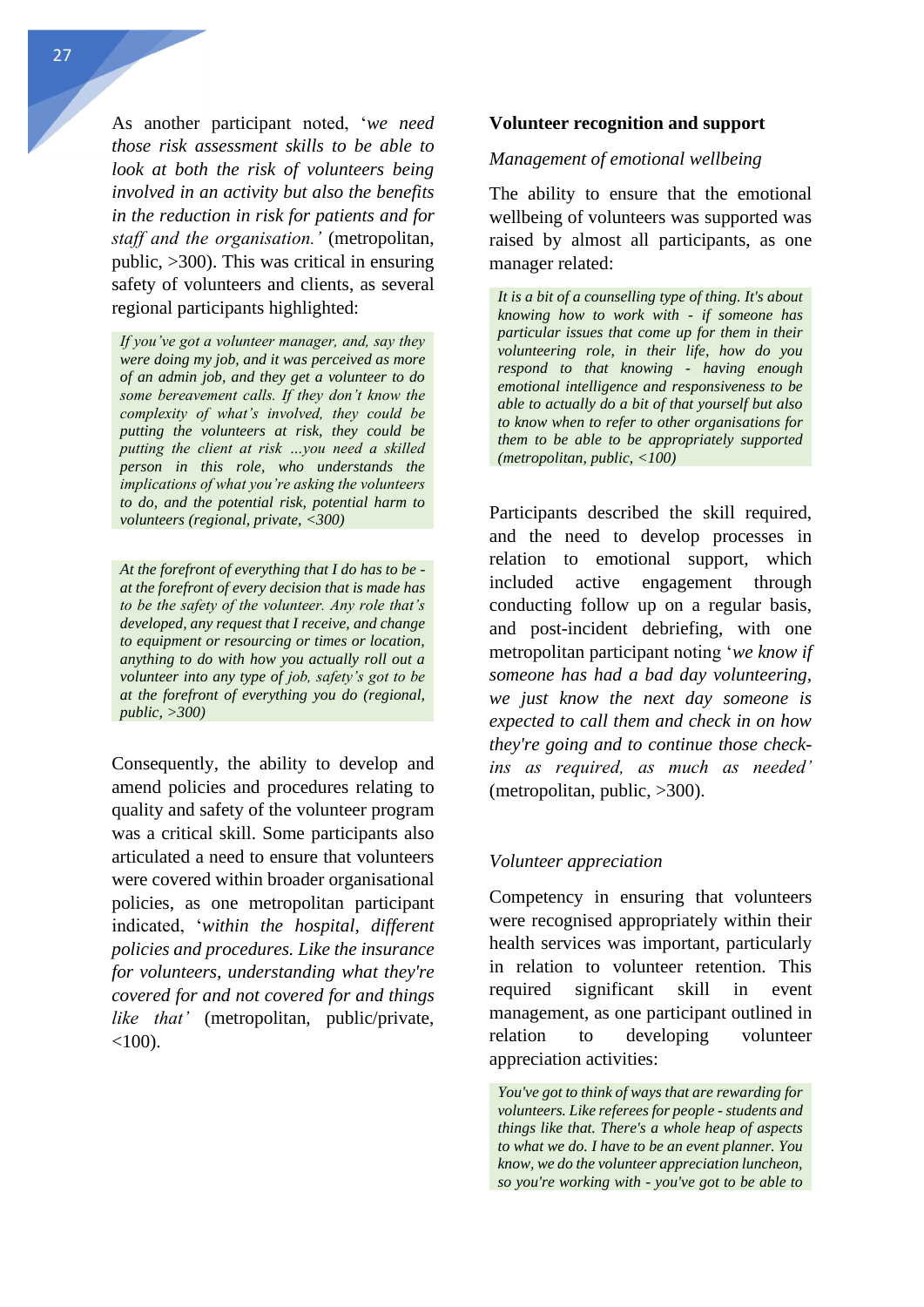*set up events. That's pretty massive. To get all the catering right, to pick bands. There's so much involved (metropolitan, public, >300)*

There was also a need to use varied strategies to recognise volunteers on a regular basis, through profiling and publicity. As well as raising the profile of volunteers and the volunteer program, this was important in promoting volunteer programs as diverse and inclusive:

*We're always trying to get people to acknowledge and respect and recognise volunteer contribution. Some individuals just do that naturally and others don't. So, that's kind of an ongoing thing, just to raise the profile. So, I said I think photographs and stories are important just to keep putting it out there and busting some myths. So, I'll always make sure any photographs that I use have got young people, older people, different cultural groups, all that kind of thing. So, the stereotype of everyone being retired isn't true here (metropolitan, private, >300).*

Skill in developing nominations for external volunteer awards was also important, and in developing internal award programs, as one participant described, '*we have a volunteer breakfast, which is an awards breakfast. So, years of service, outstanding volunteer achievement, life membership happens there'* (regional, public, >300). Many participants also identified a need to ensure that health service executives, and department staff were recognising volunteers appropriately within their services:

#### **Volunteer program advocacy**

## *Measure and communicate impacts of volunteer programs*

The ability to measure and communicate the impact of volunteers within health services was a critical competency. At a base level, this reflected the impact of being able to produce statistics on volunteer numbers and program outputs, and the ability to articulate the broad impacts of the volunteer program to others, as one participant described, '*being able to maintain records and produce clear written reports and oral reports. Monitoring and being able to evaluate the activities to see growth'* (regional, public, <100). At a more strategic level, this encompassed the development of key performance indicators for the volunteer program, that could then be used to demonstrate the value or effectiveness of the volunteer program within the health service. As one manager noted '*I think KPIs a) let the manager know how their program is tracking and b) it can be used as great data to share with the executive about the amazing things we do'* (metropolitan, private, <100).

The ability to use data strategically to tell a story about the success of a program was also critical:

*Being able to demonstrate impact. So, I think qualitative and quantitative data collection, knowing what to collect and why you're collecting it. I think related to that is some skills in storytelling. Which I think is a really important part of what we do. Because often what the volunteers do, the impact is intangible (metropolitan, public, >300)*

This was particularly important in communicating impact to senior executives within health services, in terms of the impacts on health outcomes and in terms of cost savings for the health service, as one participant described, *'I report on our value to the hospital to try and talk in the* 

*When we redid our annual appraisals this year, I redid the questions so I could find out from my team, what motivates you? Why are you here? How do you know when you've done a great job? How do you like to be thanked? What that does is then strengthen our program, so I know they're not interested in me thanking them. They're interested in the staff members thanking them. So, then I talk to the heads of department around hey, their satisfaction comes from your staff, not from me. So, how do we make sure that your staff are saying thank you in the right way and regularly and all that kind of stuff (metropolitan, private, <100).*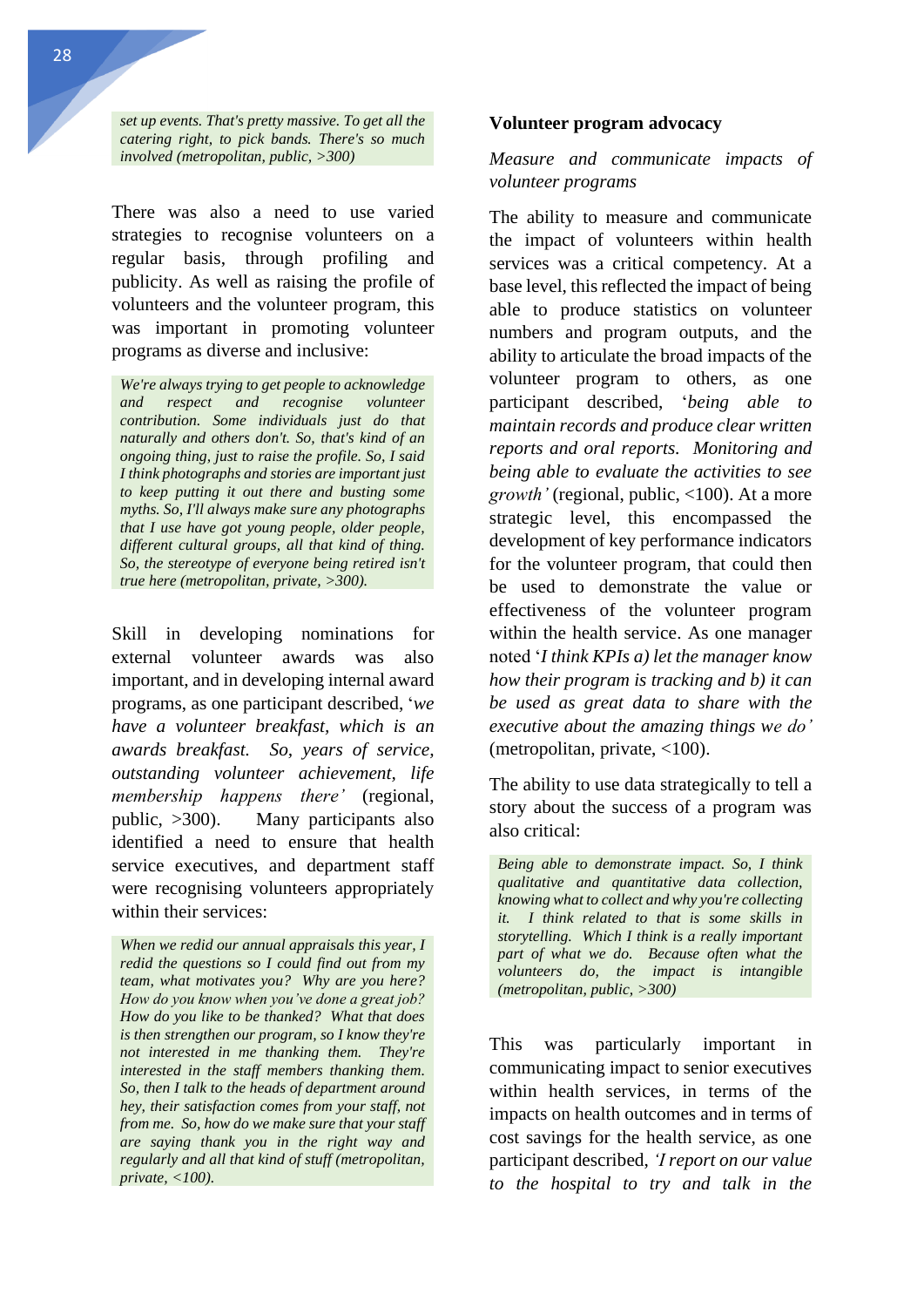*language of a CEO so she understands we're generating this much money'*  (metropolitan, private, <100).

## *Advocate for volunteers and the volunteer program*

Ability to advocate for volunteers and volunteer programs was essential, with many participants likening their role to a public relations or marketing skillset. At a base level, this reflected an ability to communicate the importance of volunteering both within and external to the health service, as one participant noted, *'lobbying, I guess, is the best way of saying it. I think it's mainly about making sure that you get heard, that the service is visible, and recognised, like so that it gets the recognition and the support of the organisation'* (regional, public, >300)

At a more strategic level, this encompassed advocacy relating to health volunteer management as a profession, and the volunteer sector more broadly:

*Advocacy skills both in terms of advocating for the profession and for the sector. So being able to speak to senior leaders and to speak to government, to speak to leaders in other fields and really get them to understand the impact of volunteering for organisations and service recipients and communities (metropolitan, public, >300).* 

This required advocating for involvement and consideration of volunteers at every level of the organisation. There was a need to ensure that health service staff were cognisant of the role and importance of volunteers within the health service, as one participant related:

*We've changed our focus quite a lot in the last few years and that's been a massive shift that's had to be communicated across the hospital. It's a very gradual shift that's starting to happen, so this notion of volunteering as being complementary and enhancing patient*  *experience and being incredibly valuable and impactful is quite new to a lot of people because there can be a sense of oh, they just volunteers and they just do admin. So, trying to kind of counter that message is a big thing. There is a lot of advocacy across the organisation, a lot of messaging that needs to get out, rebranding of what the program is about (metropolitan, public, 100-300)*

Developing this brand was critical, with one participant noting, *'It's about building your brand within the organisation that is known to be - to deliver, to be professional, and to be - have that can-do attitude'*  (metropolitan, public, >300). One regional participant suggested that this branding was critical in ensuring that volunteers were supported within health service departments:

*You need to be able to story tell to your staff members so that they embrace volunteers, because that's another potential barrier is that if staff don't like the volunteers or they've got a bee in their bonnet, the chances are there'll be areas in every health service that rotate volunteers because there will be a staff member there that's treating them poorly (regional, public, 100-300).*

It also encompassed promoting greater involvement of volunteers within health services, and challenging stereotypes and existing procedures around what volunteers could do, as one participant described:

*We're just always advocating, saying that volunteers sign the confidentiality agreement, therefore they can have access to patient information. We've just had approval for volunteers to be able to have access to all our systems, our IT systems. That was a bit of a no-go zone (metropolitan, public, >300)*

Often, this required selling the benefits of volunteer involvement in relation to health service ability to meet health service strategic objectives:

*Being able to advocate that having volunteers is often a risk mitigation in itself. So rather than seeing volunteers as the risk, that they're actually helping to reduce risk in many ways if we train*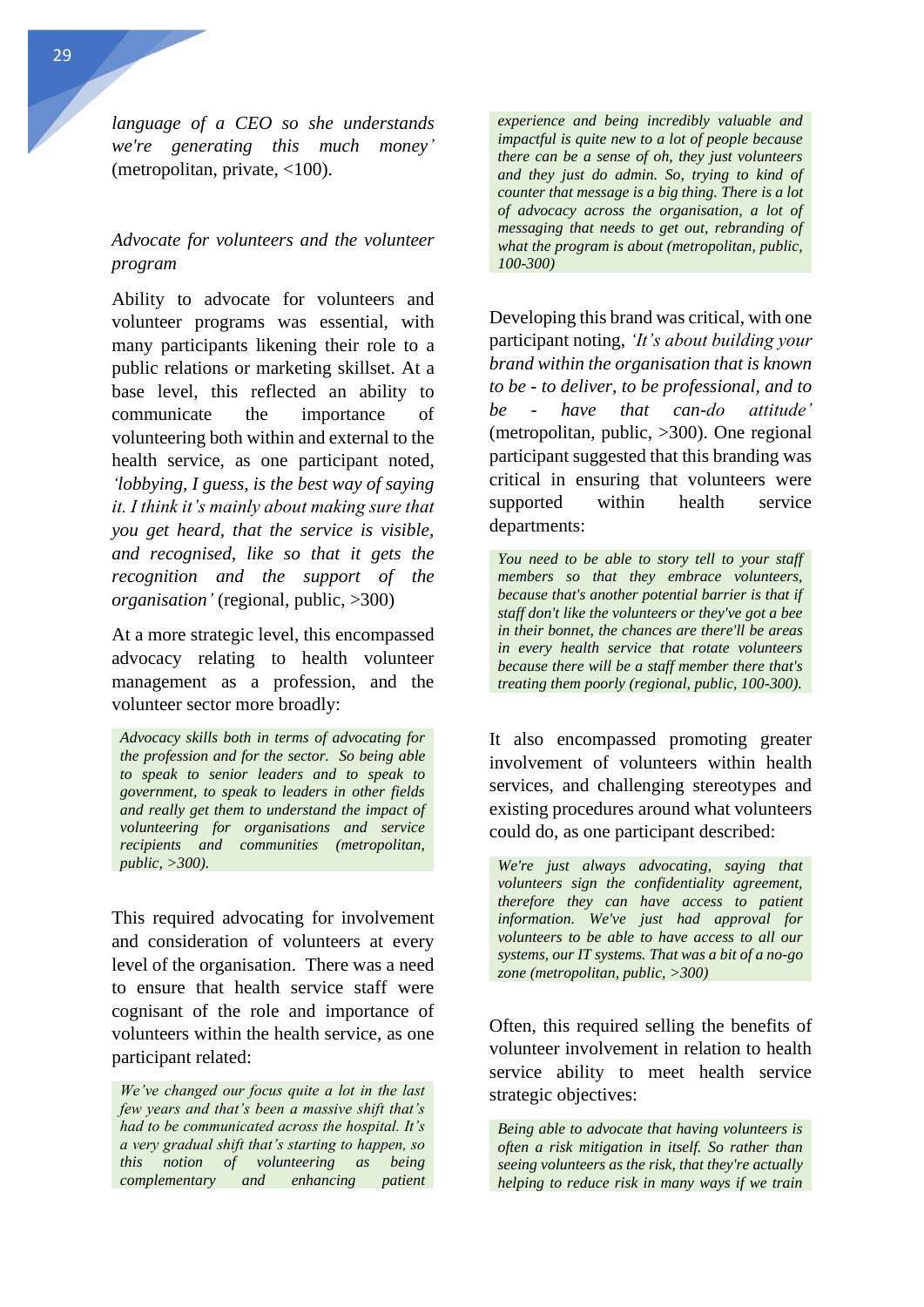*them appropriately and have the right…there's still people that think volunteers having access to patient information is a huge risk and volunteers should not be accessing any kind of patient information. Then I think about the number of gaps there are in information that people have, or don't have, or think they have, or staff think that they have coming into the health sector - and how we can reduce risks when volunteers are involved in checking that people understand the information that they've been given (metropolitan, public, >300)* 

*We need to have the right communication skills and the right way of framing things and an understanding of the key words and strategies and outcomes that senior leaders are wanting in organisations so that you can link volunteers back into that all the time (metropolitan, public, >300).* 

## **Volunteer manager professional development**

*Contemporary issues relating to health volunteer management* 

There was a critical need to keep abreast of contemporary issues and trends related to managing volunteers within the health sector, and this primarily related to understanding issues associated with management, recruitment and retention of volunteers:

*I think you have to be a bit of a - be able to think outside the square. You need to be - keep abreast of all the current trends and changes. Somebody who doesn't accept change can - would find it very difficult (rural, public, 100-300)*

*It's good to have knowledge of following the trend in volunteering. Even your community's demographics, so, who might be your volunteer pool, who might need support from various volunteer programs (regional, private, 100-300)*

As participants highlighted, this was critical in responding to a need to diversify the health volunteer workforce:

*Retention is a huge part of it all as well, especially when volunteers are an aging population, so trying to get - not so much younger*  *ones on board just because of that, but it's also nice to get different ideas from them and different skills, I guess, within the service (regional, public, 100-300)*

*I think in the future too, we're going to have to be more aware of how we're going to attract younger people. Yeah. I think that's going to become a focus further on, you know? Because I'm dealing with the baby boomers at the moment as my volunteers and they just want to help others and they feel that it's their duty. The next sort of generations that come through are very much about looking after their own families, their own little pods and not so much community minded. So, there's going to be - we're going to have to do much more of a push towards getting younger volunteers. I think it's going to get harder (regional, public, >300).*

At a more strategic level, this was associated with understanding the place of health volunteer management within the broader volunteer sector, and knowing the trends, as one participant outlined:

*We need to keep ahead of the game in terms of knowing where we fit currently in the public sector and in the charity sector and in that kind of volunteer sector and how can we actually use that to our advantage. In terms of knowing what expectations are from government and from our organisations and from our volunteers (metropolitan, public, >300).*

This more detailed understanding was critical in understanding these future issues around recruitment and retention of volunteers:

*I think the trend in the next 10 years is going to be more towards an episodic workforce. They're no longer taking up these long-term volunteering roles any more. I think a lot of people like to do short bursts of volunteering. I think that's going to impact heavily on health services. How we can communicate that to the rest of the people that are looking to do volunteering and Centrelink in particular around what we're looking for in the motivation of a volunteer, I don't know. I just don't know where this is all going to go in the next 10 years (metropolitan, public, >300).*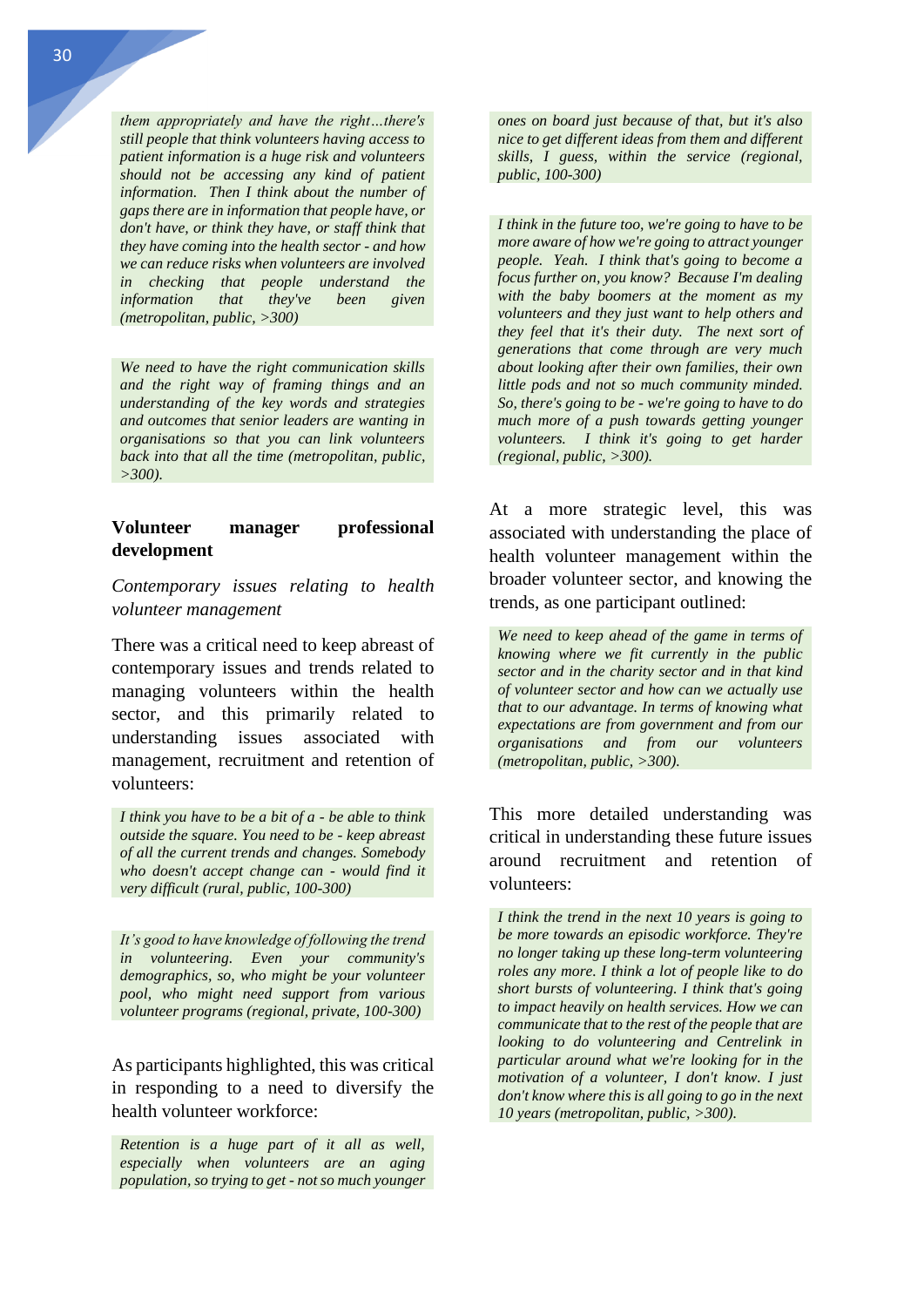#### *Professional development and networking*

Competency in facilitating professional development and networking activities, both for leaders of health volunteer engagement and their staff, was identified as important. Participants identified a need to be able to locate and facilitate relevant professional development opportunities, such as conferences and training courses. Engagement in formal networks, such as Volunteering Australia, Volunteering Victoria and other state-based associations, and the primarily Victorian-based Leaders of Health Volunteer Engagement (LOHVE) Network was critical in this regard, as one participant described:

*But really, if you're on the (state volunteer organization) email list, you get all their newsletters and they will keep you up to date and they will run training on all those sorts of issues. I'm better off to stay connected with a body like that and Volunteering Australia. Stay connected with them so that you find out stuff. Also, to network as much as you can with people in your area and also in your state, and even in Australia, just through the internet. Through email. I think they're your best options because that's how you find stuff out (regional, private, <100)*

These networks were also important in relation to developing competencies in other areas related to health volunteer management, as several participants indicated in relation to the LOHVE network:

*I know too many people in the health sector who just go it alone because they're too busy. I think that if we go back to the stuff around research and understanding trends, I know that I would not be as articulate as I am today if it wasn't for the LOHVE network. Like you know, to have a group that you can bounce ideas off and that you can practice what you're going to say. You can hear how to term things in a way that is professional or that is not threatening or that is using examples or whatever. I think that you can't expect to do this job without having great networking skills and relying on other people in the sector to support you (metropolitan, public, >300).*

*Another skill which is really important - is networking and being able to recognise the experts. So, if I had a - and The LOHVE Network is good for this, so there are other people doing jobs similar to me - if I've got a question about OH&S, and I go, I've got no background there, or that's not my skillset or my particular area of interest, but I go, oh, (LOHVE network member), that's her background, I'll ring her. The ability to draw on the skills and strengths of others is important (regional, private, <100).* 

Others relied on informal networks, particularly those in rural and regional settings, given their geographical isolation and the costs associated with attending events:

*I think the ability to have a network and it comes - it sometimes comes to that, especially in a geographical - a regional area, it comes back to budget. I think if we could - networking is so important. I think that - I've reached out to a couple of the hospitals here and I've got a couple of people that I've liaised with. I think it's finding your key people, if that makes sense? Building up a strong support network around yourself because if you're only one person in the job, it can be challenging and be lonely; it can be frustrating (regional, public, 100-300)*

For some of the larger health services, this also encompassed support and mentoring of leaders of health volunteer engagement in smaller services, as one participant from a larger health service suggested, *'so that if anyone needs help, we've got opportunity to be able to help them and assist them'* (regional, public, 100-300).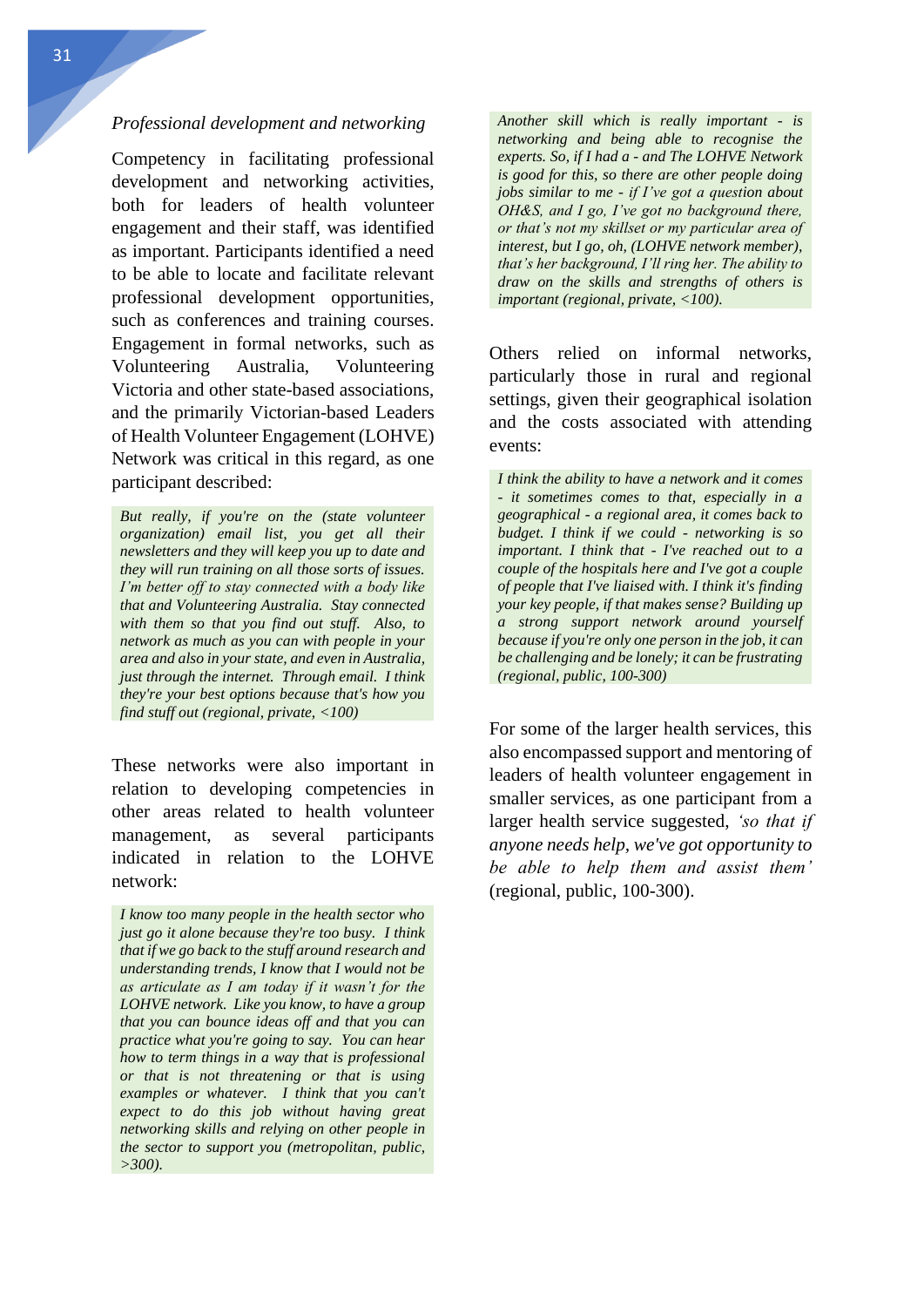**Factors influencing competency development of health volunteer managers** 

When asked about the factors that influenced their capacity to maintain, or develop their competencies, leaders of health volunteer engagement identified three primary, interconnected factors. The status of volunteering and volunteer management within the health sector influenced their ability to access resources to support competency development, which then impacted on their training and competency development opportunities.

## *Status of volunteering and volunteer management within the health sector*

Almost three-quarters of those interviewed suggested that the status of volunteering and volunteer management within their organisations, and the health sector more broadly, influenced their ability to develop their competencies. Health services had little understanding of their volunteer programs, and more specifically the level of competency required to resource a volunteer program, as multiple participants related:

*I think it's just that recognition of the volunteer management role and all that it entails. The challenge that I personally face here is that they've never had a volunteer manager until I started four years ago. Not a paid one, they had a volunteer. They kept having different volunteers trying to do it. So, I think that their depth and understanding about what the role entails is minimal (metropolitan, private, <100).*

*You know that there is not that level of understanding of what it is that you are working with. Sometimes you just get the most outrageous responses. I was at a workshop recently and the person next to me, we were introducing ourselves to each other and the person next to me said huh, volunteers, I didn't realise they had a manager. I just thought they rocked up and did their thing. But you know, that level of kind of the gap* *between reality and perception is enormous (metropolitan, public, 100-300).*

A key challenge identified was the lack of recognition for volunteer management and coordination as a leadership role. This was important, as one participant noted:

*I'm lucky in this organisation because I do get recognised by the heads of departments and things like; so, I'm recognised a head or as a manager in that level. That I think makes it easier for me to do my job because I can swan around, and demand things and they get done. I don't think that happens across a lot of health services (metropolitan, public, >300).*

*I think some of the other barriers are perhaps, depending on which organisation you work for, not having that authority to actually do your role, as well. That's a barrier (regional, public, 100- 300)*

Many participants indicated that they were not viewed as 'managers' within the service, with one relating, '*I don't think they see you in a volunteer management role as being a HR manager. Or a manager of staff. They just go oh, you just manage the volunteers… I think they undervalue and appreciate what you do'* (metropolitan, public, >300). This had direct impacts on participants' ability to access, and engage with senior management, which was critical in terms of accessing resources to develop competency:

*I think that not valuing the volunteer manager as a senior leader and investing in leadership training for managers of volunteers is a big barrier. So, I think if you don't have the opportunity to meet with other senior leaders and to report into and to provide information, you know, if you're just left to sit in your office and talk to volunteers, that's a huge barrier (metropolitan, public, >300)* 

This lack of recognition around volunteering, and volunteer management within the health sector was linked to the relative invisibility of volunteer programs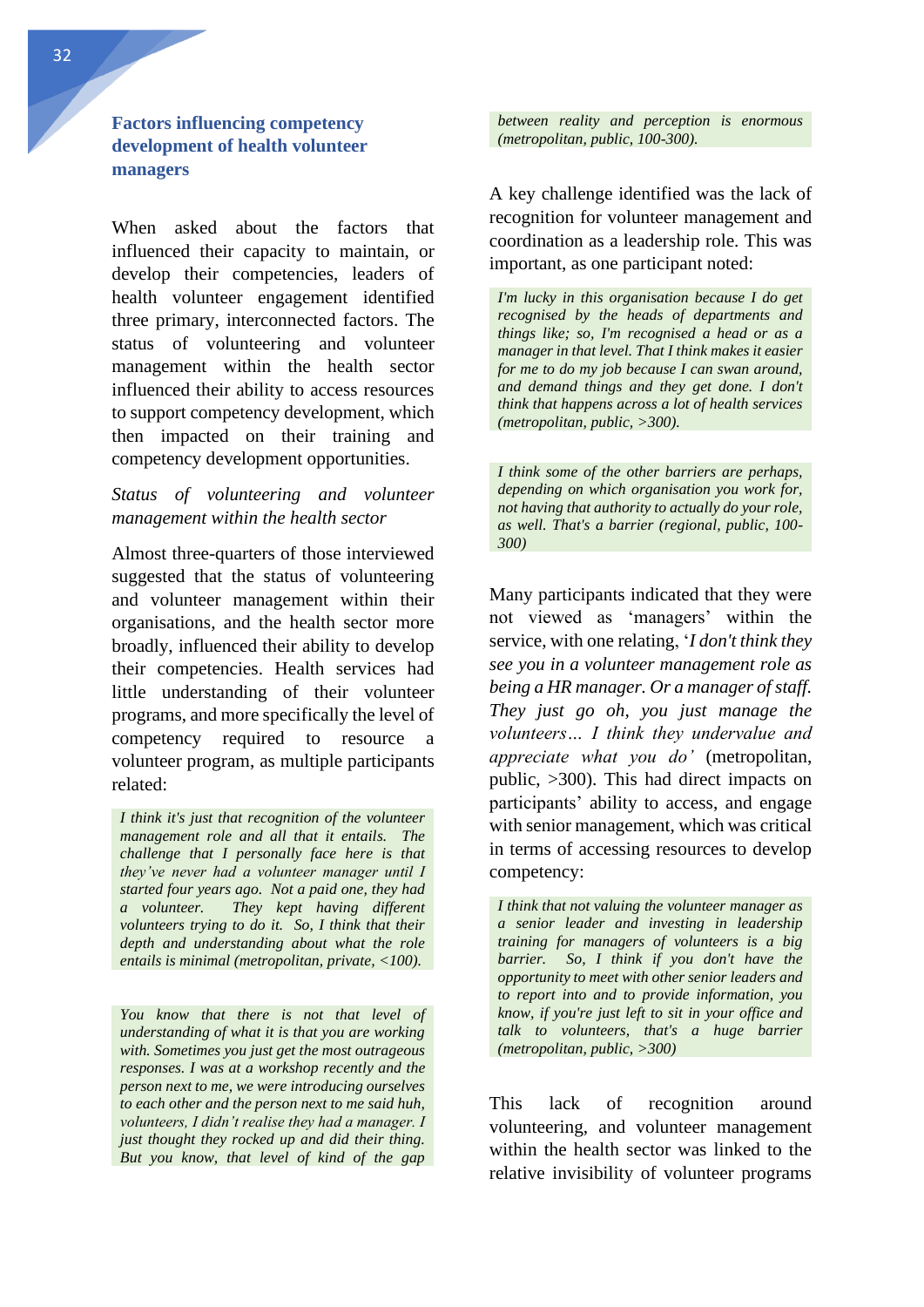within health services. Multiple participants highlighted that volunteer programs were considered a *'sub-area of the workforce'* (metropolitan, public,  $>300$ ), in that they were less important than clinical services. This was exacerbated by a lack of mandated reporting, or expectations around the management of volunteers within health services, as one participant summarised:

*That mandated stuff. Like there's no acknowledgement from the Health Department that volunteers should be seen as a critical part of the workforce. Therefore, we should, as an organisation, be reporting on it, and we don't have to. If you wanted to, your volunteer program could probably just be invisible and go around and do whatever. It doesn't matter (metropolitan, public, >300)*

Health services were not legally required to meet best practice volunteer management guidelines, such as the *National Standards for Volunteer Involvement*:

*I had my manager say to me the other day, something about, now the standards, do we have to - do - is there any legal obligation for us to actually meet those? I said, well no, it's selfregulatory in that respect, that's best practice that we adhere to those. I thought, jeepers, you manage volunteers and you don't know? That's a little bit scary (metropolitan, public/private, <100)* 

Some participants indicated that the inclusion of volunteering in the Statement of Priorities for Health Services had not had the impact they had hoped for, with one participant stating, *'I would have thought that that would have had a much more profound impact from CEOs. It has in some health services, but not a lot'* (regional, public, 100-300). Consequently, higher levels of standardisation were integral, as one participant described, *'something that is a requirement as well from the Department of Human Services, which makes it really easy for us to say, oh well, hello we're here, we have to have a good*  *process in place'* (metropolitan, public, >300). As other participants noted, this was due to the lack of recognition for health volunteer management as a distinct sector:

*Having some consistency around the language that we use, about the messages that we give as a volunteer sector so that there's just some commonality or consistency across that, so that we're all sending out the same messages, and therefore across the board it makes it easier to advocate on behalf of the sector because it becomes a standard [unclear], like this is just the way it is. Every volunteer manager should be able to access this leadership training. Other hospitals do it, other health organisations do it. It's just a given, and this is something you need to come on board with because it's just your basic requirement (metropolitan, public, <100)*

*Once it's been professionalised, then people might - management might sit up and say, well, yep, these are the qualifications you need. These are the - this is the funding we need to put towards it (rural, public, 100-300).*

This lack of standardisation led to considerable variation across health services across what was expected from leaders of health volunteer engagement, in terms of accountability of managers and of the volunteer program:

*Every health service will expect different things from their volunteer managers. So, for me, for example I have to do a monthly report, a monthly financial report, a three-quarterly report, an annual report, I have to do KPIs to the statement of priorities, blah-blah. There are other health organisations that go just have a chat, tell me how you're going, so it's very diverse (regional, public, 100-300)* 

*With a different manager, I remember asking, can I make myself a bit of an operational plan with some KPIs, so I can measure what I'm doing, and kind of, was told, like, you're getting a bit big for your boots. You know - know your place, kind of thing. Just do your role (regional, private, <100).*

Consequently, there were also distinct differences across health services in relation to reporting lines and departments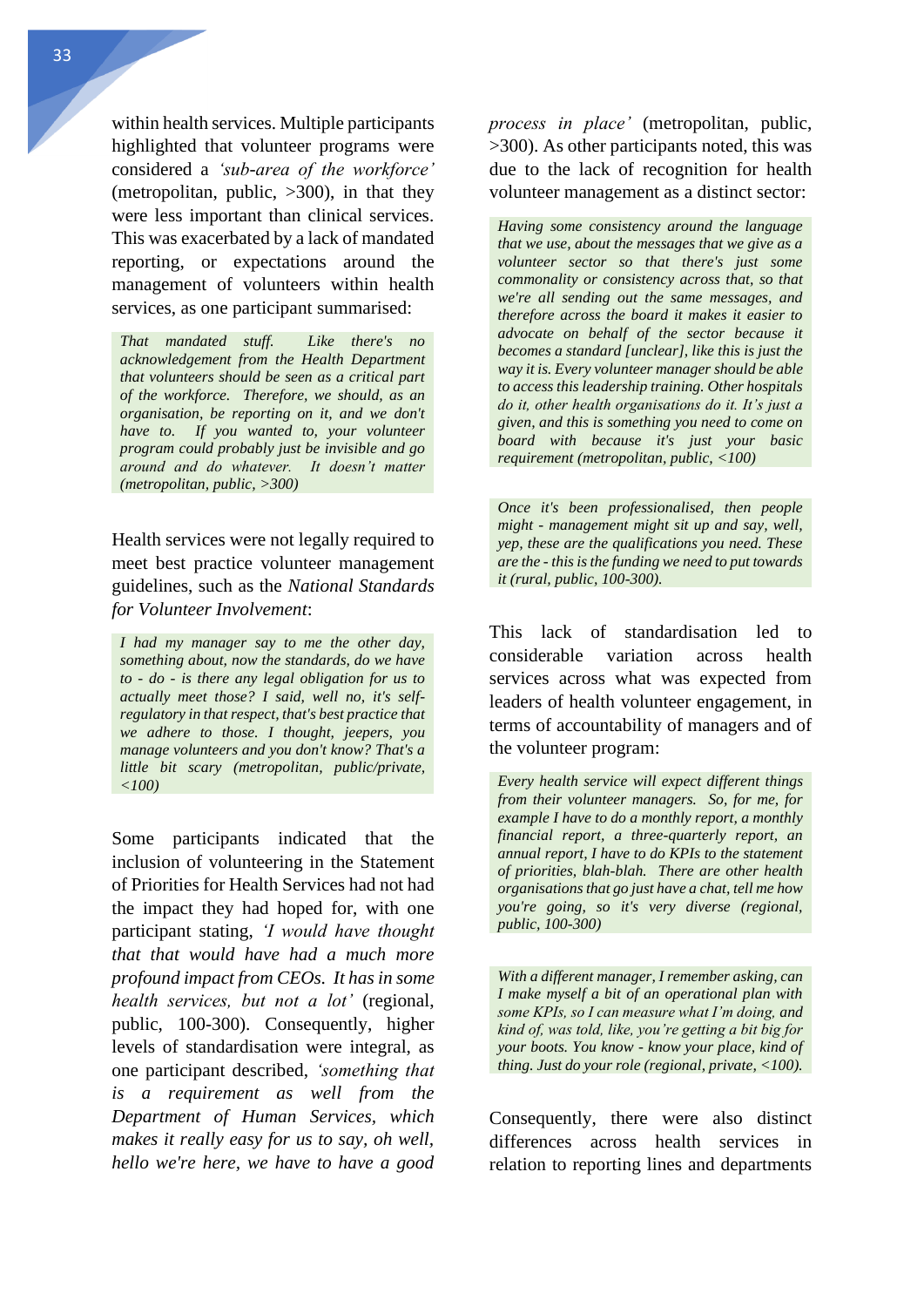in which volunteer management was placed, which also impacted on ability to secure resources and support to develop competency.

#### *Resourcing for competency development*

Ability to access resources to enable competency development was critical, and these were primarily related to financial cost of attendance and time release from their duties to attend activities and training. Participants indicated that, in line with the previous section, support from senior management to attend activities that supported competency development were critical:

*I've had really good support anyway in any of the roles that I've had with (organisation). I've been able to gain new skills and be given time to go maybe early if I need to go and attend something in my own time. Yeah, we've sort of been able to use the fleet car to drive to Melbourne if we've had to go to a conference or anything like that (regional, public, >300)*

However, access to resources to attend activities and training was a significant challenge. Time to undertake competency development was a key issue, with participants indicating that a lack of recognition for the complexity of their role meant that their programs were often underresourced. Several participants highlighted the large numbers of volunteers that they were expected to manage daily, comparing this to that of a clinical manager:

*I've got 420 volunteers and as I said to my director the other day, I said you tell me one other staff member in this hospital that has to manage 420 people on their own. I said they would have a team of supervisors and other managers with a team - a workforce that big, but I'm expected to do it on my own (metropolitan, public, >300).*

Within the health sector, there was no mandated ratio of staff to volunteers, as one regional participant highlighted:

*There is nothing in the world that stipulates a ratio or a - there's no minimum requirement of skillsets to have to be a volunteer manager. There's no maximum number of volunteers you can have under one EFT of volunteer management. There's no - there is no set criteria in any way, shape or form when it comes down to the supports and resourcing of volunteers (regional, public, >300).*

Consequently, many participants found it difficult to allocate the time for developing competencies, as one indicated, *'There are so many other work commitments that take priority to being a - as opposed to upskilling yourself and really investing in the development of your resource, your main resource'* (metropolitan, public, <100). Senior management could also be reluctant to allocate the time, as one participant described in relation to attendance at a course, *'my manager at the time was really hard pushed to even give me a day away from work - it was two days every two months and I was going to take one of my own days and he wouldn't even give me the other day'* (regional, public, 100-300).

This time issue was exacerbated by the fractional appointments of many leaders of health volunteer engagement. Time was also a significant challenge for managers in small health services without a volunteer management team of staff to cover them, as one participant noted, '*For me to actually grow some skills or to access some study, I would need someone here supporting the program to allow me to do that'* (regional, public, 100-300). It was also challenging for rural and regional participants, due to the time and financial cost involved:

*As you know being in (rural area)- so if we had went and did training in Melbourne, we've got to factor in transport costs and accommodation and*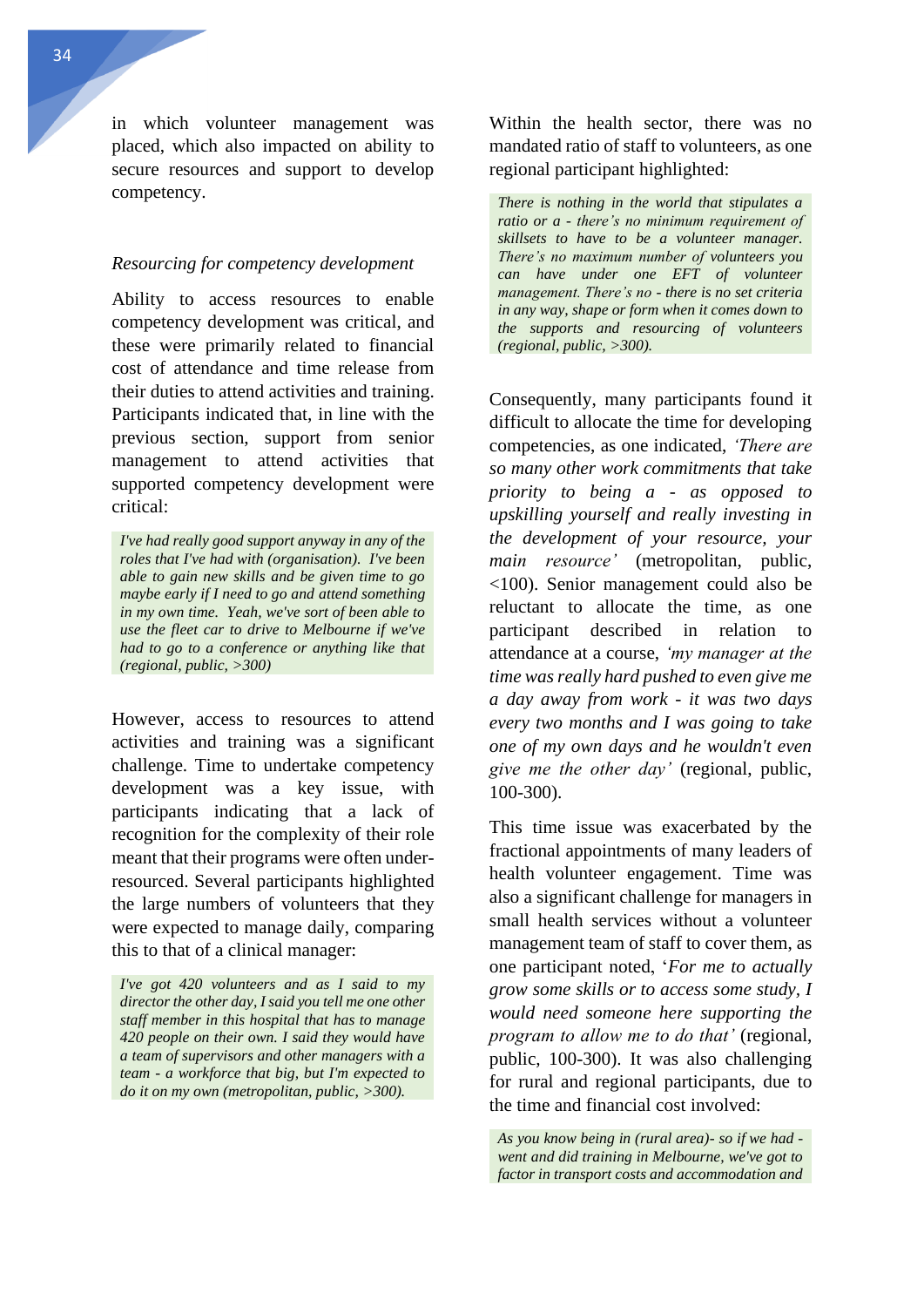*all that sort of stuff as well. So it's just not because it's four and a half hours away, it's just not attending the training course. It's of the other costs associated with it too (regional, public, >300).*

*I think even the attending of conferences, being resourced to attend conferences, that's a bit of an issue. There are lots of rural health services where there's one EFT for, I don't know, 60 or 100 volunteers, so that's one day a fortnight to try and get everything done. There's no way they can afford to take a day off to go to a conference or to build skills (regional, public, 100-300).* 

Cost of backfilling staff, and in funding professional development opportunities, was also a significant challenge. While some participants had a budget for professional development, many did not. This was attributed to the low priority of the volunteer program in relation to funding, as one participant described:

*In a normal health service, if a service expands, then they are entitled to get additional money from the government. It's called WIES funding, it's activity based. Volunteer services along with many ancillary programs, aren't included in that WIES funding… There's no understanding, well if we've got a volunteer program, how are they going to support our service and what are we doing to resource them to be able to do that? (regional, public, 100-300)*

This meant that there was no mandated requirement in relation to staffing or funding volunteer programs, as one participant noted, '*each health service gets to decide what resources they throw at it. If they don't fundamentally understand what resources are required to do the job, then how do they know how to adequately resource it?'* (regional, public, >300). Consequently, while they were required to complete mandatory annual training related to health service requirements, there were no mandated requirements for professional development of leaders of health volunteer engagement within health services, as there were in other professions:

*If they allocated me a definite budget and time allocation and made me - sort of had a requirement for professional development or upskilling, then I know that's a requirement for Allied Health for example and other areas; if they did that for me, I'd be happy to take it. That would even be giving, you know, webinar and education hours and things like that as a requirement. It would probably benefit them in the long run. Even though I do try and stay up to date there's always new things happening and new things to learn (metropolitan, public, >300).*

This allocation of time and budget to complete professional development was seen as critical, as one participant noted, *'it's almost around placing something like mandatory against some of these things that - if we have to - we get given time or we have to make time to do our mandatory training*' (metropolitan, public >300).

## *Availability and suitability of competency development opportunities*

Another key factor influencing competency development was related to the availability and suitability of available opportunities. It was critical that volunteer managers actively seek opportunities for professional development, and participants highlighted several activities that they had engaged in that were beneficial. These encompassed formal leadership and management training courses (e.g. Certificate IV in Training and Assessment, Advanced Diploma of Community Sector Management), and counsellor training (e.g. the Accidental Counsellor), Involvement in volunteer management networks (local and state volunteer manager networks, the LOHVE network) was also highly valued:

*But every now and then an email will go out. I'm doing this, does anybody know? There'll be like 50 million answers. It's quite useful. You can just flick something out there. Even though you've never met most of these people, you've got common problems and I find that probably more useful than going on training sometimes because*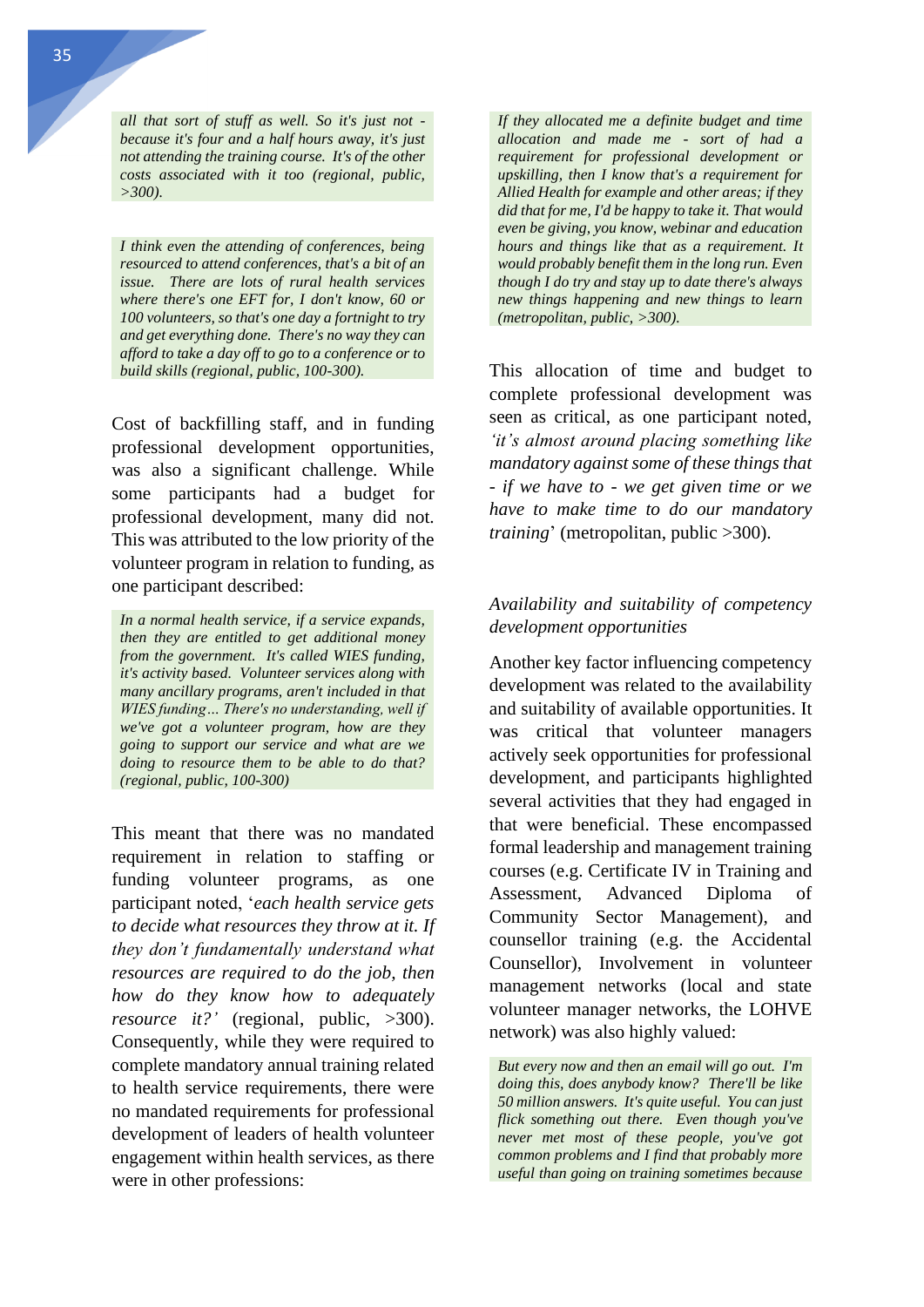*they're doing similar things to what we are (regional, private, <100).*

Within their organisations, participants also undertook regular training to comply with health service standards, or in key skills such as conflict resolution, leadership and management. In recognition of the cost and resourcing issues identified in the previous section, participants were more likely to access competency development opportunities where they were offered by their organisations, which was more prevalent in large metropolitan or regional health services:

*We've got a learning and development department, so we just go to them to discuss with them what training we need or what training our volunteers need. Currently that position - the manager of that's vacant and we're waiting for a manager for that, but normally we would go to them and they would work out our training needs. Yeah. So we don't have that - it's not that difficult for us to source stuff, because we've got that department to help us source it (regional, public, >300).* 

However, participants highlighted several issues relating to availability and suitability of competency development opportunities. was a significant barrier, with free or lowcost activities prioritised, as one participant noted, '*I'm pretty much aware of trying to do things that are not going to extend, you know, bite into my budget which I could find better use for different things'*  (metropolitan, public, >300). Distance and geographic isolation were also a challenge for rural and regional participants, with programs often not delivered in rural areas, or provisions not made for remote attendance:

*(The) volunteers support network is based in (regional centre) and they don't have technology to enable me to attend meetings remotely… which does my head in at this time in - with all the technology we've got. Yeah so, I'm unable to attend their meetings remotely to get any - to get*  *support from other volunteer managers in that way (regional, public, >300).*

The nature of the activities provided was also problematic in some cases. Several participants indicated that professional development opportunities were often repetitive:

*Honestly the courses that they're doing now I think they're every year around management programs and volunteering. It's the same conflict of interest, the same thing the having the hard conversations, blah blah. They do the same things every year and have the same presenters almost. I've sort of done a lot of them (metropolitan, public, >300).* 

A key issue related to the prevalence of activities for new leaders of health volunteer engagement, with little material targeting more experienced leaders of volunteers, as one participant described:

*There's a lot of really, really good support for new volunteer managers, so there is a whole load of really good workshops that Volunteering Victoria run on a regular basis that a really fantastic when you've just started out. Obviously, all the networks that Volunteering Victoria run, plus the LOHVE network are really great for keeping that motivation up and learning. But I think there's not enough out there for people who have been doing it for a number of years and are looking to up the ante on that level (metropolitan, public, 100-300).*

It was also suggested that many generalist leadership and management development courses were not well tailored to volunteer management:

*If you go to management and leadership type training courses, again, they really struggle with relating it to volunteer management. You either get the perspective of oh, well they're volunteers so that's not really managing [laughs] and you just go what's that, pardon? Or they try to think up scenarios that might fit it but usually with very little success. So, you sort of have to contextualise things yourself to a large extent if you're investing in training that's external. Unless, as I say, it's through Volunteering*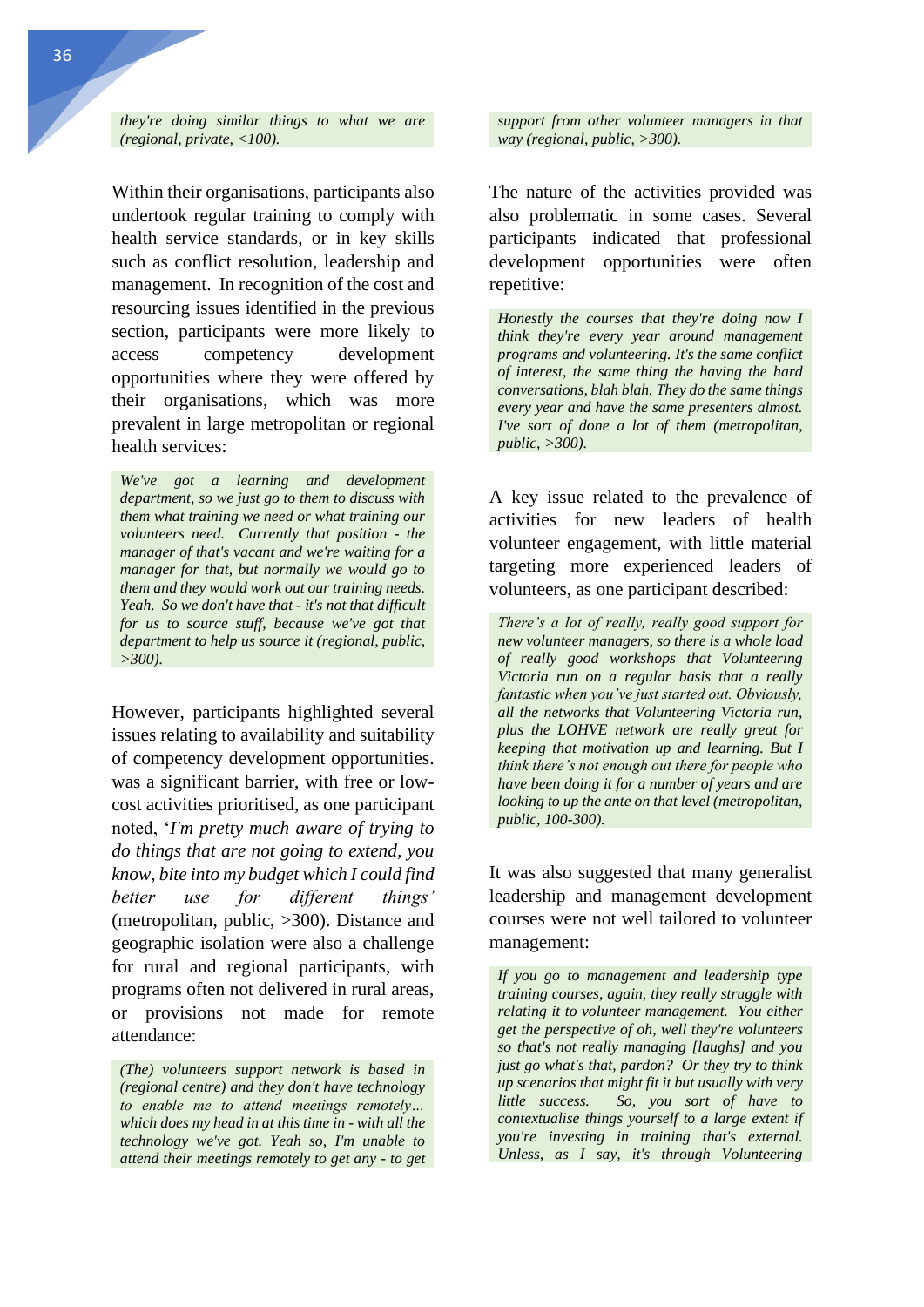*Victoria or something like that (regional, public/private, <100).*

While some participants had completed specific volunteer management training, others indicated that there was a shortage of specific training around volunteer management or indicated that they did not know where to access it, or what sort of training they needed. As one participant related*, 'there's no rulebook on what a volunteer manager is and what they're expected to do. So, without having that, you don't know what you need'* (regional, public, >300). This was discussed primarily in relation to acquisition of specific skills that were needed in the role:

*Formal qualifications, I think it could be as, well, as simple as a sort of - I never know what we'd call them, like a TAFE course or something like that that you could do and just - sort of a couple of months or a few sessions just so that people know what's actually involved in the role and managing the database, for example (regional, public, 100-300)*

This was particularly prevalent in terms of competencies related to the health sector specifically, with one participant indicating that the resource constraints around leading and managing volunteers within a health setting were particularly challenging:

*I think some of the frustration for me in going to these conferences is that they talk about things as if it's an idealistic world and it's not an idealistic world in health. When you look at sporting events and event management with volunteers, there's a lot of support around those. Then for health it all depends on budgets at the time (metropolitan, public, >300)*

Consequently, specific training or mentoring relating to the health system was important:

*I think giving leaders of volunteers access to senior leaders for mentoring and things like that would be really important. Because there's people who have been in health for a long time and understand how it works and can -*

*particularly because a lot of us are not clinical. We don't have a clinical background. So, we've not had our whole career in health. So, to have someone who can kind of help you navigate what it means to work in the health sector, the kind of complexities that come with that would be a fantastic support (metropolitan, public, >300).* 

One participant indicated that there was a need for a database specific to health volunteer management, to ensure that health volunteer networks could share resources without relying on emails:

*I think if everyone had a - not a joined database, but like a database that you could tap into for resources across Victoria. There's a network called the LOHVE Network, which is the L-O-H-V-E Network, and it's amazing, but if that could be, if everyone could be on the same database and that information was just put on there, that would be great (rural, public, 100-300).*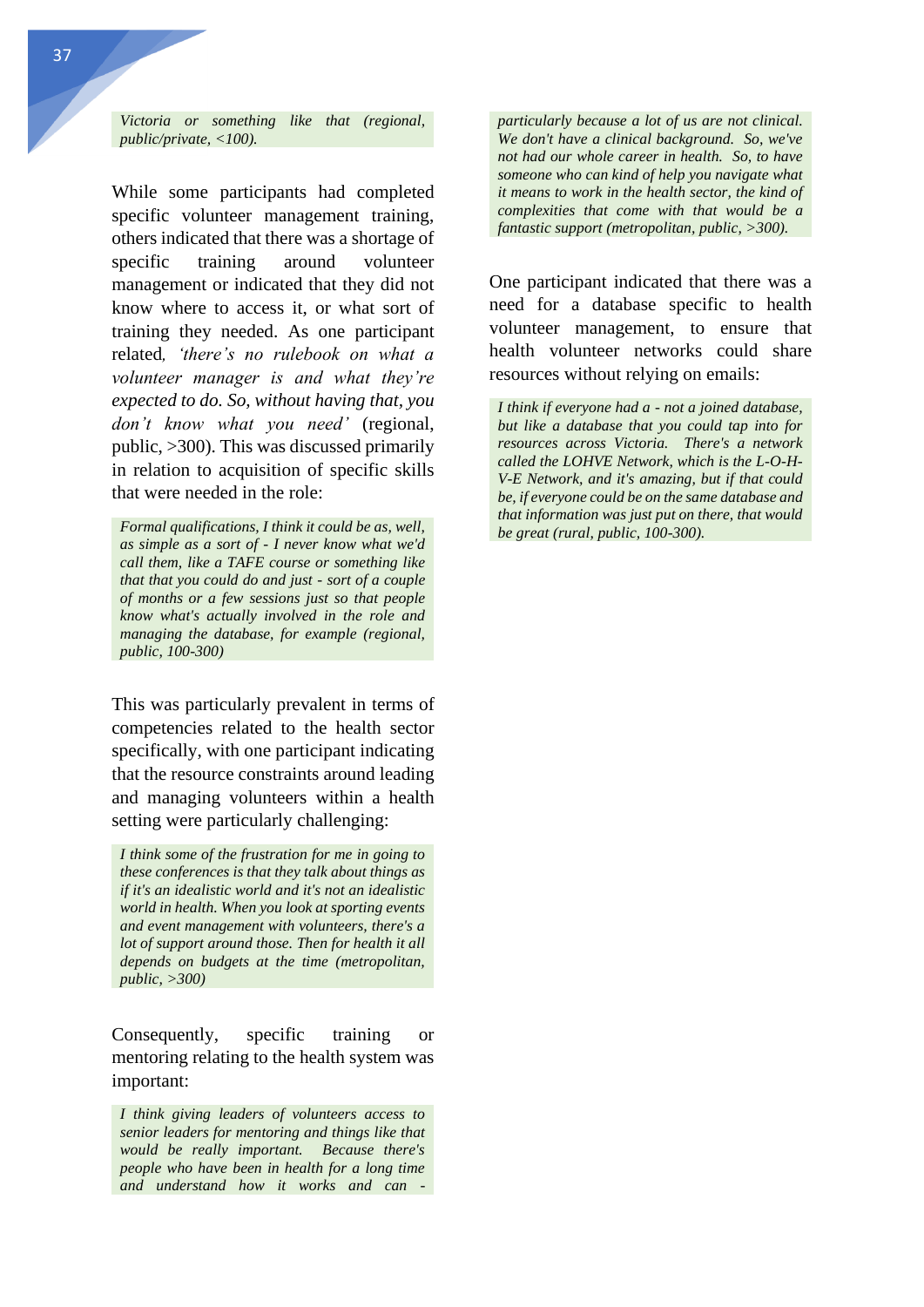*Competencies that health volunteers need* 

When asked about the competencies that health sector volunteers needed, leaders of health volunteer engagement discussed these in relation to two distinct sets of competencies – those general competencies required by general volunteers, and those that were role-specific.

### *General competencies*

There were a set of general competencies associated with volunteering in a health sector environment, which reflected two primary categories – those associated with interpersonal skills, and those associated with adherence to organisational boundaries and guidelines.

#### Interpersonal skills

All leaders of health volunteer engagement indicated that good interpersonal skills were a critical competency required among health volunteers. This encompassed a suite of abilities, with many participants noting the ability to demonstrate empathy and compassion. Many participants recruited volunteers in alignment with organisational values, with the ability to demonstrate competency in this area critical, as one participant indicated *'a level of sensitivity to the vulnerability of patients, some of those kind of complex people skills that allows you to be able to support somebody without intruding into their space too much'* (metropolitan, public, 100-300) .

The ability to communicate with other people in an effective manner was also important. Many participants referred to the need for volunteers to be skilled in 'customer service', which broadly encompassed friendly, clear verbal communication, with appropriate body language and tone. It also reflected an ability to accommodate communication barriers experienced by vulnerable groups within a health setting, as one participant described:

*You have people who really are, can be disadvantaged in so many ways. Could be waiting, or even just navigating around a big organisation. So, we need our volunteers and we need people who understand that, the barriers with language and culture and cognitive ability and all of that. I think it's important to have that understanding (regional, public, >300).* 

Awareness and understanding of diversity, and cultural responsiveness was mentioned by several participants, with one commenting, '*There's also an element of they need to be non-judgemental as well. So, they've got to be able to come in and just approach everybody in the same way'* (metropolitan, public, <100). Subsequently, the ability to communicate with, and listen to patients in a way that was respectful was important, with one participant noting, '*It's always a matter of communication and just making sure they understand what their role is. That matter of coaching them of what to say to patients without being intrusive. Just asking general broad questions'* (metropolitan, public, >300).

Being able to work as part of a team was important, in terms of being able to get along with other people. This was particularly important in relation to having the capacity to cope with the high-pressure environment within hospitals:

*The people who come to me and they work in customer service, or they have worked in customer service, probably slot easily into the role because they're so used to dealing with lots of different sorts of people in different moods every day. Nothing fazes them. So, kids, for example, who have worked in McDonald's and had all sorts of behaviours, I can put them in the Emergency Department and they can actually then - they see things a bit differently because suddenly they are dealing with people who actually have the right to be cranky… they handle it really well (regional, public, 100-300).*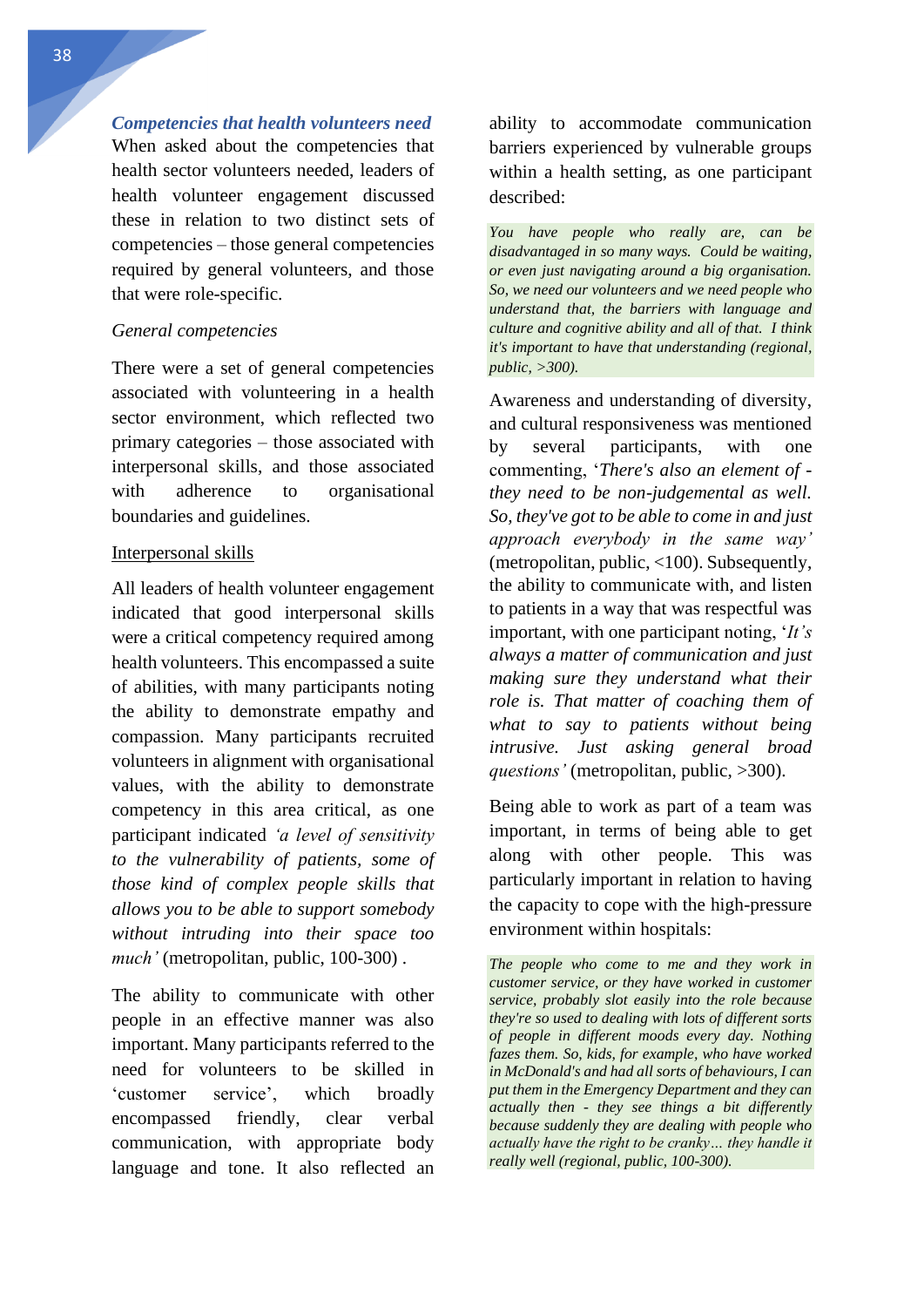However, volunteers also needed to have the capacity to work autonomously, which encompassed capacity to work independently and with limited supervision, and to show initiative within their scope of practice:

*The staff member that their key contact is may not always be available. So, they need to be able to selfinitiate at times, not all the time but at times, or feel comfortable enough to be able to not have to check in with someone for the whole of their shift I think is important. They need to be able to work autonomously, just as all staff do (regional, public, >300).* 

Consequently, volunteers also needed to be able to be reliable, flexible and adaptable in relation to their work, within a changing hospital setting, as one participant noted, '*being able to go across different roles or different shifts. If one role shift is no longer viable and they get taken out, they can actually feel that they could move across to another role instead of leaving'* (metropolitan, public, >300). They also needed to demonstrate emotional intelligence, in terms of assessing both their own emotional boundaries, as well as patient needs:

*So, what's my grief versus the person in bed, and if I become a bit teary is that about me or is that about the patient? But either way how do I manage that (regional, public, 100-300).* 

*A really important skill for volunteers is judgement about when to feed stuff back. So, when to go, oh this person was talking a lot, I think they're really troubled, maybe they need to see a counsellor. A volunteer needs to be good at understanding their role, knowing their boundaries, knowing their capacities, and knowing - they've got a lot to do knowing when to refer on (regional, private, <100).*

A small number of participants also indicated that competency in using technology was important. This was largely a reflection of the high proportion of older volunteers within health services, and could pose problems in relation to congruence of systems, as one participant noted, '*we have a computerised sign-in program that we use at the moment and that has had its barriers in terms of people utilising it to its full advantage'* (rural, public, 100-300).

#### Organisational guidelines and standards:

Almost all participants indicated that the ability of volunteers within the health sector to understand, and comply with, organisational guidelines, policies and standards was a critical competency. Being able to respect professional boundaries, and understand the boundaries associated with their volunteer role was essential in a health setting, as multiple participants summarised:

*So, you know, it's not like volunteering to pick up litter in a park. Or it's not like volunteering to walk a dog. You know, we're working with vulnerable unwell people who are engaged with our service because they want to get well, and they expect our clinical staff to help them get there. So, I think that it's important that we have volunteers who can work within the limitations to understand OHS stuff or to understand why we put boundaries around particular roles. Or why you can't just wander a ward and visit anyone. You know, to really understand the risks involved in what they're doing and to respect the procedures that are put in place (metropolitan, public, >300).* 

*I think with - in the health services, they also need to have some sort of understanding that, they're not the most important person here. It is about the patient and it's - for health services volunteers, the understanding that we're not - as one of them said one of the clinicians said to me one day - we're not dicking around here, it is life and death stuff (metropolitan, public, >300).*

Consistent with this, they often needed to advocate for these boundaries within a resource-constrained environment to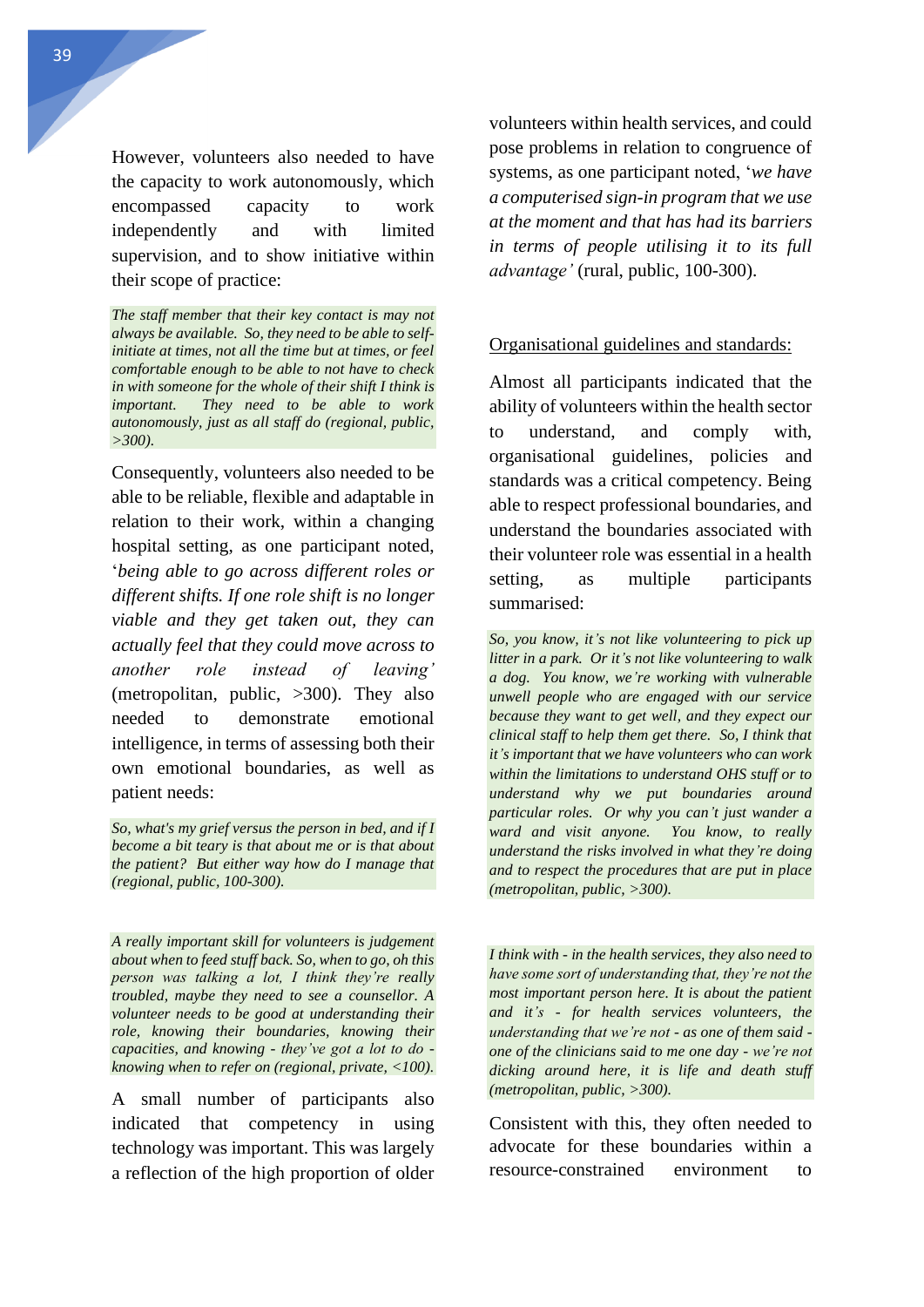ensure that quality and safety guidelines were met, as one participant described:

*They also need to have good assessment and judgment skills, as well. One of the things I say to the volunteers that come in here is that sometimes staff forget that you're a volunteer and that you're not there to do a staff role. Not that they're meaningfully putting you in that situation but if you're in an aged care area and somebody says, can you help? Can you assist Mildred with her dinner or her lunch? And (if) they get you to assist them with their meal and you don't know how to do that, you can actually place that person at risk (regional, public, 100-300).*

Consistent with legislative requirements, health volunteers needed to be able to respect privacy and confidentiality of patients, which was a critical competency:

*You need to be able to have a level of maturity and understanding of how it is appropriate to act and what's expected of you, and the boundaries that you need to adhere to. Privacy, confidentiality and boundaries are our biggest areas that we have concerns with, with volunteers. Probably, if we are going to dismiss volunteers, it would be based on breaching one of those three areas (metropolitan, public, >300).*

This was particularly critical in a rural or regional environment, where patients may be more easily identifiable, as one regional participant described:

*Most of my volunteers know the patients that they're going in to visit, or see, or deal with. A big part of our training is really making sure they understand how easy it is to slip up inadvertently on letting the cat out of the bag of seeing someone that they know. So being very mindful of how you communicate with people. Especially if people know you work at a hospital or a health service, being able to give them some skills and tactics to be able to divert and lead someone off the garden path if they're trying to badger them. Because a lot of volunteers get badgered about, oh, you work at the hospital. You must have seen Joan. Joan's in. How's Joan going? So, giving them some skills to be able to deflect that quite well (regional, public, >300).*

Across the health services, participants indicated that dependent on their role, volunteers were required to be able to

understand, and comply with, organisational guidelines, policies and procedures relating to patient transport, safety and/or falls prevention, occupational health and safety, fire evacuation and emergency preparedness, infection prevention and hand hygiene, manual handling, first aid and CPR, family and occupational violence, and food handling. As one participant stated, *'we ask a fair bit of our volunteers'* (metropolitan, public, 100-300).

#### *Role specific competencies*

Approximately half of the participants indicated that there were specific competencies required for certain roles within their health services. This was becoming more common in response to the changing nature of health service volunteering, as one participant noted '*Some of those more basic tasks - with electronic health records and things like that - have gone. So, there's going to be more and more skilled volunteering rather than the unskilled'* (metropolitan, private, >300). For example, ability to drive was a critical competency required for volunteer roles which had a patient transport component. While in general, participants suggested that life experience was more critical than experience in a health sector environment, a number indicated that for more specialised volunteer roles, they often looked to recruit volunteers who had experience in a clinical, health or aged care environment. This was particularly marked where volunteers were working with vulnerable patient cohorts, as one participant described:

*Some of our people work in ICU. So, we usually select people for those who are comfortable in a clinical environment, probably who have had experience in a clinical environment before. There's*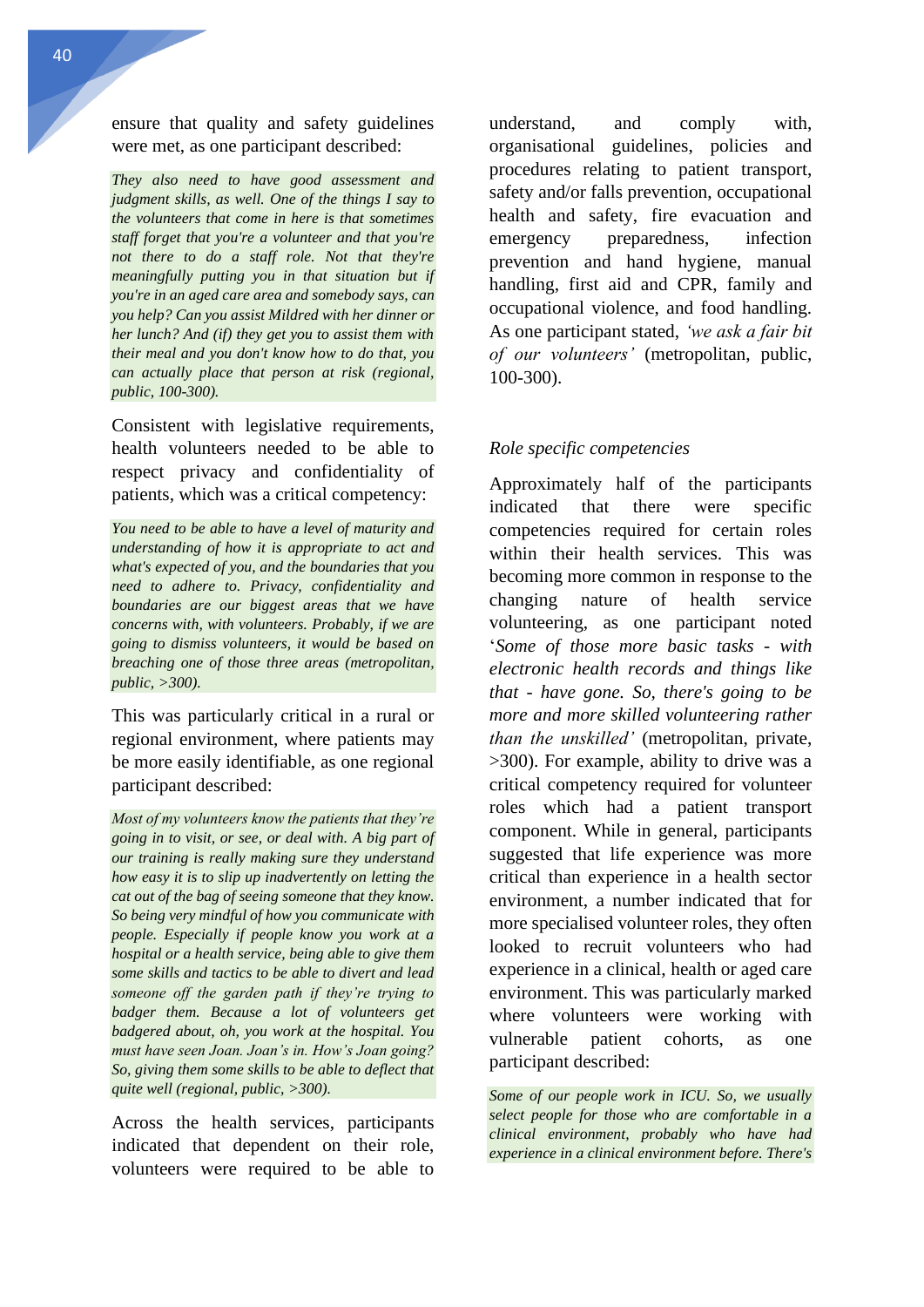*always a level of maturity that you need (metropolitan, private, >300).*

Governance was also an area where specific competencies were required, as one participant noted, *'we're looking for people at the moment who have got more governance type skills to assist us with our - with the governing side of the hospital, which is not an easy task'* (rural, public,  $<100$ ).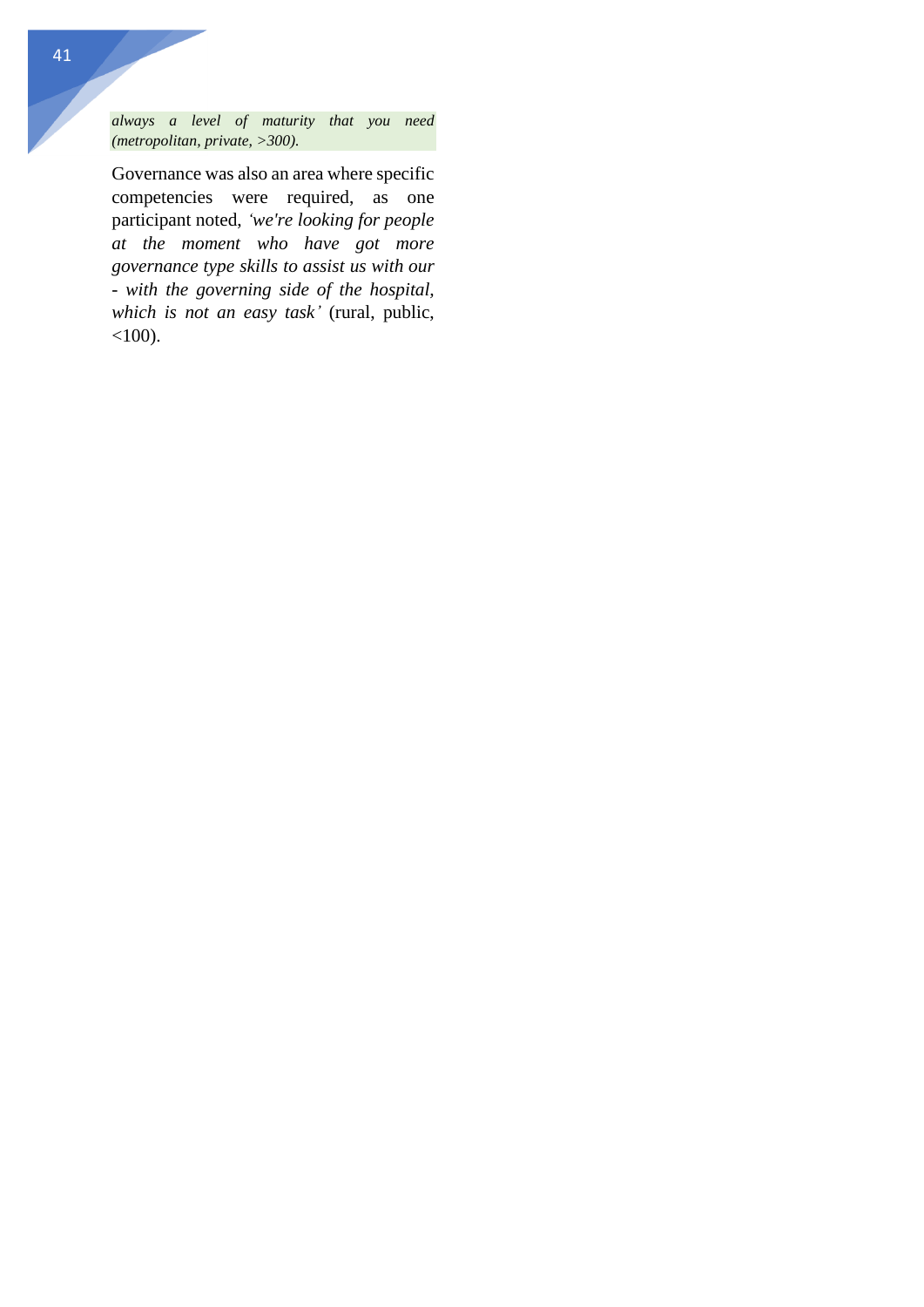# <span id="page-42-0"></span>**4. Towards a Competency Framework for Leaders of Health Volunteer Engagement**

## <span id="page-42-1"></span>4.1 Co-design process

Through a comprehensive co-design process, which encompassed the following activities, the data obtained from participants was used to develop a competency framework for leaders of health volunteer engagement:

*Stage 1: Competency review and assessment workshop*

A half-day workshop with LOHVE network members (from metropolitan, regional and rural health services) was held, with the aim to review the competencies identified through interviews and surveys with health volunteer managers, and to rank these in terms of level of expertise required. For each of the seven categories of competency, participants were provided with a raw list of the key competencies identified. They then worked in small teams to identify:

- What is a basic level competency in this area (i.e. base level knowledge for managing volunteers)?
- What does intermediate level competency look like?
- What does expert level competency look like? (i.e. a strategic, expert volunteer manager)

Participants charted these competencies, which were then reviewed at the conclusion of the session.

*Stage 2: Development, review and workshopping of a draft competency framework*

Data gathered from surveys and interviews with leaders of health volunteer engagement, the competency ranking undertaken at the workshop, and existing international volunteer competency frameworks were used to develop a draft competency framework.

Consistent with discussions held with the project advisory group and leaders of health volunteer engagement within the Stage 1 competency review workshop, the levels of competency within the framework were aligned with the *Victorian Public Health Sector Classification System – Managers and Administrative Workers* award levels. Most participants working within public health services in Victoria are employed under this award. The use of an existing classification tool to guide framework development also addresses a key issue identified within interviews with leaders of health volunteer engagement, which was the lack of classification relating to health volunteer management. The levels of this award that reflected the scope of health volunteer management competency were identified as part of the Stage 1 competency review workshop. These were subsequently checked against initial survey data obtained from health volunteer managers, to ensure that the scope of levels encompassed the range reported by health volunteer managers employed within Victorian public sector health services.

Once complete, this draft framework was reviewed and comprehensively workshopped by the project advisory group, and by the LOHVE network. The project advisory group initially workshopped the draft framework in its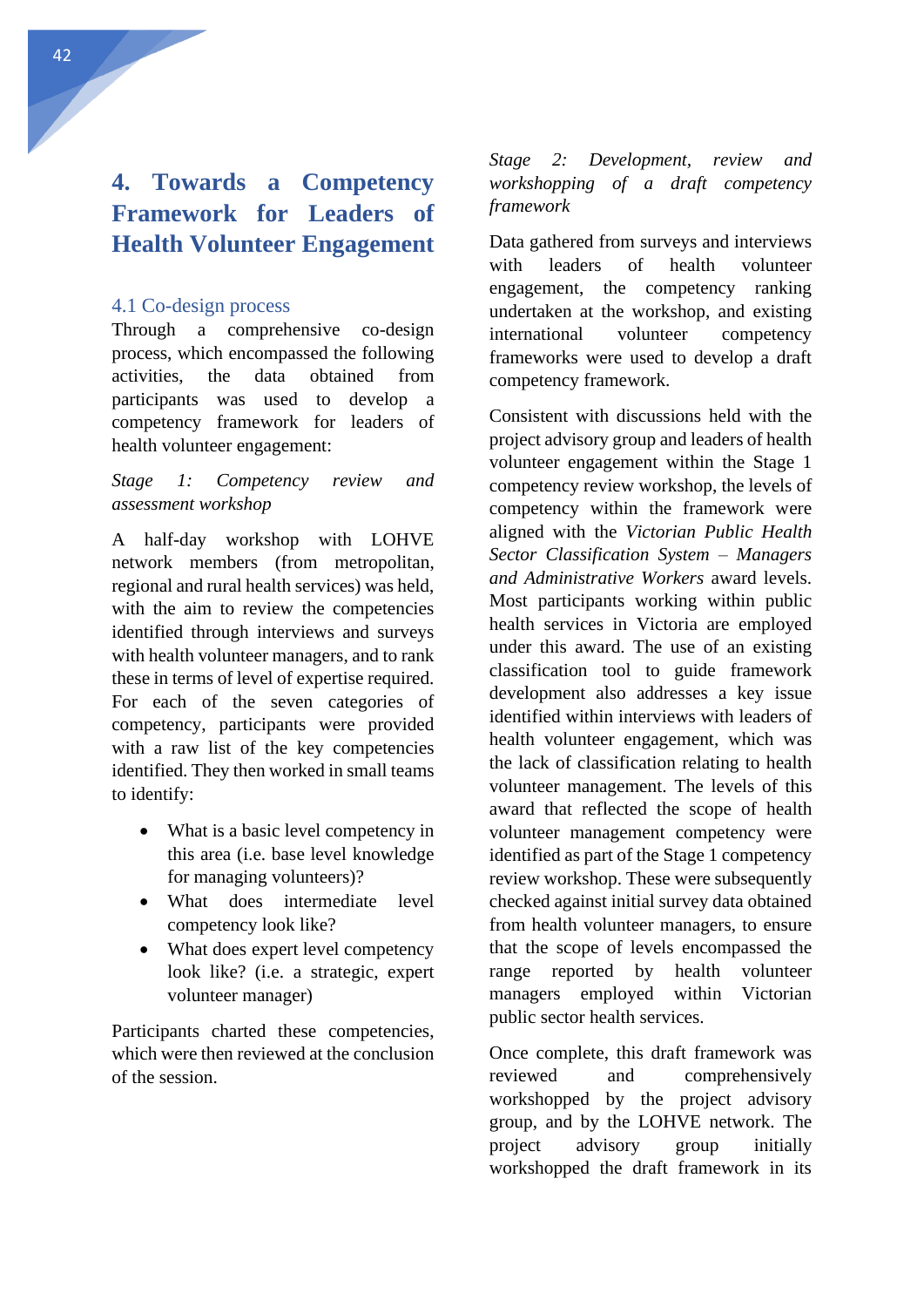entirety and suggested amendments. The amended framework was then presented for review to the LOHVE network in two parts:

*1) LOHVE network members were invited to comment and provide feedback on the level descriptors and the preamble to the framework.* 

*2) LOHVE network members were then invited to complete a Delphi survey, which aimed to validate the competency levels within the framework*. 27 leaders of health volunteer engagement participated in the Delphi survey (22% metropolitan Victoria, 11% rural Victoria, 44% regional Victoria and 22% from interstate). The majority (77%) were from the public sector.

For each key area of competency within the framework, participants were asked to rank the competencies listed from lowest level of competency required, to highest level of competency required. The initial calculation of means showed relatively high standard deviations. It was therefore determined that median scores provided a better indication of central tendency. Median rankings for each competency were calculated and used to ensure that the existing placement of competencies within the draft framework was accurate, both in relation to position, and to ensure that competencies with like medians were grouped together.

73% of the competency rankings were consistent with their positioning within the existing framework. Where rankings differed, the framework was amended to reflect this, except in a select number of instances where competencies were specifically aligned with levels of the *Victorian Public Health Sector Classification System – Managers and Administrative Workers* award levels. Some competencies were also moved across levels of the framework to reflect their grouping with like competencies, in relation to their median ranking (however, their ranking position in relation to other competencies was maintained).

After amendments were completed, a final review of the competency framework was undertaken by the project advisory group, and a select number of leaders of health volunteer engagement employed within public sector health services. These individuals were drawn from both metropolitan, rural and regional locations, and were purposively selected for their years of expertise within the sector and their leadership roles within the sector.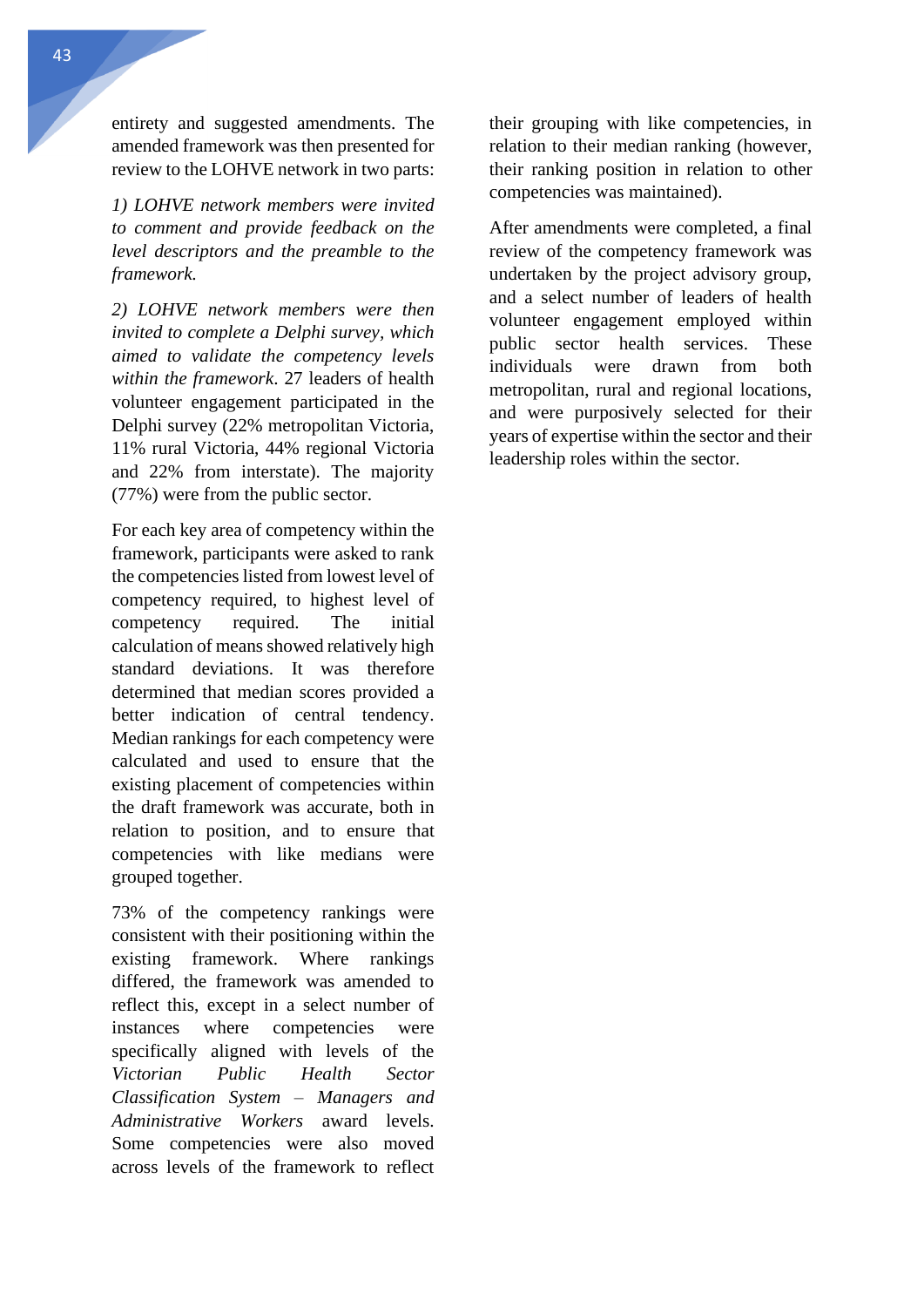## <span id="page-44-0"></span>4.2 Presentation of framework

This section provides an overview of the framework structure and presents the framework in its entirety. A summary document providing this information is also included as an appendix to this report (see Appendix 1).

This framework is intended to be used as a resource for health service human resource management teams, individuals responsible for leaders of health volunteer engagement, and for professional development providers. It can be used to:

**Inform the development of position descriptions for leaders of health volunteer engagement, based on the desired requirements of a role** 

**Determine the level at which a role should be considered, as a reflection of the competencies required and the characteristics of the health service or volunteer program**

**Guide the development of education and training opportunities for leaders of health volunteer management**

It is also intended to be a resource for leaders of health volunteer engagement (people responsible for the management and coordination of volunteers and volunteer programs within the health setting). In the future, this framework can be used to:

**Assist leaders of health volunteer engagement in determining professional development needs, both at the individual and team level** 

**Provide a basis for leaders of health volunteer engagement to assess their levels of competency** 

This framework is also intended to provide a basis for the recognition of health volunteer engagement leadership as a distinct profession, and the subsequent development of an award base for health volunteer engagement leadership.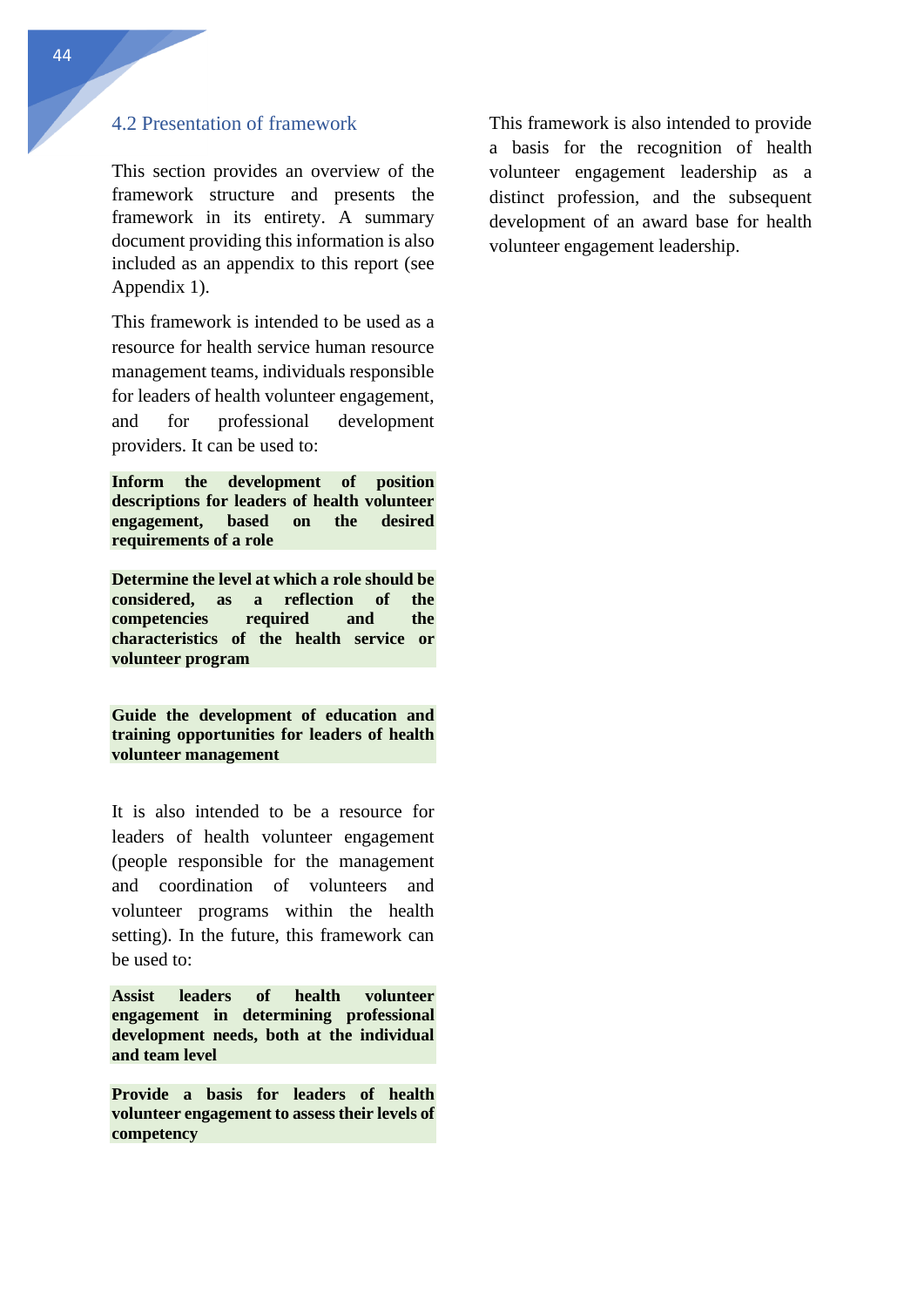### **Overview of the framework**

The framework presented outlines the expected competencies for leaders of health volunteer engagement across the seven key domains identified by Safrit et al (2005):



There are five distinct levels of competency, which are aligned with Levels 2-6 of the *Victorian Public Health Sector Classification System – Managers and Administrative Workers*. These levels are progressive, in that competencies at level 1 are implied for Level 2a, with a Level 3b expected to exhibit all the competencies across the various levels.



## **Structure of the framework**

- The first section of the framework provides an overarching summary of the various levels of competency, in relation to key skills, experience and attributes required at each level (which are aligned with the respective levels of the *Victorian Public Health Sector Classification System – Managers and Administrative Workers* award.
- The second section of the framework provides a detailed breakdown of the competencies required within each domain at the various levels (Levels 1-3b). Competencies listed at each level are aligned with the respective levels of the *Victorian Public Health Sector Classification System – Managers and Administrative Workers* award. Listed competencies also reflect and incorporate guidelines for best practice volunteer management, in particular the *National Standards for Volunteer Involvement* developed by Volunteering Australia.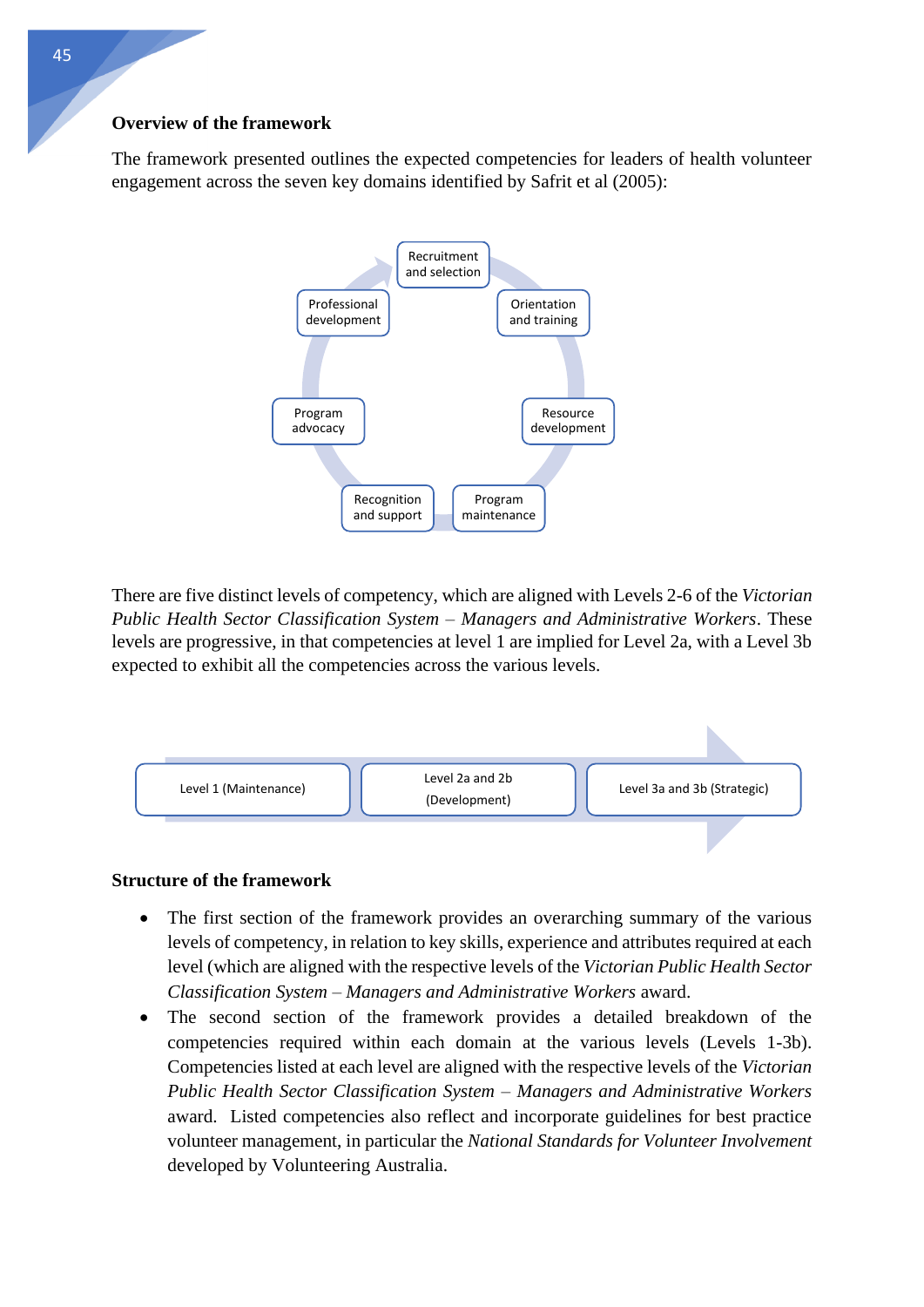## **SECTION 1: OVERVIEW OF LEVELS OF COMPETENCY**

| <b>Level 1 - Maintenance</b>                                                                                                                                                                                                                                                                                                                                                                                                                                                                                                                                                                                                                                                                                                                                                                          | <b>Level 2a - Development</b>                                                                                                                                                                                                                                                                                                                                                                                                                                                                                                                                                                                                                                                                                                                                                                                                                                              | 2 <sub>b</sub><br><b>Level</b><br><b>Advanced</b><br>$-$<br><b>Development</b>                                                                                                                                                                                                                                                                                                                                                                                                                                                                                                                                                                                                                                                                                                                                                                                                                                                                                                                                                                                                                | Level 3a – Strategic                                                                                                                                                                                                                                                                                                                                                                                                                                                                                                                                                                                                                                                                                                                                                                                                                                                                                                                                                                                                                                                                                                                                                                                                                                                                 | <b>Level 3b – Advanced Strategic</b>                                                                                                                                                                                                                                                                                                                                                                                                                                                                                                                                                                                                                                                                                                                                                                                                                                                                                                                                                                                                                                                                                                                                                                           |
|-------------------------------------------------------------------------------------------------------------------------------------------------------------------------------------------------------------------------------------------------------------------------------------------------------------------------------------------------------------------------------------------------------------------------------------------------------------------------------------------------------------------------------------------------------------------------------------------------------------------------------------------------------------------------------------------------------------------------------------------------------------------------------------------------------|----------------------------------------------------------------------------------------------------------------------------------------------------------------------------------------------------------------------------------------------------------------------------------------------------------------------------------------------------------------------------------------------------------------------------------------------------------------------------------------------------------------------------------------------------------------------------------------------------------------------------------------------------------------------------------------------------------------------------------------------------------------------------------------------------------------------------------------------------------------------------|-----------------------------------------------------------------------------------------------------------------------------------------------------------------------------------------------------------------------------------------------------------------------------------------------------------------------------------------------------------------------------------------------------------------------------------------------------------------------------------------------------------------------------------------------------------------------------------------------------------------------------------------------------------------------------------------------------------------------------------------------------------------------------------------------------------------------------------------------------------------------------------------------------------------------------------------------------------------------------------------------------------------------------------------------------------------------------------------------|--------------------------------------------------------------------------------------------------------------------------------------------------------------------------------------------------------------------------------------------------------------------------------------------------------------------------------------------------------------------------------------------------------------------------------------------------------------------------------------------------------------------------------------------------------------------------------------------------------------------------------------------------------------------------------------------------------------------------------------------------------------------------------------------------------------------------------------------------------------------------------------------------------------------------------------------------------------------------------------------------------------------------------------------------------------------------------------------------------------------------------------------------------------------------------------------------------------------------------------------------------------------------------------|----------------------------------------------------------------------------------------------------------------------------------------------------------------------------------------------------------------------------------------------------------------------------------------------------------------------------------------------------------------------------------------------------------------------------------------------------------------------------------------------------------------------------------------------------------------------------------------------------------------------------------------------------------------------------------------------------------------------------------------------------------------------------------------------------------------------------------------------------------------------------------------------------------------------------------------------------------------------------------------------------------------------------------------------------------------------------------------------------------------------------------------------------------------------------------------------------------------|
| A leader of health volunteer<br>engagement (LOHVE) who<br>coordinates a small group of<br>volunteers.<br>LOHVEs operating at this<br>level:<br>• Have relevant computer<br>and administrative skills<br>and/or experience.<br>• Supervise<br>day-to-day<br>activities of a small group<br>within<br>volunteers<br>of<br>well-<br>activities<br>with<br>defined objectives, under<br>the supervision of a more<br>senior leader of health<br>volunteer<br>engagement<br>(level 2 or 3).<br>• Share accountability for<br>decision making with a<br>senior leader of health<br>volunteer<br>engagement<br>(level $2$ or $3$ ).<br>Competencies within this level<br>align with Grade 2 of the Victorian<br>Health<br>Public<br>Sector<br>Classification System - Managers<br>and Administrative Workers | A leader of health volunteer<br>(LOHVE)<br>engagement<br>responsible for supervision of a<br>small<br>volunteer<br>workforce<br>relative to the size of the health<br>service.<br>LOHVEs operating at this level:<br>$•$ Are<br>proficient<br>in<br>and<br>administrative<br>human<br>resource<br>management<br>processes and have relevant<br>experience in these areas.<br>• Autonomously organise and<br>oversee day to day activities of<br>volunteers within clearly<br>defined parameters, standards,<br>budgets and time frames.<br>standard<br>$\bullet$ Use<br>policies.<br>procedures or instructions<br>related to volunteer program<br>activities to guide decision<br>making.<br>Competencies within this level align<br>with Grade 3 of the Victorian Public<br>Health Sector Classification System -<br><b>Managers</b><br>and<br>Administrative<br>Workers | A leader of<br>health volunteer<br>(LOHVE)<br>engagement<br>responsible for management of a<br>medium<br>sized<br>volunteer<br>workforce relative to the size of<br>the health service.<br>LOHVEs operating at this level:<br>• Have several years of experience<br>in volunteer engagement.<br>• Provide leadership<br>within<br>volunteer programs or activities,<br>coordinate<br>volunteer<br>and<br>activities with other activities<br>across the health service.<br>responsible<br>the<br>for<br>$\bullet$ Are<br>scheduling and implementation<br>of major volunteer initiatives<br>within defined budgets and<br>policy guidelines.<br>• Use negotiation<br>skills to<br>encourage successful adoption<br>of operational activities, and to<br>gain workforce cooperation<br>• Employ judgement in selecting<br>appropriate actions related to the<br>volunteer program, within the<br>broad parameters of the role.<br>Competencies within this level align<br>with Grade 4 of the Victorian Public<br>Health Sector Classification System -<br>Managers and Administrative Workers | A senior leader of health volunteer<br>engagement (LOHVE) responsible<br>for strategic management of a<br>volunteer department/service.<br><b>LOHVEs operating at this level:</b><br>• Have extensive experience in<br>volunteer engagement and have<br>relevant qualifications.<br>• Coordinate and provide leadership<br>across several activities within a<br>volunteer department or service<br>• Supervise volunteer program staff<br>at levels 1 and/or 2 to undertake<br>operational tasks<br>• Negotiate with<br>staff<br>and<br>volunteers to gain commitment to<br>the volunteer program,<br>and<br>manage progress<br>• Are accountable for managing<br>significant projects or functions<br>relating to the volunteer program<br>design<br>$\bullet$ Independently<br>work<br>programs, control budgets and<br>manage allocation of resources<br>related to the volunteer program<br>• Employ analytical methods to<br>recommend modification<br><sub>or</sub><br>adaptation of techniques<br>and<br>methods that relate to<br>the<br>volunteer program, and that have<br>impacts on the health service.<br>Competencies within this level align with<br>Grade 5 of the Victorian Public Health<br>Sector Classification System - Managers<br>and Administrative Workers | A senior leader of health volunteer<br>engagement (LOHVE) responsible<br>for strategic management of a large,<br>complex volunteer department or<br>service.<br><b>LOHVEs operating at this level:</b><br>• Have specialised knowledge<br>resulting from years of experience<br>in volunteer engagement, with<br>qualifications relevant to the health<br>or volunteer sector.<br>• Are accountable for the integrity of<br>the volunteer program, and the<br>achievement<br>of<br>significant<br>standards of performance.<br>• Integrate a range of associated<br>operations as part of volunteer<br>program delivery.<br>• Determine standard<br>systems,<br>methods and procedures relating to<br>the volunteer program, and employ<br>extensive analytical skills in<br>interpreting volunteer<br>program<br>needs.<br>service<br>guidelines.<br>conditions and achievability of<br>results<br>• Strategically advocate for the<br>volunteer program where there are<br>competing objectives and priorities<br>within the health service.<br>Competencies within this level align with<br>Grade 6 of the Victorian Public Health<br>Sector Classification System - Managers<br>and Administrative Workers |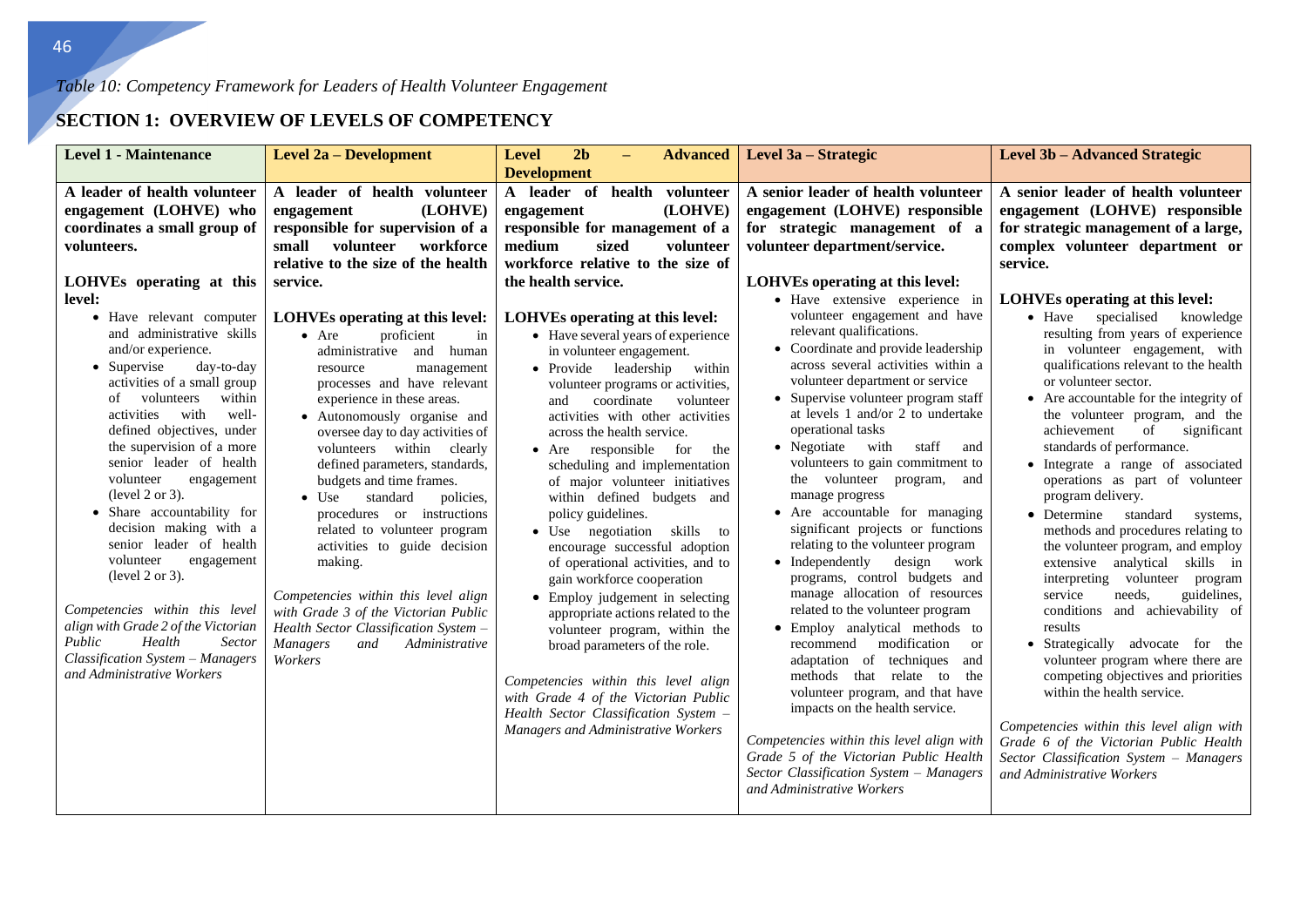## **SECTION 2: DETAILED COMPETENCIES**

## **Competency 1: Recruiting and selecting volunteers**

Leaders of health volunteer engagement recruit and select volunteers to meet the needs and strategic priorities of health services.

| <b>Key areas</b>                       | <b>Maintenance</b>                                                                                                                                                                  | <b>Development</b>                                                                                                                    |                                                                                                                                                                                                                                                                       | <b>Strategic</b>                                                                                                                                                                                                                                                                                                                                                                                                                                                                                                                                                                                            |                                                                                                                                                                                                                                                                                                      |  |
|----------------------------------------|-------------------------------------------------------------------------------------------------------------------------------------------------------------------------------------|---------------------------------------------------------------------------------------------------------------------------------------|-----------------------------------------------------------------------------------------------------------------------------------------------------------------------------------------------------------------------------------------------------------------------|-------------------------------------------------------------------------------------------------------------------------------------------------------------------------------------------------------------------------------------------------------------------------------------------------------------------------------------------------------------------------------------------------------------------------------------------------------------------------------------------------------------------------------------------------------------------------------------------------------------|------------------------------------------------------------------------------------------------------------------------------------------------------------------------------------------------------------------------------------------------------------------------------------------------------|--|
|                                        |                                                                                                                                                                                     | 2a                                                                                                                                    | 2 <sub>b</sub>                                                                                                                                                                                                                                                        | 3a                                                                                                                                                                                                                                                                                                                                                                                                                                                                                                                                                                                                          | 3 <sub>b</sub>                                                                                                                                                                                                                                                                                       |  |
| Implement<br>recruitment<br>processes  | You<br>existing<br>use<br>recruitment materials and<br>guidelines to assist with<br>recruitment of volunteers.                                                                      | You implement a process to recruit<br>volunteers for the volunteer<br>program.                                                        | You develop or source written<br>role descriptions that clearly<br>outline the expectations and<br>boundaries of the volunteer<br>role.<br>You develop networks and<br>partnerships across different<br>organisations and agencies to<br>source potential volunteers. | You supervise staff within the<br>volunteer program at levels 1 and/or<br>2 to implement<br>recruitment<br>processes.<br>understand<br>You<br>contemporary<br>trends that relate to volunteer<br>recruitment and use these to develop<br>a recruitment plan that addresses<br>current needs and barriers associated<br>with volunteer recruitment, and<br>review and amend this in accordance<br>with changing organisational needs.<br>You develop and review policies<br>and procedures related to volunteer<br>recruitment, in accordance with<br>organisational needs and risk<br>management processes. | You have a long-term, proactive<br>strategic plan for volunteer<br>defined<br>recruitment<br>with<br>performance indicators, that<br>ensures the volunteer program<br>is representative of the diversity<br>of the health service and<br>considers how volunteers can be<br>engaged in diverse ways. |  |
| <b>Match</b><br>volunteers to<br>roles | You<br>existing<br>use<br>recruitment materials and<br>guidelines to assess the<br>needs, skills and preferences<br>of volunteers, and determine<br>their fit for a specified role. | You use your judgement to match<br>potential volunteers to areas of<br>organisational need and best fit<br>across the health service. | You develop and implement<br>targeted<br>recruitment<br>campaigns,<br>including<br>community outreach, to source<br>for<br>volunteers<br>areas<br>of<br>organisational need based on<br>needs analysis.                                                               | You advocate within the health<br>service<br>for<br>engagement<br>of<br>volunteers in areas they can impact<br>patient experience and improve<br>organisational function.<br>You liaise with health service staff<br>departments<br>to<br>develop<br>and<br>innovative volunteer roles to better<br>reflect the needs, skills and<br>preferences of volunteers.                                                                                                                                                                                                                                             | You liaise with health service<br>staff, executives and consumers<br>to develop innovative volunteer<br>roles that are aligned with the<br>strategic priorities and needs of<br>the health organisation.                                                                                             |  |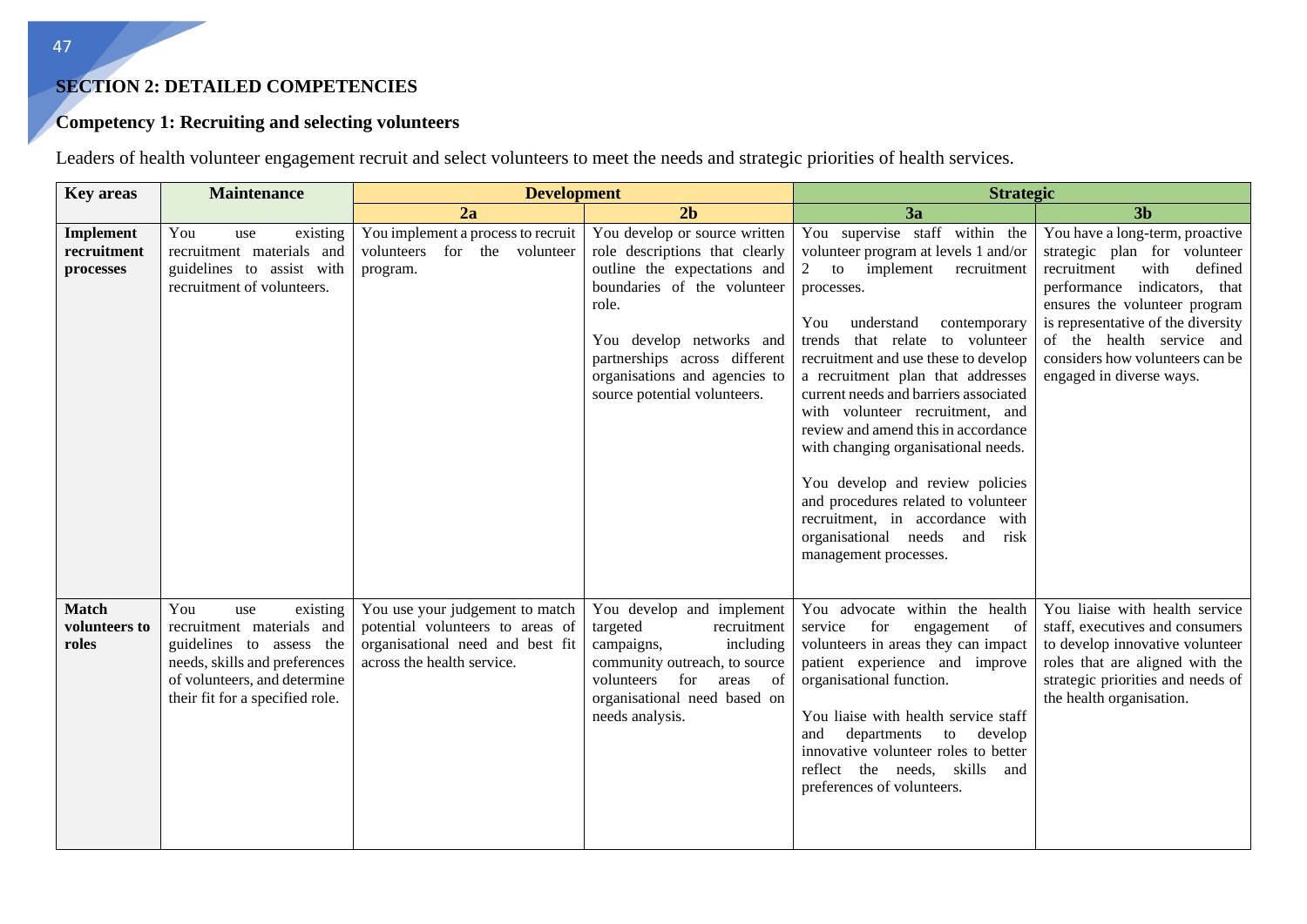## **Competency 2 - Volunteer orientation and training**

| <b>Key areas</b>                                          | <b>Maintenance</b>                                                                                                                                                              | <b>Development</b>                                                                                                                          |                                                                                                                                                                                            | <b>Strategic</b>                                                                                                                                                                                                                                                                                                                        |                                                                                                                                                                                                                                                                                                                                                                                         |  |
|-----------------------------------------------------------|---------------------------------------------------------------------------------------------------------------------------------------------------------------------------------|---------------------------------------------------------------------------------------------------------------------------------------------|--------------------------------------------------------------------------------------------------------------------------------------------------------------------------------------------|-----------------------------------------------------------------------------------------------------------------------------------------------------------------------------------------------------------------------------------------------------------------------------------------------------------------------------------------|-----------------------------------------------------------------------------------------------------------------------------------------------------------------------------------------------------------------------------------------------------------------------------------------------------------------------------------------------------------------------------------------|--|
|                                                           |                                                                                                                                                                                 | 2a                                                                                                                                          | 2 <sub>b</sub>                                                                                                                                                                             | 3a                                                                                                                                                                                                                                                                                                                                      | 3 <sub>b</sub>                                                                                                                                                                                                                                                                                                                                                                          |  |
| <b>Facilitate</b><br>initial<br>training and<br>induction | You ensure that current policies<br>procedures<br>related to<br>and<br>volunteer compliance checking<br>are adhered to.                                                         | You develop and present training<br>programs, orientation and training<br>materials for volunteers, using<br>adult education principles.    | You oversee and contribute to<br>the formulation, implementation<br>and ongoing review of volunteer<br>induction and training programs.                                                    | You develop the capacity of<br>health service staff to train and<br>induct volunteers within their<br>areas.                                                                                                                                                                                                                            | You support other health<br>services<br>provide<br>to<br>training where<br>volunteer<br>needed.                                                                                                                                                                                                                                                                                         |  |
|                                                           | You induct volunteers into the<br>organisation and provide basic<br>training for specific roles using<br>existing processes and guidelines.                                     |                                                                                                                                             | You provide flexible options for<br>volunteers to access training and<br>induction, that consider diversity<br>in relation to culture, availability<br>and literacy.                       | You<br>develop<br>innovative<br>approaches to train volunteers.<br>You have a process in place to<br>formally evaluate volunteer<br>training and induction programs<br>against adult learning principles.<br>You develop and implement<br>plans, policies and procedures<br>associated<br>with<br>volunteer<br>training and induction.  | You<br>advocate<br>for the<br>consideration of volunteers<br>in wider<br>health<br>service<br>training<br>induction<br>and<br>processes.<br>You<br>develop<br>a<br>comprehensive training and<br>induction program<br>that<br>covers both patient and<br>volunteer safety and ensure<br>this<br>that<br>is<br>being<br>implemented by volunteer<br>program and health service<br>staff. |  |
| <b>Facilitate</b><br>ongoing<br>training                  | You<br>have<br>for<br>process<br>$\mathbf{a}$<br>identifying<br>where<br>volunteers<br>require or<br>additional<br>desire<br>training and<br>know<br>how to<br>facilitate this. | You<br>provide<br>deliver<br><b>or</b><br>professional<br>development<br>opportunities for volunteers and<br>encourage them to participate. | You formulate and implement a<br>professional development plan<br>for volunteers, based on their<br>skills, needs and interests, and<br>changes in organisational policy<br>and procedure. | that<br>You ensure<br>volunteer<br>program staff are implementing<br>professional<br>development<br>opportunities for volunteers, in<br>accordance with the program<br>professional development plan.<br>You advocate within the health<br>service<br>for<br>additional<br>professional<br>development<br>opportunities for volunteers. | You incorporate ongoing<br>professional<br>development<br>for volunteers into volunteer<br>program strategic plans.                                                                                                                                                                                                                                                                     |  |

Leaders of health volunteer engagement induct and train volunteers to ensure safety of volunteers and quality of care within health services.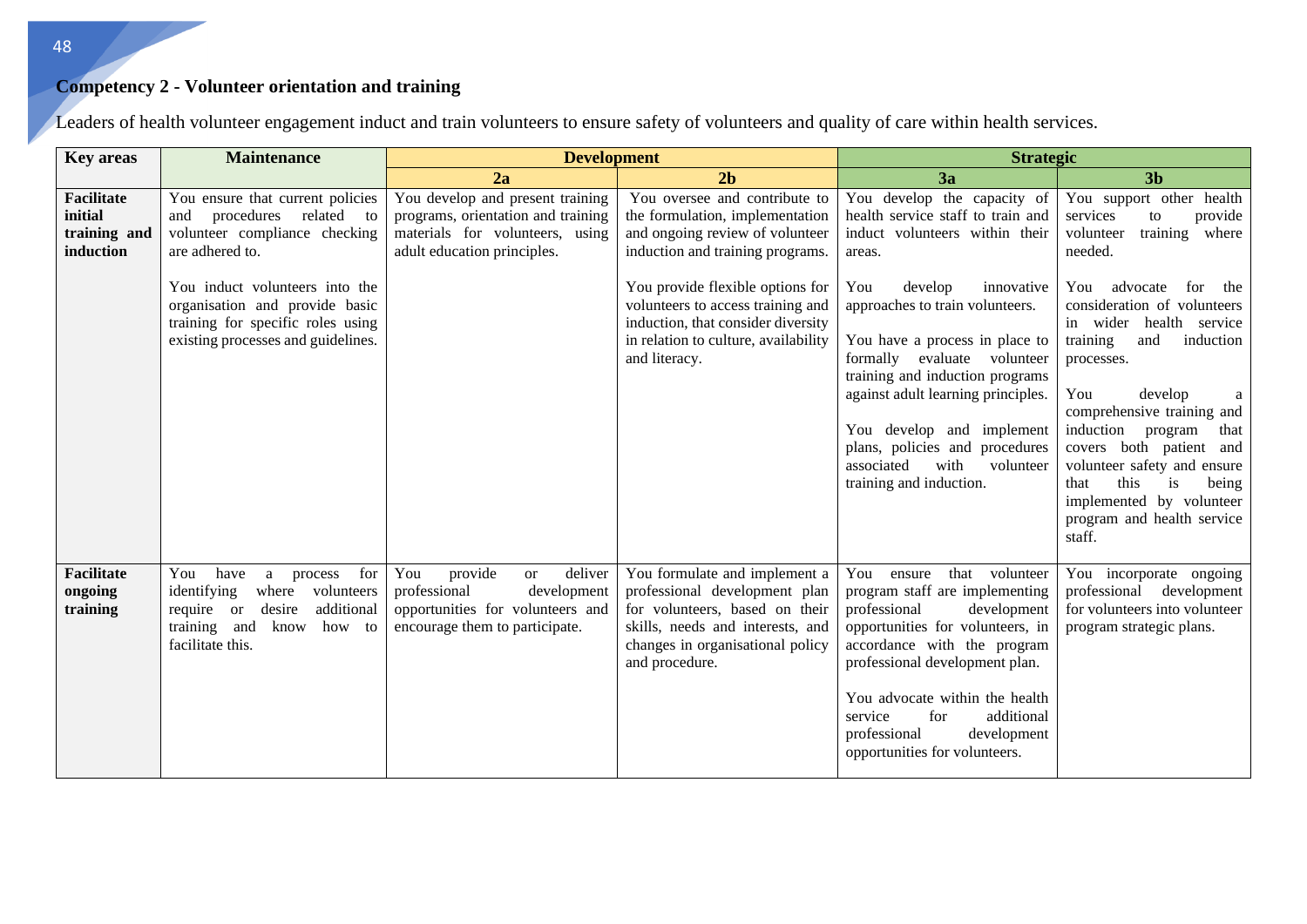# **Competency 3 – Resource development**

Leaders of health volunteer engagement develop resources to ensure that the volunteer program can meet organisational needs.

| <b>Key areas</b>                                    | <b>Maintenance</b>                                                                                                                                                  |                                                                                                                                                                                           | <b>Development</b>                                                                                                                               | <b>Strategic</b>                                                                                                                                                                                                                                                                                                                                                                                                                                                              |                                                                                                                                                                                                                                                                                                                                                                                                                                                                                      |  |
|-----------------------------------------------------|---------------------------------------------------------------------------------------------------------------------------------------------------------------------|-------------------------------------------------------------------------------------------------------------------------------------------------------------------------------------------|--------------------------------------------------------------------------------------------------------------------------------------------------|-------------------------------------------------------------------------------------------------------------------------------------------------------------------------------------------------------------------------------------------------------------------------------------------------------------------------------------------------------------------------------------------------------------------------------------------------------------------------------|--------------------------------------------------------------------------------------------------------------------------------------------------------------------------------------------------------------------------------------------------------------------------------------------------------------------------------------------------------------------------------------------------------------------------------------------------------------------------------------|--|
|                                                     |                                                                                                                                                                     | 2a                                                                                                                                                                                        | 2 <sub>b</sub>                                                                                                                                   | 3a                                                                                                                                                                                                                                                                                                                                                                                                                                                                            | 3 <sub>b</sub>                                                                                                                                                                                                                                                                                                                                                                                                                                                                       |  |
| Development of<br>financial<br>resources            | You know what financial<br>available to<br>are<br>resources<br>the<br>volunteer<br>support<br>program.                                                              | You<br>allocate<br>financial<br>resources to ensure that<br>volunteer program activities<br>are carried out efficiently and<br>within<br>effectively,<br>an<br>externally managed budget. | You manage the volunteer<br>budget<br>program<br>in<br>compliance<br>with<br>organisational requirements.                                        | You<br>prepare,<br>interpret<br>and<br>independently manage financial<br>budgets related to the volunteer<br>program, for<br>approval<br>and<br>adoption by senior management.<br>You<br>have a comprehensive<br>understanding of how funding is<br>allocated in the health sector, and<br>the implications of this for<br>accessing funding<br>for<br>the<br>volunteer program.<br>You plan operational budgets to<br>accommodate for expansion of the<br>volunteer program. | You develop financial control<br>systems, budget guidelines and<br>reporting mechanisms so that the<br>health service executive and board<br>have a complete understanding of<br>financial<br>viability<br>the<br>and<br>efficiency<br>the<br><sub>of</sub><br>volunteer<br>program.<br>You develop strategic business<br>plans to support the expansion and<br>continued resourcing of<br>the<br>volunteer program, and advocate<br>for these at health service executive<br>level. |  |
| Development of<br>volunteer<br>program<br>resources | contribute<br>You<br>the<br>to<br>of<br>written<br>development<br>related<br>the<br>resources<br>to<br>volunteer program and assist<br>with preparation of reports. | plans and<br>You prepare<br>procedural<br>documents<br>related to<br>the volunteer<br>program, for approval and<br>adoption<br>by<br>senior<br>management.                                | You develop high-quality<br>written resources to promote<br>the volunteer program, and<br>coordinate reports related to<br>the volunteer program | You develop volunteer program<br>policies and procedures that are<br>aligned with the health service's<br>organisational<br>priorities<br>and<br>operational<br>and<br>plans,<br>best<br>practice guidelines for volunteer<br>management (e.g. the National<br><b>Standards</b><br>for<br>Volunteer<br>Involvement).                                                                                                                                                          | You develop a long-term, proactive<br>strategic plan for the volunteer<br>program that is aligned with the<br>health service's organisational<br>priorities and operational plans, and<br>practice guidelines<br>best<br>for<br>volunteer management (e.g. the<br>National Standards for Volunteer<br>Involvement).                                                                                                                                                                  |  |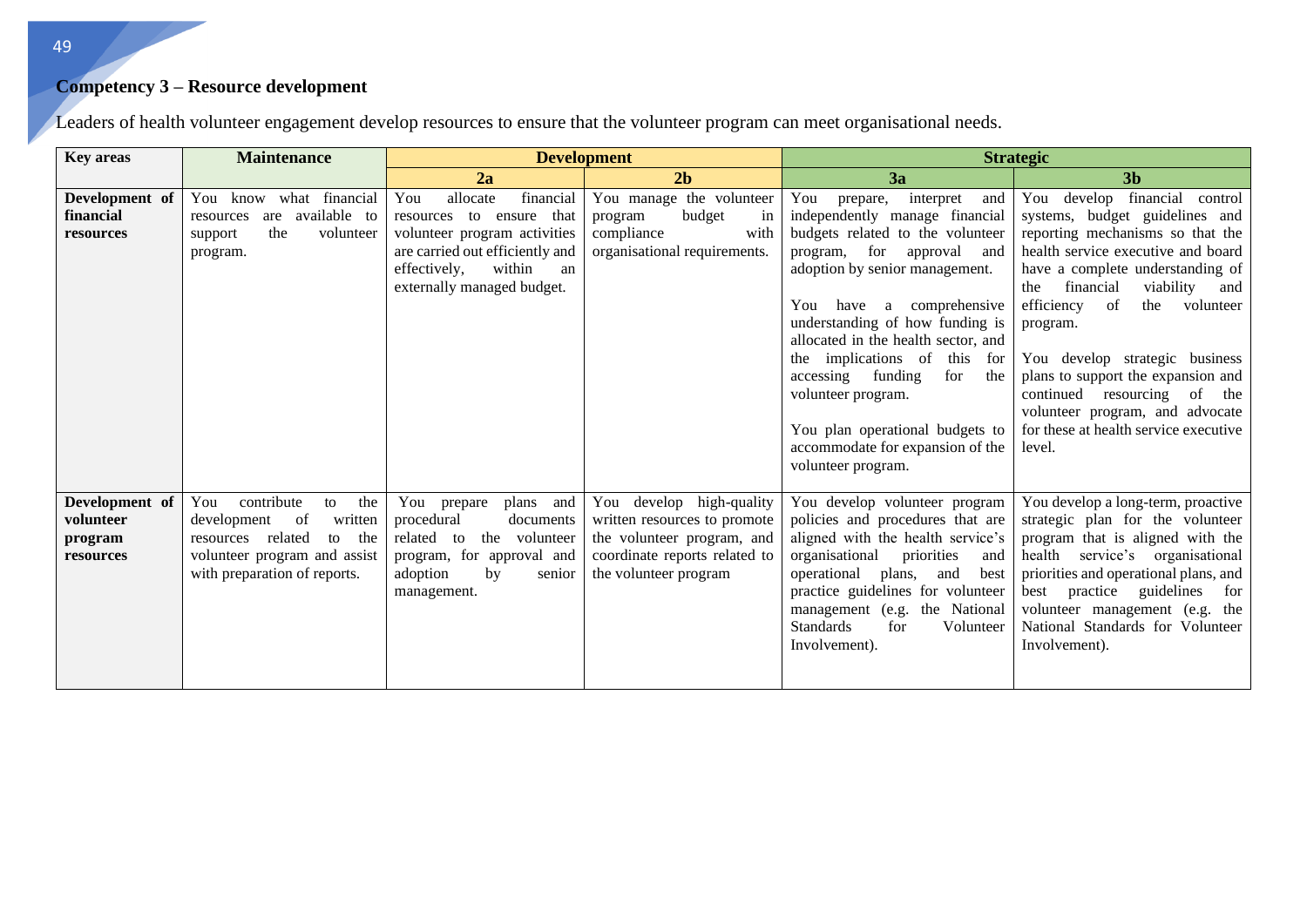#### **Competency 4 – Program Maintenance**

**Key areas** Maintenance **Development Development Strategic Strategic 2a 2b 3a 3b Management of people**  You roster and place volunteers to ensure volunteer program activities are carried out efficiently and effectively. You coordinate volunteers to ensure that volunteer program goals are met, and current policies and procedures are adhered to, under the supervision of a senior manager. You autonomously organise and oversee day to day activities of volunteers. You assist volunteers and/or staff with problems and recommend actions to be taken. You take a leading role in inspiring and motivating volunteers. You have a system in place to track performance and satisfaction of volunteers, and to manage and resolve conflict between volunteers, volunteer program staff and health service staff. You supervise volunteer program staff at levels 1 and/or 2 to undertake operational tasks within the volunteer program. You train and support health service staff in how to manage or work with volunteers. You develop and implement policies and procedures to guide performance management and conflict resolution with volunteers, volunteer program and health service staff, which you modify or adapt where required. You advise and counsel volunteer program staff and health service staff on human resource issues related to the volunteer program. You advocate for change within the health service in relation to how staff view and work with volunteers. **Communication with people**  You communicate regularly with volunteers to ensure that they are engaged and satisfied. You employ a series of methods to communicate with volunteers, that promote team engagement and team cohesion. You communicate regularly with senior health service management in relation to the volunteer program. You employ diverse strategies to communicate information related to the volunteer program to diverse audiences within the health sector (volunteers, clinical staff, senior executives). You develop a whole of organisation communication plan/strategy relating to the volunteer program, which you modify or adapt where required. **Data management**  You manage program resources in accordance with existing policies and procedures, under the supervision of a senior volunteer manager. You use data management software to manage and allocate program resources. You have systems in place for the storage and management of data related to the volunteer program; and implement methods to store and organise program resources. You develop and modify policies and procedures for the storage and management of volunteer program resources, that are aligned with organisational policies and procedures. You develop business plans for improving data storage and management. You advocate for upgrades and improvements to volunteer program data storage and management resources. **Quality and safety auditing**  You are aware of the policies, standards and requirements guiding volunteer management You ensure that plans and procedural documents related to the volunteer program are You undertake risk assessment for volunteer roles and monitor volunteer program activities You ensure that staff within the volunteer program are adhering to policies, standards and You advise executive-level health service staff on issues relating to quality and safety

Leaders of health volunteer engagement supervise or manage teams of people and program resources.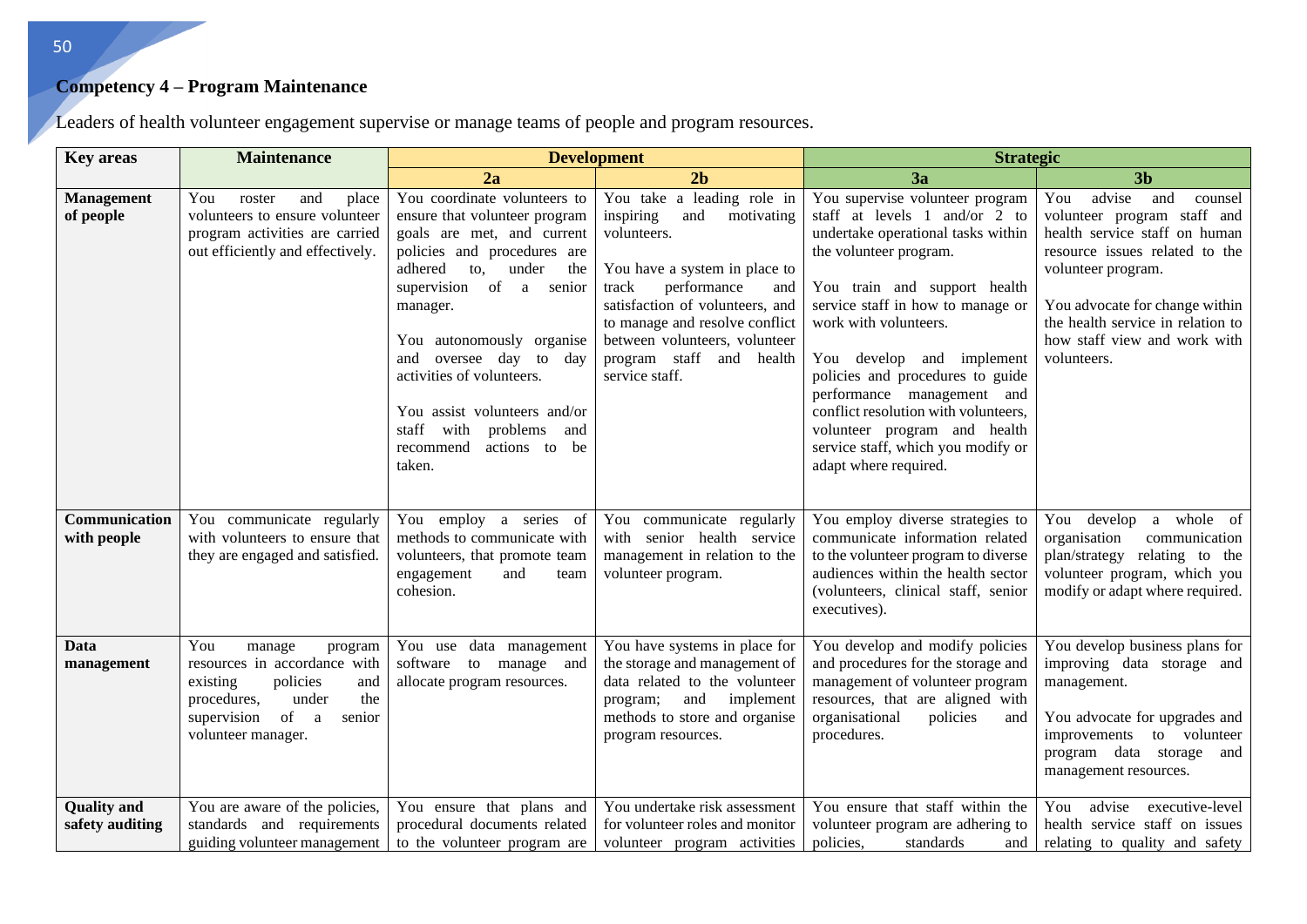| in the health sector and adhere<br>these in your work<br>to<br>(inclusive of those within your)<br>health service and the National<br>Standards<br>for<br>Involvement). | aligned with relevant health<br>policies<br>service<br>and  <br>guidelines, and best practice<br>guidelines<br>for volunteer<br>Volunteer<br>management (e.g. National<br><b>Standards</b><br>for<br>Volunteer<br>Involvement). | and roles to ensure that they are<br>aligned with relevant health<br>service policies and guidelines,<br>and best practice guidelines for<br>volunteer management (e.g.<br>National<br>Standards<br>for<br>Volunteer Involvement). | requirements guiding volunteering<br>and volunteer management in the<br>health sector.<br>You<br>regularly<br>undertake<br>a<br>comprehensive audit of<br>the<br>volunteer<br>program<br>against<br>organisational policies and best<br>practice guidelines for volunteer<br>management (e.g. the National<br>Volunteer<br>Standards<br>for<br>Involvement) and<br>develop a<br>continuous improvement strategy<br>for your volunteer program based | within the volunteer program,<br>and advocate for changes at the<br>organisational level that will<br>improve quality and safety<br>within the volunteer program. |
|-------------------------------------------------------------------------------------------------------------------------------------------------------------------------|---------------------------------------------------------------------------------------------------------------------------------------------------------------------------------------------------------------------------------|------------------------------------------------------------------------------------------------------------------------------------------------------------------------------------------------------------------------------------|-----------------------------------------------------------------------------------------------------------------------------------------------------------------------------------------------------------------------------------------------------------------------------------------------------------------------------------------------------------------------------------------------------------------------------------------------------|-------------------------------------------------------------------------------------------------------------------------------------------------------------------|
|-------------------------------------------------------------------------------------------------------------------------------------------------------------------------|---------------------------------------------------------------------------------------------------------------------------------------------------------------------------------------------------------------------------------|------------------------------------------------------------------------------------------------------------------------------------------------------------------------------------------------------------------------------------|-----------------------------------------------------------------------------------------------------------------------------------------------------------------------------------------------------------------------------------------------------------------------------------------------------------------------------------------------------------------------------------------------------------------------------------------------------|-------------------------------------------------------------------------------------------------------------------------------------------------------------------|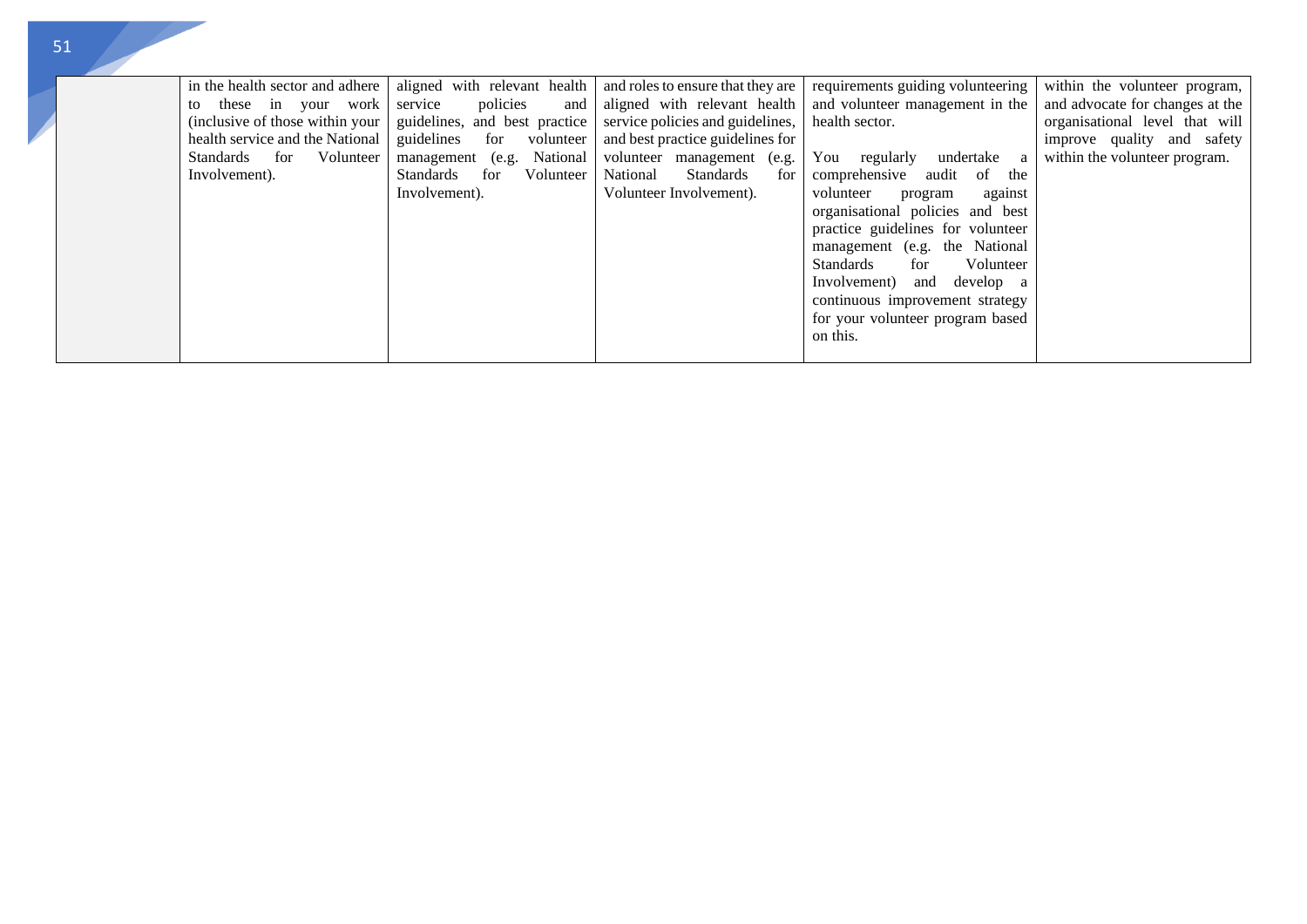## **Competency 5 - Volunteer recognition and support**

| <b>Key areas</b>                        | <b>Maintenance</b>                                                                                                                 | <b>Development</b>                                                                                                                                                                            |                                                                                                                                                                                                                                                                                                     | <b>Strategic</b>                                                                                             |                                                                                                                                                                                                          |
|-----------------------------------------|------------------------------------------------------------------------------------------------------------------------------------|-----------------------------------------------------------------------------------------------------------------------------------------------------------------------------------------------|-----------------------------------------------------------------------------------------------------------------------------------------------------------------------------------------------------------------------------------------------------------------------------------------------------|--------------------------------------------------------------------------------------------------------------|----------------------------------------------------------------------------------------------------------------------------------------------------------------------------------------------------------|
|                                         |                                                                                                                                    | 2a                                                                                                                                                                                            | 2 <sub>b</sub>                                                                                                                                                                                                                                                                                      | 3a                                                                                                           | 3 <sub>b</sub>                                                                                                                                                                                           |
| Management of<br>emotional<br>wellbeing | refer<br>You<br>where to<br>know<br>within<br>volunteers<br>your<br>organisation if you think they<br>need some emotional support. | with<br>You<br>actively<br>engage<br>ensure that their<br>volunteers to<br>emotional wellbeing needs are<br>met, through activities such as<br>and post-incident<br>follow-ups<br>debriefing. | You have a risk management<br>addressing<br>volunteer<br>plan<br>wellbeing within<br>the health<br>service.                                                                                                                                                                                         | You develop policies<br>and<br>procedures to support volunteer<br>wellbeing within the volunteer<br>program. | work<br>You<br>strategically<br>across the organisation to<br>identify risks to volunteer<br>wellbeing and recommend<br>modifications<br>to<br>organisational policies and<br>procedures where required. |
| <b>Volunteer</b><br>appreciation        | You<br>that<br>volunteer<br>ensure<br>recognition<br>appreciation<br>and<br>activities are conducted on a<br>regular basis.        | You ensure that health service<br>staff are recognising the work of<br>within<br>their<br>volunteers<br>departments.                                                                          | You use a variety of strategies to<br>demonstrate and recognise the<br>impact of volunteers and their<br>roles within the health service.<br>You nominate volunteers for<br>internal/external awards.<br>You develop criteria for and<br>administer volunteer awards<br>within your health service. | You ensure that volunteers are<br>recognised at the executive level<br>within health organisations.          | You have a detailed and<br>volunteer<br>innovative<br>recognition strategy, which<br>modify<br>where<br>you<br>appropriate.                                                                              |

Leaders of health volunteer engagement support volunteers within their roles and ensure they are recognised within the health sector.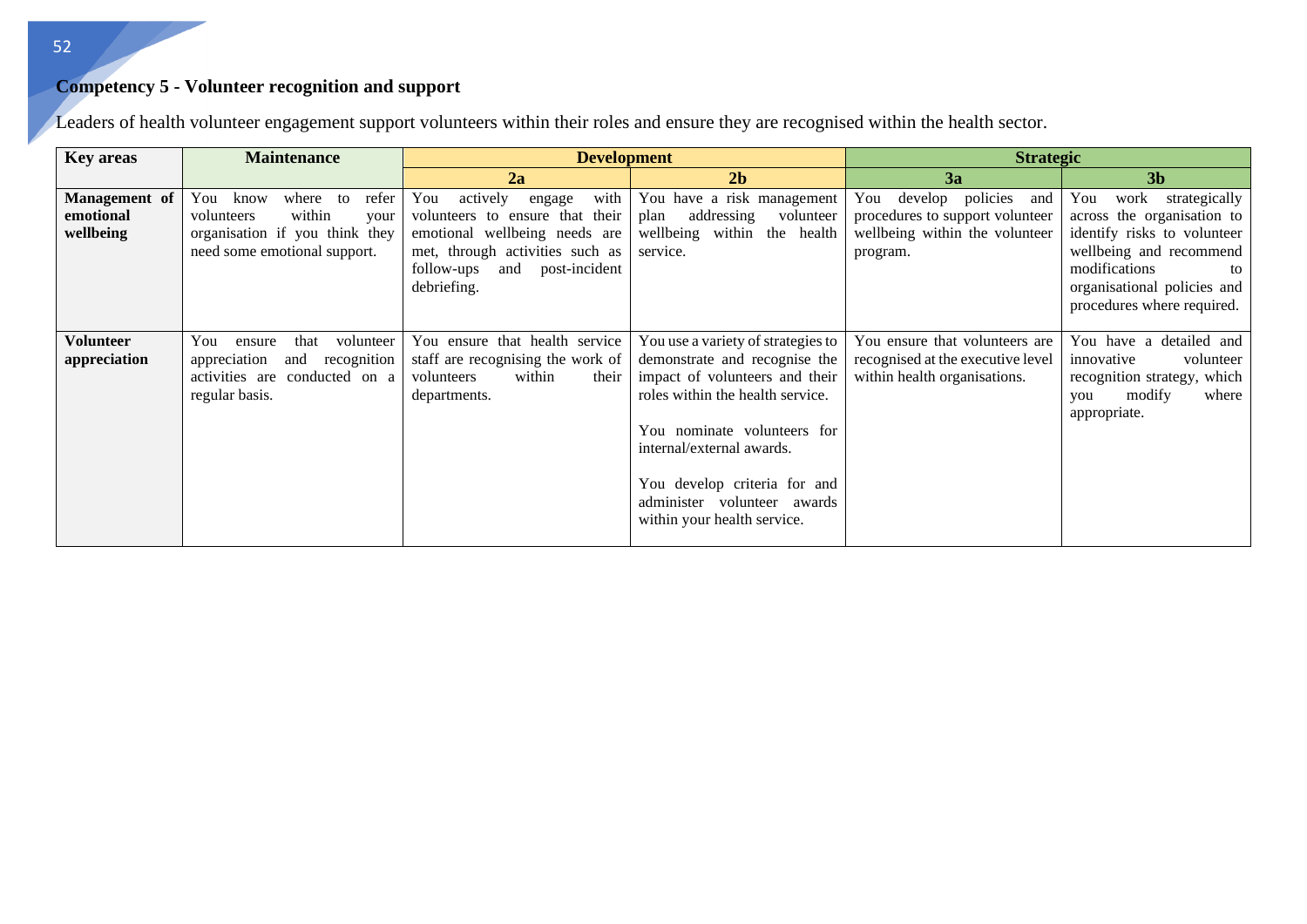## **Competency 6 - Volunteer program advocacy**

| <b>Key areas</b>                                                               | <b>Maintenance</b>                                                                                                                                                                                                                                                                    | <b>Development</b>                                                                                                                                                                                                                                  |                                                                                                                                                                                                                                                                                 | <b>Strategic</b>                                                                                                                                                                                                                        |                                                                                                                                                                                        |  |
|--------------------------------------------------------------------------------|---------------------------------------------------------------------------------------------------------------------------------------------------------------------------------------------------------------------------------------------------------------------------------------|-----------------------------------------------------------------------------------------------------------------------------------------------------------------------------------------------------------------------------------------------------|---------------------------------------------------------------------------------------------------------------------------------------------------------------------------------------------------------------------------------------------------------------------------------|-----------------------------------------------------------------------------------------------------------------------------------------------------------------------------------------------------------------------------------------|----------------------------------------------------------------------------------------------------------------------------------------------------------------------------------------|--|
|                                                                                |                                                                                                                                                                                                                                                                                       | 2a                                                                                                                                                                                                                                                  | 2 <sub>b</sub>                                                                                                                                                                                                                                                                  | 3a                                                                                                                                                                                                                                      | 3 <sub>b</sub>                                                                                                                                                                         |  |
| <b>Measure</b><br>and<br>communicate<br>impacts<br>of<br>volunteer<br>programs | You<br>produce<br>basic<br>can<br>outlining<br>descriptive<br>reports<br>volunteer numbers and program<br>outputs.                                                                                                                                                                    | identify<br>You<br>and<br>can<br>communicate the broad impacts<br>of volunteer programs to health<br>staff<br>and<br>senior<br>service<br>management, using a variety of<br>methods.                                                                | You develop a set of key<br>performance indicators related<br>to the volunteer program, and<br>track and review these on a<br>regular basis.                                                                                                                                    | qualitative<br>You use<br>and<br>link<br>quantitative<br>data<br>to<br>the<br>impacts<br>-of<br>volunteer<br>program with organisational<br>priorities<br>and<br>strategic<br>objectives.                                               | You develop and implement a<br>collection<br>data<br>strategy,<br>analyse data,<br>and<br>produce<br>comprehensive reports that<br>demonstrate the impact of the<br>volunteer program. |  |
| <b>Advocate for</b><br>volunteers and<br>the volunteer<br>program              | You use existing methods of<br>communication to promote the<br>volunteer program within your<br>health service (e.g. newsletters)<br>You understand the importance<br>of volunteers within your health<br>service and can communicate<br>this to others within the health<br>service. | the<br>actively<br>You<br>promote<br>volunteer program both within<br>and external to the health service,<br>using a variety of strategies.<br>You apply for awards for the<br>volunteer program, both within<br>the health service and externally. | You actively promote health<br>volunteer management as a<br>legitimate<br>profession,<br>and<br>advocate for volunteering and<br>volunteers.<br>marketing<br>You<br>use<br>and<br>communication to build<br>the<br>brand of the volunteer program<br>within the health service. | advocate<br>for<br>the<br>You<br>volunteer program within the<br>development<br>οf<br>policies and<br>organisational<br>procedures.<br>You work with executive<br>level management to gain<br>recognition for the volunteer<br>program. | You advocate for involvement<br>of the volunteer program<br>organisational<br>within<br>new<br>initiatives and programs.                                                               |  |

Leaders of health volunteer engagement can demonstrate the impacts of health volunteer programs, and advocate for health volunteer programs.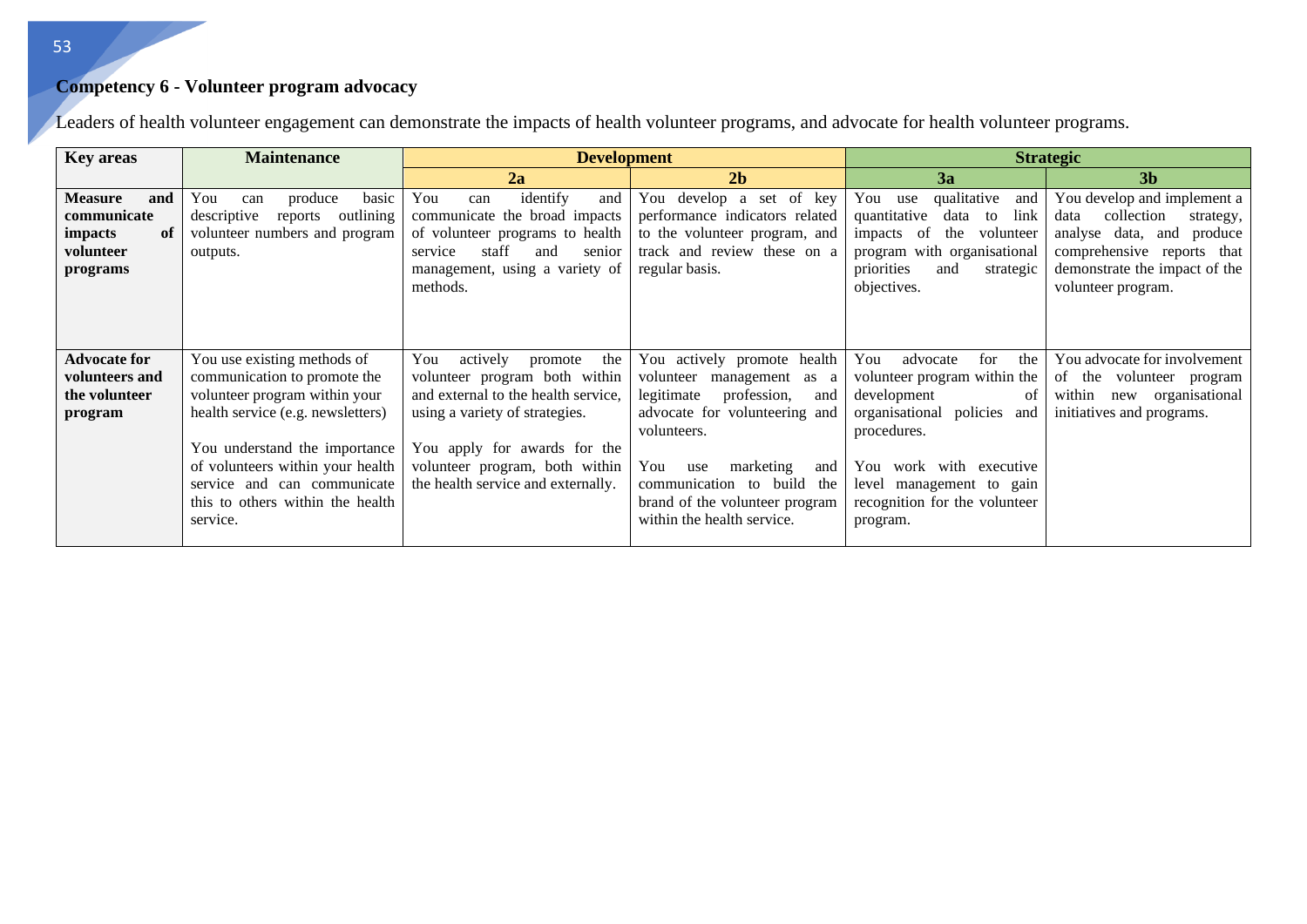## **Competency 7: Professional development**

Leaders of health volunteer engagement have a good understanding of contemporary issues related to the health and volunteer sector and undertake professional development opportunities.

| <b>Key areas</b>                                                     | <b>Maintenance</b>                                                                                                                                            | <b>Development</b>                                                                                                                                                                                                                                                         |                                                                                                                                                                          |                                                                                                                                                                                                                                                                                                                       | <b>Strategic</b>                                                                                                                                                                                                                                                                                                                                                                                                                                                |
|----------------------------------------------------------------------|---------------------------------------------------------------------------------------------------------------------------------------------------------------|----------------------------------------------------------------------------------------------------------------------------------------------------------------------------------------------------------------------------------------------------------------------------|--------------------------------------------------------------------------------------------------------------------------------------------------------------------------|-----------------------------------------------------------------------------------------------------------------------------------------------------------------------------------------------------------------------------------------------------------------------------------------------------------------------|-----------------------------------------------------------------------------------------------------------------------------------------------------------------------------------------------------------------------------------------------------------------------------------------------------------------------------------------------------------------------------------------------------------------------------------------------------------------|
|                                                                      |                                                                                                                                                               | 2a                                                                                                                                                                                                                                                                         | 2 <sub>b</sub>                                                                                                                                                           | 3a                                                                                                                                                                                                                                                                                                                    | 3 <sub>b</sub>                                                                                                                                                                                                                                                                                                                                                                                                                                                  |
| Contemporary<br>issues relating to<br>health volunteer<br>management | You know why recruitment<br>and retention of volunteers<br>is important.                                                                                      | You can identify<br>the trends<br>influencing<br>management,<br>retention of<br>recruitment<br>and<br>volunteers.                                                                                                                                                          | You have a broad knowledge of<br>key<br>trends<br>influencing<br>the<br>management, recruitment and<br>retention of volunteers specifically<br>within the health sector. | You contribute<br>to,<br>and<br>actively<br>influence<br>improvements<br>and<br>of<br>development<br>external<br>policies, procedures and<br>legislative<br>requirements<br>guiding recruitment<br>and<br>management of volunteers<br>and volunteer program staff,<br>both within the health and<br>volunteer sector. | You<br>specialised<br>have<br>knowledge of the local and<br>global demographic and societal<br>trends influencing management,<br>recruitment and retention of<br>volunteers within the health<br>sector.                                                                                                                                                                                                                                                        |
| <b>Professional</b><br>development<br>and networking                 | You have a clearly defined<br>position description and can<br>review this to identify<br>development<br>professional<br>activities to address these<br>needs. | You undertake targeted internal<br>professional<br>external<br>and<br>development activities to ensure<br>skills relevant to the profession.<br>actively<br>You<br>attend,<br>and<br>contribute to,<br>network<br>sector<br>meetings<br>professional<br>or<br>conferences. | You are a member of professional<br>networks related to volunteering or<br>volunteer<br>management,<br>and<br>network with<br>other volunteer<br>managers.               | You provide leadership and<br>mentoring to other volunteer<br>managers.<br>You refine your position<br>description, and those of your<br>staff, to reflect the changing<br>needs of the health service or<br>volunteer program.                                                                                       | You advocate for professional<br>development activities within<br>and external to the organisation,<br>both for yourself and members<br>of your staff.<br>You advise management and<br>senior staff on professional<br>development needs within the<br>volunteer program.<br>You provide leadership within<br>professional conferences and<br>network meetings, in terms of<br>advising on key issues and<br>trends relating to the health<br>volunteer sector. |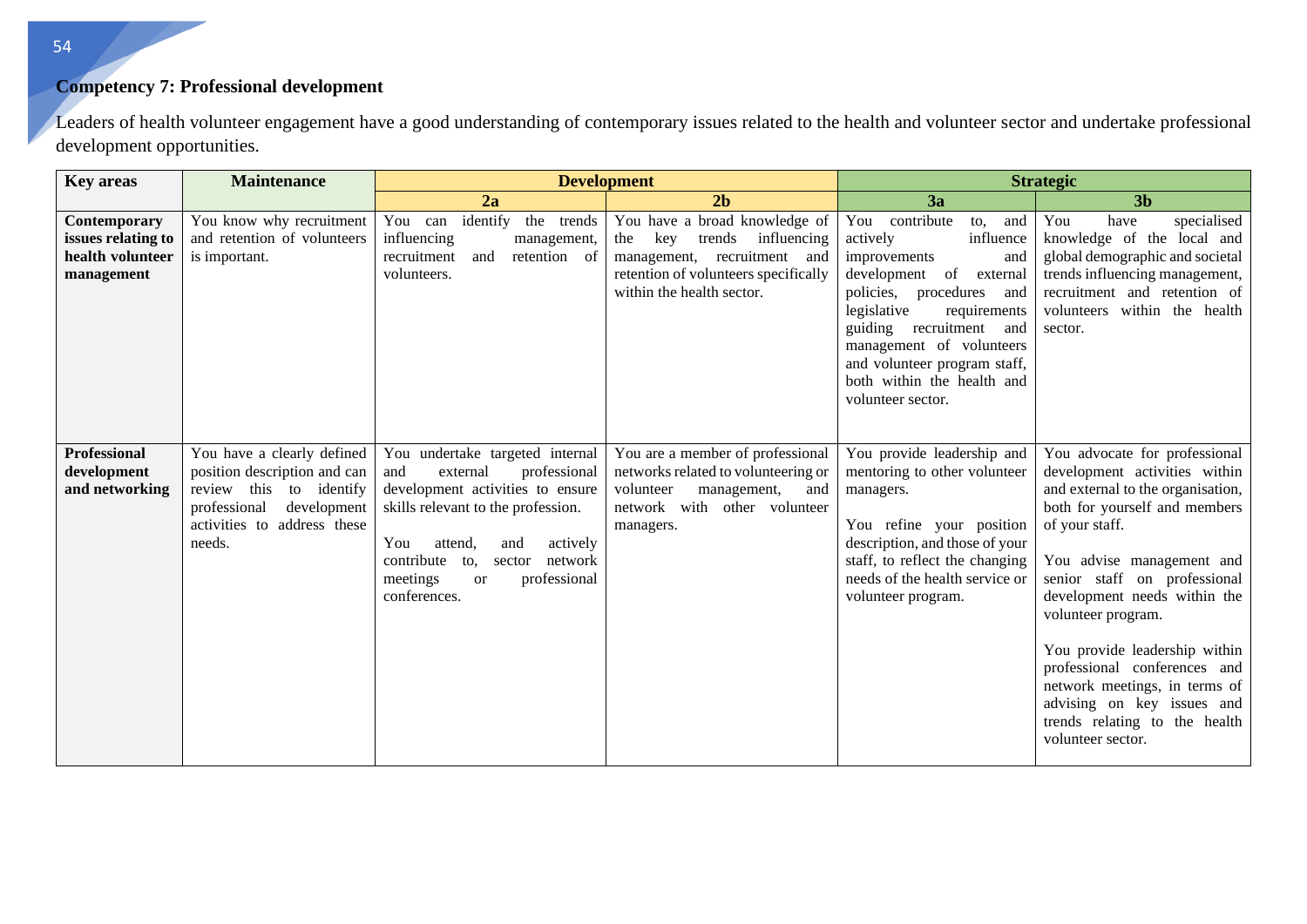# <span id="page-55-0"></span>**5. Recommendations for implementation and change management**

Through a comprehensive data collection and co-design process, which engaged over 120 health volunteer managers from public and private health sector services, and a series of health and community partners, this project has identified the competencies required to lead and manage volunteers within health service settings. From this data, a competency framework which outlines these competencies has been developed.

The subsequent section highlights a series of key recommendations, and accompanying key actions, targeted at ensuring that this framework can be successfully implemented within Victorian public sector health services, and in adapting it to fit broader volunteer settings.

## <span id="page-55-1"></span>5.1. Key recommendations

| <b>Recommendation 1:</b> | The proposed competency framework should be implemented for           |
|--------------------------|-----------------------------------------------------------------------|
|                          | use within Victorian public sector health services, in order to guide |
|                          | appointment and professional development of health service            |
|                          | volunteer managers at the appropriate level of expertise.             |

As a consequence of the lack of consistency and direction relating to the competencies required by health volunteer managers, and the lack of recognition associated with the leadership component of this role, this work recommends that this competency framework should be implemented for use within Victorian public sector health services. This should entail a systematic implementation within health service workflow procedures and inclusion in the Victorian health service Statement of Priorities. This is essential in ensuring that quality and safety of volunteers, and of patient cohorts, is maintained.

To achieve this, a series of recommendations for implementation of this framework and change management have been established, which are detailed in table 11. This change management strategy has been premised on a three-year timeline, to reflect the time taken to routinise change within health service settings at a strategic level, and to allow time for the appropriate level of stakeholder education and engagement.

Should the inclusion of this framework on the Statement of Priorities not be achieved, it is recommended that the framework be rolled out within the LOHVE network member health services, as a means of testing and evaluating the applicability of the framework. This change management framework can easily be amended to support this if required, with minor amendments to the business case. Alternatively, there is potential for this to be rolled out as a discrete evaluation project, where health services can elect into the study.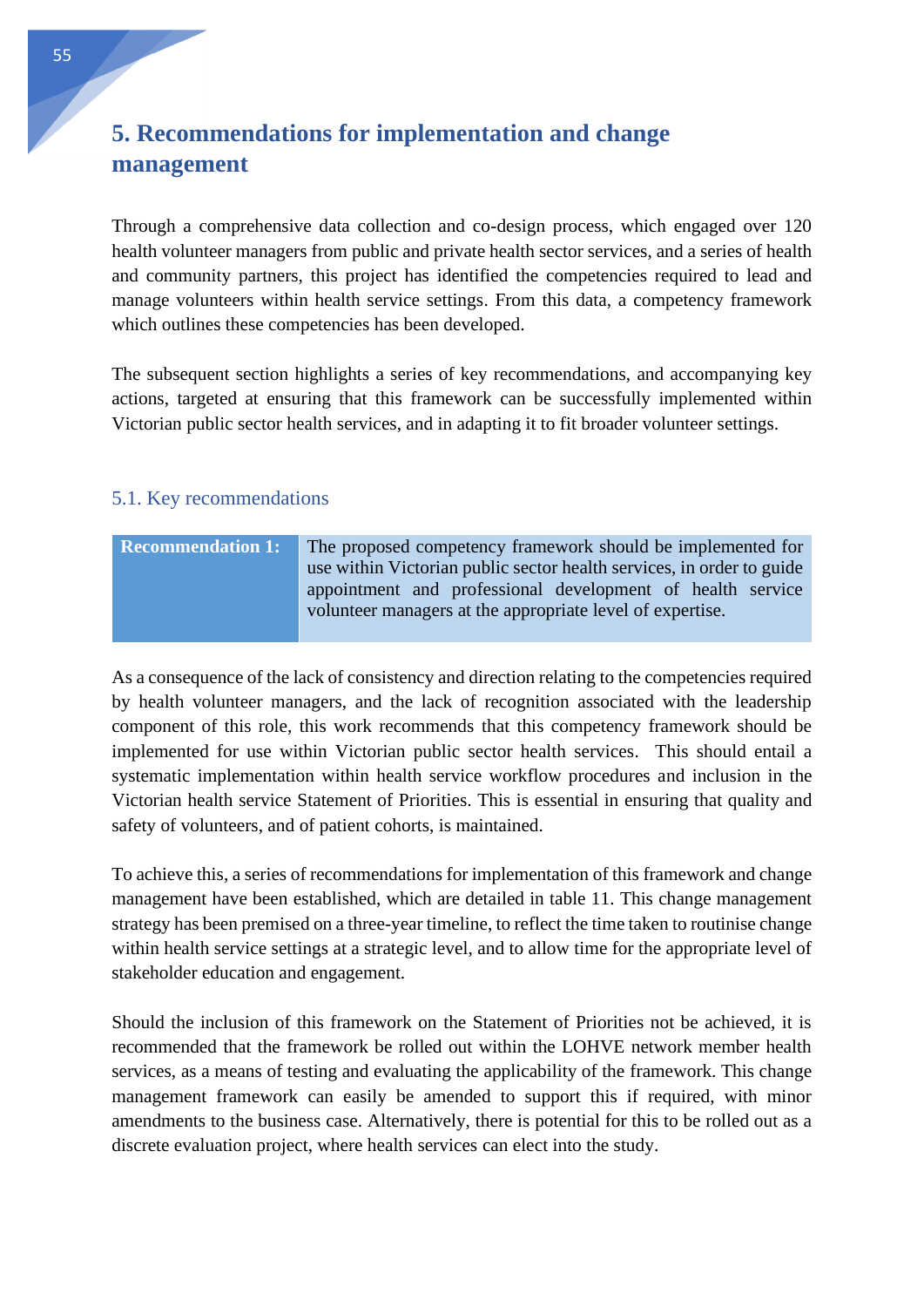*Table 11: Potential change management strategy for implementation of competency framework into health service settings* 

| Key actions/recommendations                                                                                                                                                                                                                                                                                                                                                                                                                                                                                                                                                    | Year<br>1 | Year<br>2 | Year<br>3 |
|--------------------------------------------------------------------------------------------------------------------------------------------------------------------------------------------------------------------------------------------------------------------------------------------------------------------------------------------------------------------------------------------------------------------------------------------------------------------------------------------------------------------------------------------------------------------------------|-----------|-----------|-----------|
| Prepare and engage key stakeholders                                                                                                                                                                                                                                                                                                                                                                                                                                                                                                                                            |           |           |           |
| Determine organisational or departmental lead within the Department of<br>Health and Human Services, and develop business case for competency<br>framework rollout                                                                                                                                                                                                                                                                                                                                                                                                             |           |           |           |
| Make competency framework publicly available through organisational<br>sponsor, and publicise using website, social media                                                                                                                                                                                                                                                                                                                                                                                                                                                      |           |           |           |
| Hold public launch of competency framework for health volunteer managers<br>(HVM)                                                                                                                                                                                                                                                                                                                                                                                                                                                                                              |           |           |           |
| Seek funding to pilot the competency framework tool within Victorian public<br>sector health organisations:<br>To self-audit their positions against the tool and identify current levels of<br>$\circ$<br>alignment with the tool, potential external training needs associated with<br>this, and perceived usefulness/effectiveness<br>O                                                                                                                                                                                                                                     |           |           |           |
| Liaise with external training and volunteer advocacy bodies (e.g.<br>Volunteering Victoria) to ensure that professional development opportunities<br>are available in flexible form to address levels of competency                                                                                                                                                                                                                                                                                                                                                            |           |           |           |
| Introduce the competency framework to health service CEOs through the<br>CEO Round Tables series, and gain organisational commitment                                                                                                                                                                                                                                                                                                                                                                                                                                           |           |           |           |
| Identify and liaise with relevant individuals and teams to ensure that<br>implementation of the competency framework can be included as a strategic<br>priority for health services within the Statement of Priorities:<br>Year 1: Any new position descriptions to be designed using framework;<br>$\circ$<br>performance appraisals for HVM conducted using the competency<br>framework and a professional development plan devised<br>Year 2: All existing position descriptions for HVM aligned with the<br>O<br>competency framework for health volunteer management<br>O |           |           |           |
| <b>Integrate into existing work processes</b>                                                                                                                                                                                                                                                                                                                                                                                                                                                                                                                                  |           |           |           |
| Liaise with health service CEOs and volunteer teams to identify<br>organisational contacts for framework integration (e.g. Human Resource<br>teams)                                                                                                                                                                                                                                                                                                                                                                                                                            |           |           |           |
| Prepare and review implementation toolkit/resources for health service<br>organisations to guide use of the competency framework to prepare or review<br>position descriptions                                                                                                                                                                                                                                                                                                                                                                                                 |           |           |           |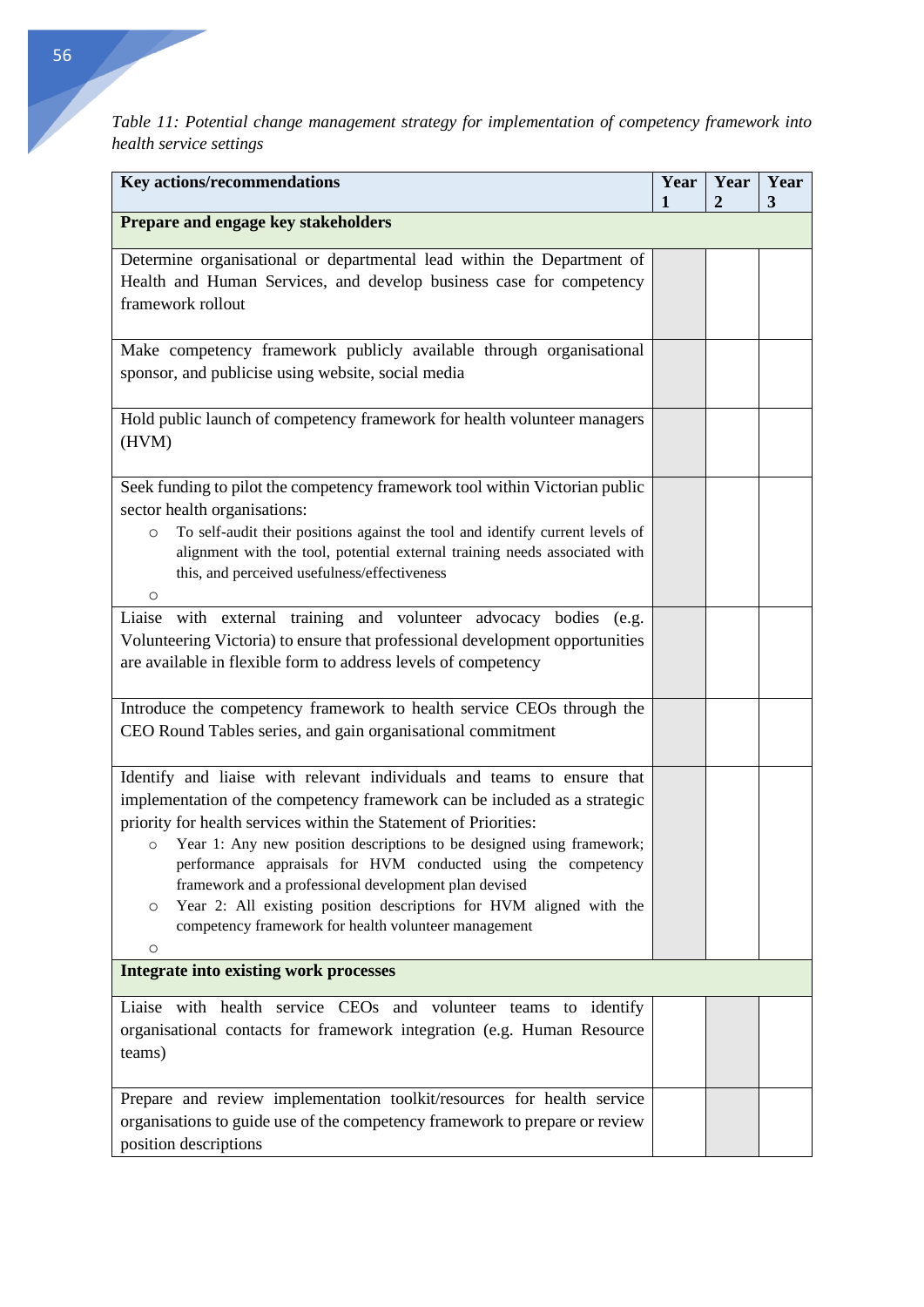| Ensure that, where relevant, each health service have conducted an<br>$\bullet$<br>alignment exercise with their own organisational competency frameworks          |  |  |
|--------------------------------------------------------------------------------------------------------------------------------------------------------------------|--|--|
| <b>Monitor and evaluate</b>                                                                                                                                        |  |  |
| Evaluate health service adherence to implementation for the Year 1 Statement<br>of Priorities objective                                                            |  |  |
| Evaluate health service adherence to implementation for the Year 2 Statement<br>of Priorities objective                                                            |  |  |
| Convene project advisory group/workshop to review and evaluate the use and<br>effectiveness of the framework, with potential to refine and update the<br>framework |  |  |

| <b>Recommendation 2:</b> |  |
|--------------------------|--|
|--------------------------|--|

Formal alignment of volunteer programs with the *National Standards for Volunteer Involvement* should be mandated within Victorian public health services.

This project has demonstrated that there are no formal standards governing implementation and management of volunteer programs within Victorian public health services. While participants in this project highlighted the role of the Volunteering Australia *National Standards for Volunteer Involvement* in guiding best practice approaches to volunteer management, there is no formal requirement for Victorian health services to adhere to these guidelines. Adherence to best-practice guidelines is critical in maintaining the health and safety of volunteers, and in ensuring that they provide quality, safe services within health service settings. Consequently, it is recommended that Victorian public health services should be required to demonstrate alignment with the *National Standards* as part of the Statement of Priorities, and the competency framework has been designed to support this.

| <b>Recommendation 3:</b> Government should provide dedicated funding to health services to |
|--------------------------------------------------------------------------------------------|
| support volunteer management, and the support and growth of<br>volunteer programs.         |

Health volunteer managers must be allocated resource support, in the form of time and budget release, to ensure that they can maintain and obtain relevant competencies within the framework. Participants indicated that access to resources to develop their competencies was a significant challenge, and achievement of competencies within this framework will require some form of resource commitment from Victorian public health service organisations. This must be supported by dedicated government funding. As non-clinical services, Victorian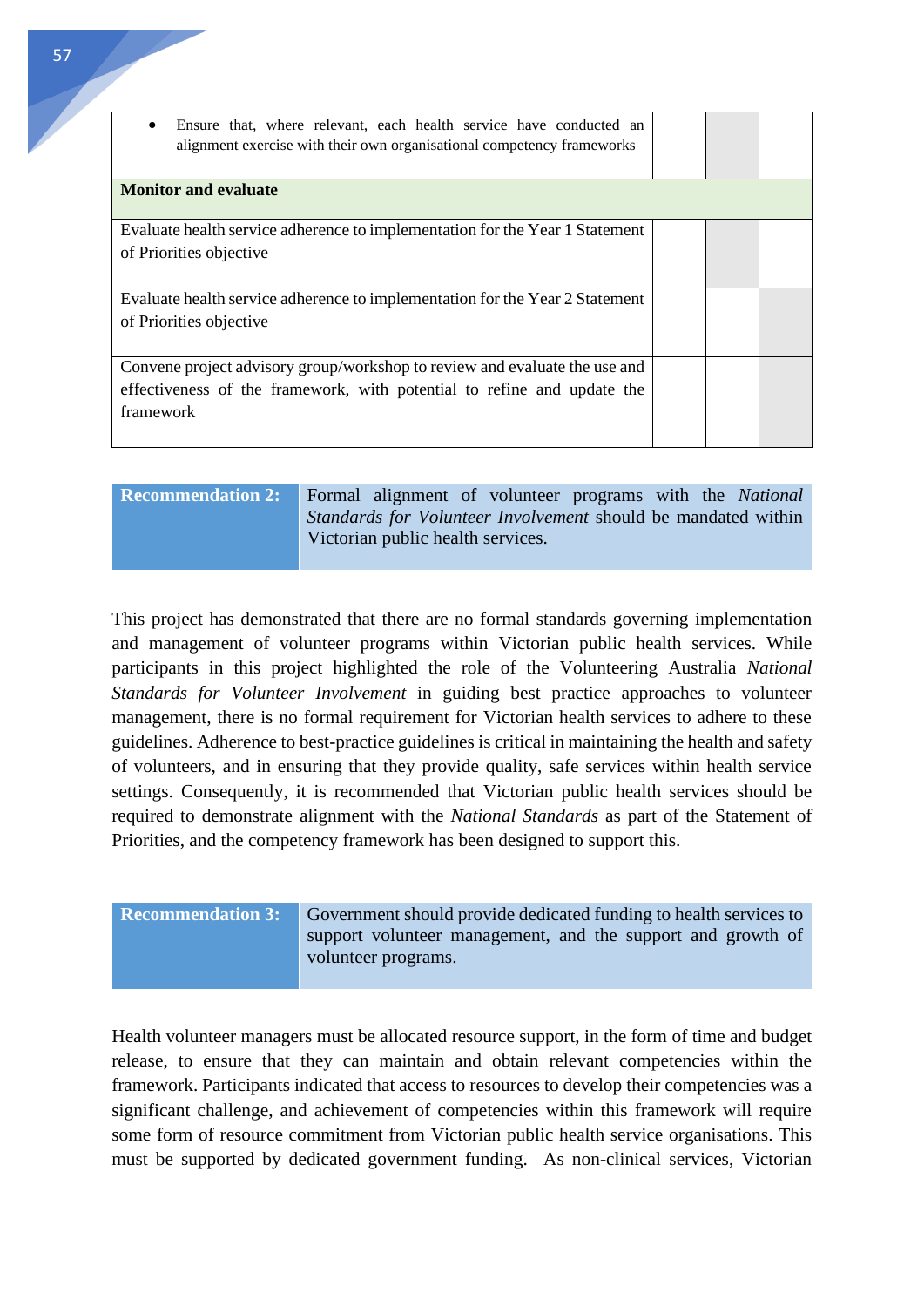public health service volunteer programs do not currently receive revenue from activity-based funding (such as WIES activity funding).

It is recommended that government should allocate a form of funding to Victorian public health services to support volunteer programs, and the professional development of health volunteer managers. This funding should:

- Be contingent on alignment of health volunteer managers with the proposed competency framework (see Recommendation 1)
- Be contingent on adoption of, and progress towards the *National Standards for Volunteer Involvement* (see Recommendation 2)
- Be reported to government as a distinct funding line.

This will assist health volunteer managers to deliver volunteer programs that support health service accreditation procedures within the *National Safety and Quality Health Service Standards*, and that promote positive outcomes for volunteers.

| <b>Recommendation 4:</b> | Organisations providing professional development activities aimed  |
|--------------------------|--------------------------------------------------------------------|
|                          | at increasing competency for health volunteer managers should      |
|                          | consider the specific competencies required within the health      |
|                          | sector, and the specific needs of experienced and non-metropolitan |
|                          | volunteer managers.                                                |
|                          |                                                                    |

Findings indicated that there are specific professional development needs associated with managing volunteers within health settings. Health volunteer managers who are experienced and/or work in a rural or regional settings face challenges in accessing opportunities to develop their competencies, Therefore, there is scope for volunteer advocacy organisations, as well as health departments, to ensure that professional development opportunities are tailored to these specific requirements.

**Recommendation 5:** This competency framework should be reviewed and amended by the broader volunteer management sector for broader applicability.

While this framework has been developed with specific applicability to the health volunteer sector, the key areas of the framework will have significant application to the broader volunteer management sector. Consequently, it is recommended that this framework be reviewed and workshopped by other volunteer management sectors against the relevant employment awards, and potentially by a representative group of volunteer managers to develop a generic competency framework for volunteer management across diverse settings.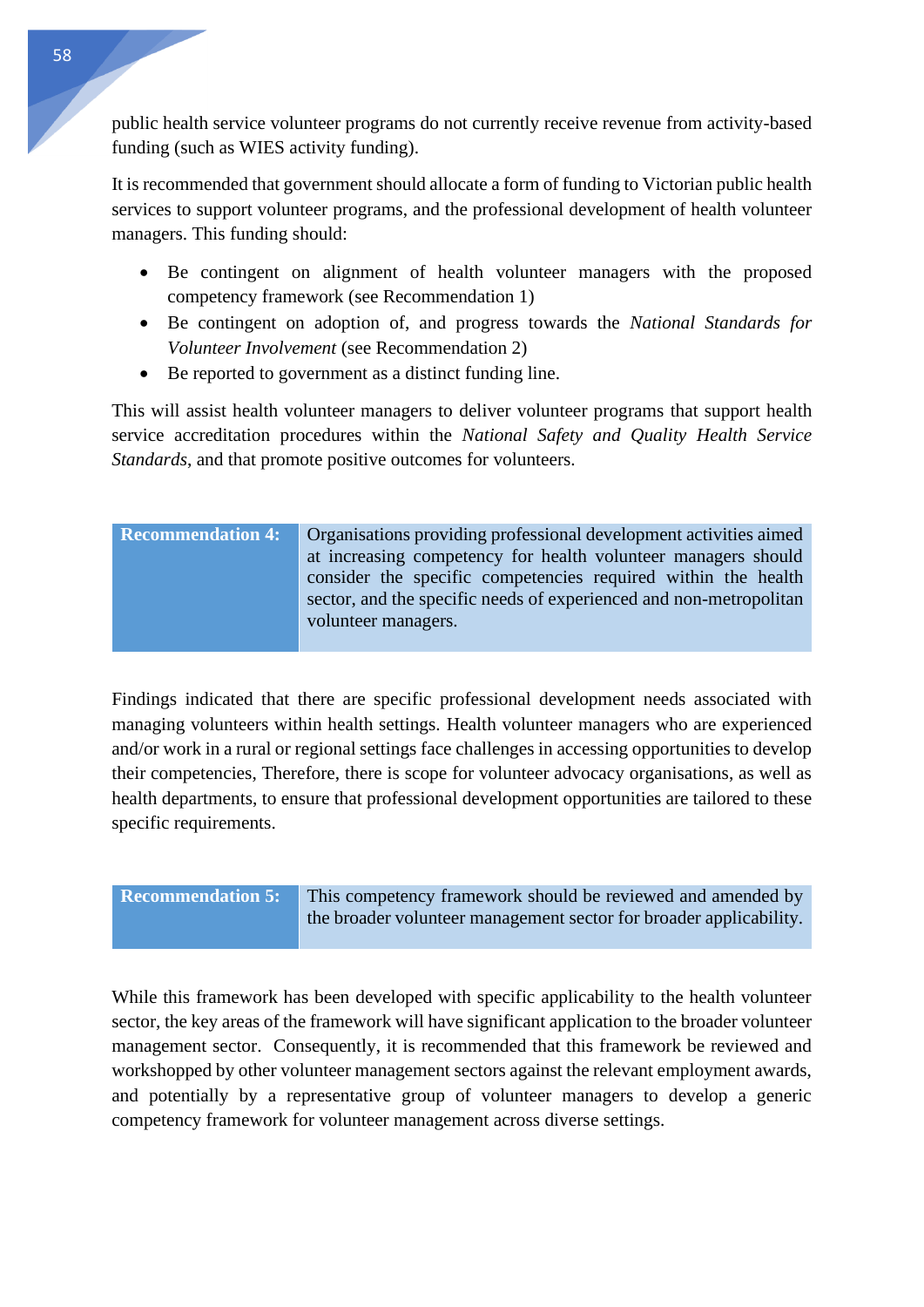## <span id="page-59-0"></span>**6. Conclusions**

In closing, we must acknowledge a series of macro-level processes that have impacted upon the engagement of health volunteer managers in this project. These included the security breach within Victorian health service information technology systems in late 2019, which impacted ability to disseminate and communicate information relating to various stages of the co-design process. In January 2020, the advent of the COVID-19 pandemic has had significant implications for the workload of health volunteer managers, given the immense pressure this health crisis has placed on health services.

Despite these challenges, this project has successfully adhered to the co-design framework it sought to implement, with feedback and guidance from health volunteer managers, state government and health/volunteer sector partners obtained and actioned at each stage. Across the project, over 120 diverse health volunteer managers (in terms of location, gender and health service representation) contributed data and feedback relating to the competency framework, which has resulted in a rigorous, detailed framework which will be of significant benefit to health services looking to professionalise volunteer management. It has also provided rich, detailed data relating to the challenges and opportunities for volunteer management within the health sector.

This competency framework for health volunteer management provides a starting point to enable greater support and guidance to volunteer managers within the health sector, and to their health service organisations. Adherence to this framework, and its future amendments and adaptations, will contribute to greater

professionalisation and recognition of the health volunteer management sector. This, in turn, will contribute to increased quality and safety within health sector volunteer programs.